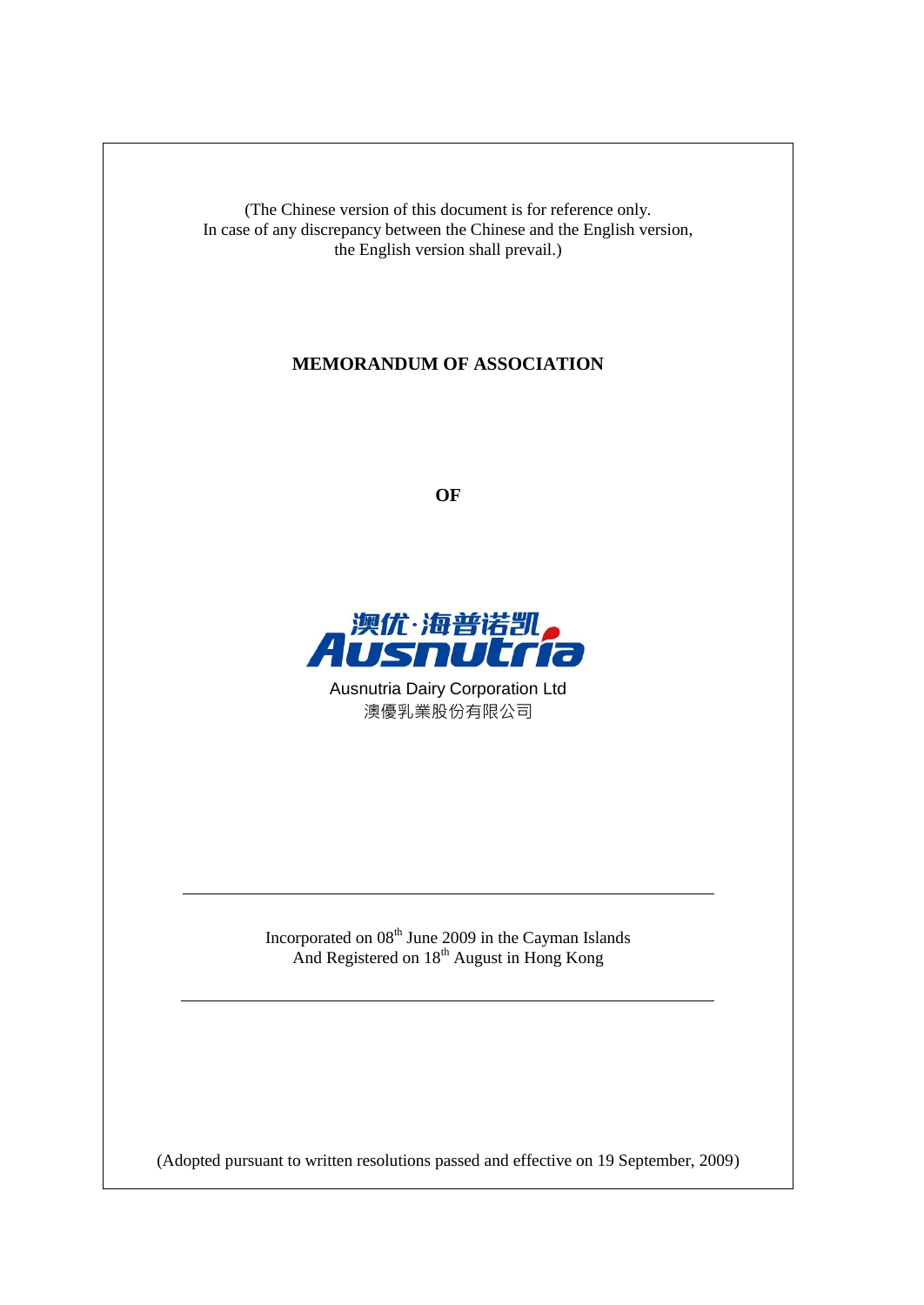No. F17043 編號

(COPY)

# **COMPANIES ORDINANCE (CHAPTER 32)** 香港法例第**32**章 《公司條例》

## **CERTIFICATE OF REGISTRATION OF NON-HONG KONG COMPANY** 非香港公司註冊證明書

────── \* \* \* ──────

#### **I hereby certify that** 本人謹此證明

Ausnutria Dairy Corporation Ltd also known as 又名為 澳優乳業股份有限公司

**which was incorporated in Cayman Islands** 在 開曼群島

**is registered in Hong Kong under Part XI of the Companies Ordinance.**

註冊成立,並已根據《公司條例》第XI部在香港註冊。

**Issued on** 18 August 2009. 本證明書於二OO九年八月十八日發出。

(Sd.)Ms. Fanny Wing-chi LAM

 ……………………………………… **for** *Registrar of Companies Hong Kong* 香港公司註冊處處長 (林詠芝 代行)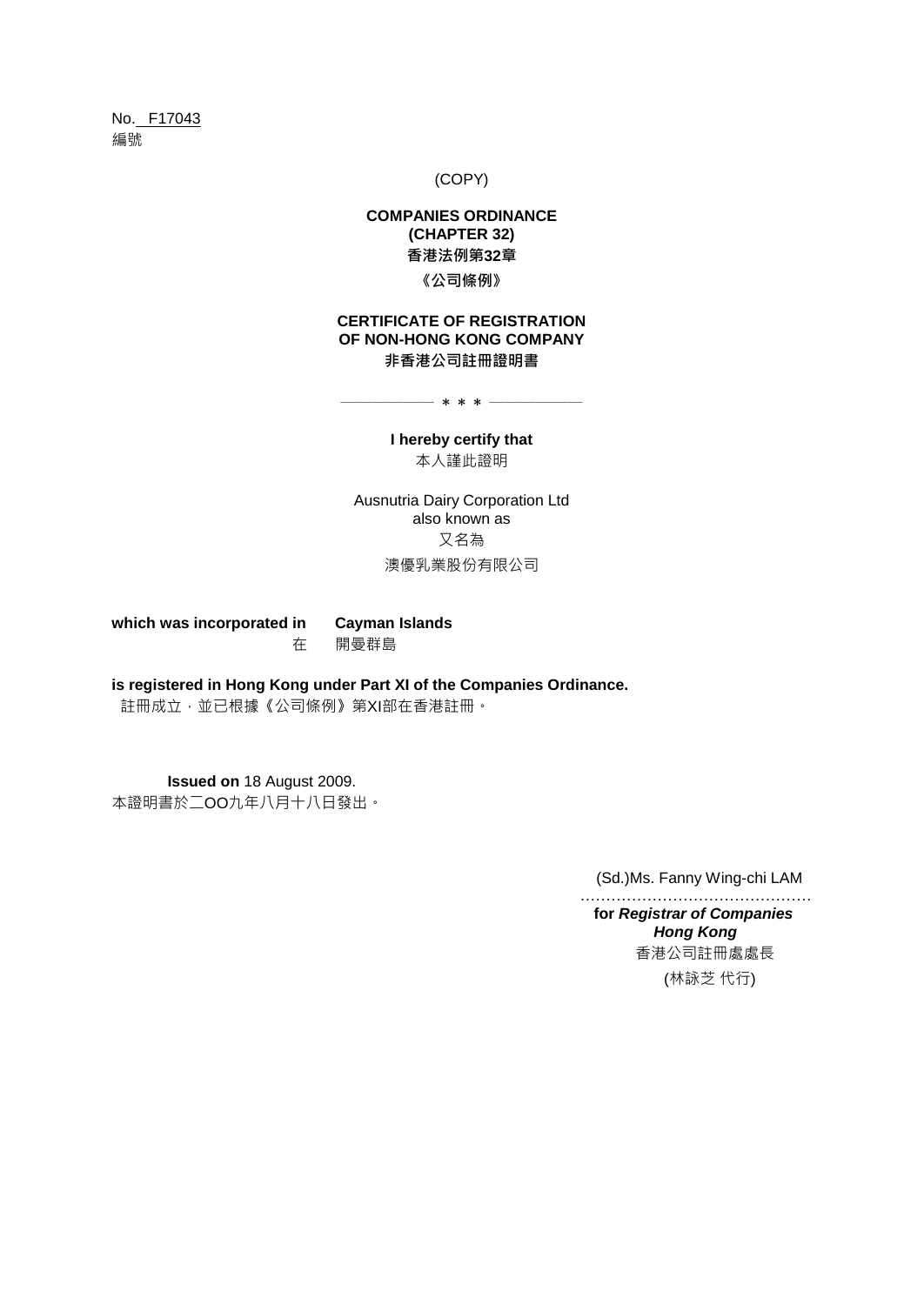## (COPY) **THE COMPANIES LAW EXEMPTED COMPANY LIMITED BY SHARES**

# **AMENDED AND RESTATED MEMORANDUM OF ASSOCIATION OF**

# **Ausnutria Dairy Corporation Ltd** 澳優乳業股份有限公司

(Adopted pursuant to written resolutions passed and effective on 19 September, 2009)

- 1. The name of the Company is Ausnutria Dairy Corporation Ltd 澳優乳業股份有限公 司.
- 2. The Registered Office of the Company shall be at the offices of Codan Trust Company (Cayman) Limited, Cricket Square, Hutchins Driver, PO Box 2681, Grand Cayman, KY1-1111, Cayman Islands.
- 3. Subject to the following provisions of this Memorandum, the objects for which the Company is established are unrestricted.
- 4. Subject to the following provisions of this Memorandum, the Company shall have and be capable of exercising all the functions of a natural person of full capacity irrespective of any question of corporate benefit, as provided by Section 27(2) of The Companies Law.
- 5. Nothing in this Memorandum shall permit the Company to carry on a business for which a licence is required under the laws of the Cayman Islands unless duly licensed.
- 6. The Company shall not trade in the Cayman Islands with any person, firm or corporation except in furtherance of the business of the Company carried on outside the Cayman Islands; provided that nothing in this clause shall be construed as to prevent the Company effecting and concluding contracts in the Cayman Islands, and exercising in the Cayman Islands all of its powers necessary for the carrying on of its business outside the Cayman Islands.
- 7. The liability of each member is limited to the amount from time to time unpaid on such member's shares.
- 8. The share capital of the Company is HK\$,150,000,000 divided into 1,500,000,000 shares of a nominal or par value of HK\$0.1 each.
- 9. The Company may exercise the power contained in the Companies Law to deregister in the Cayman Islands and be registered by way of continuation in another jurisdiction.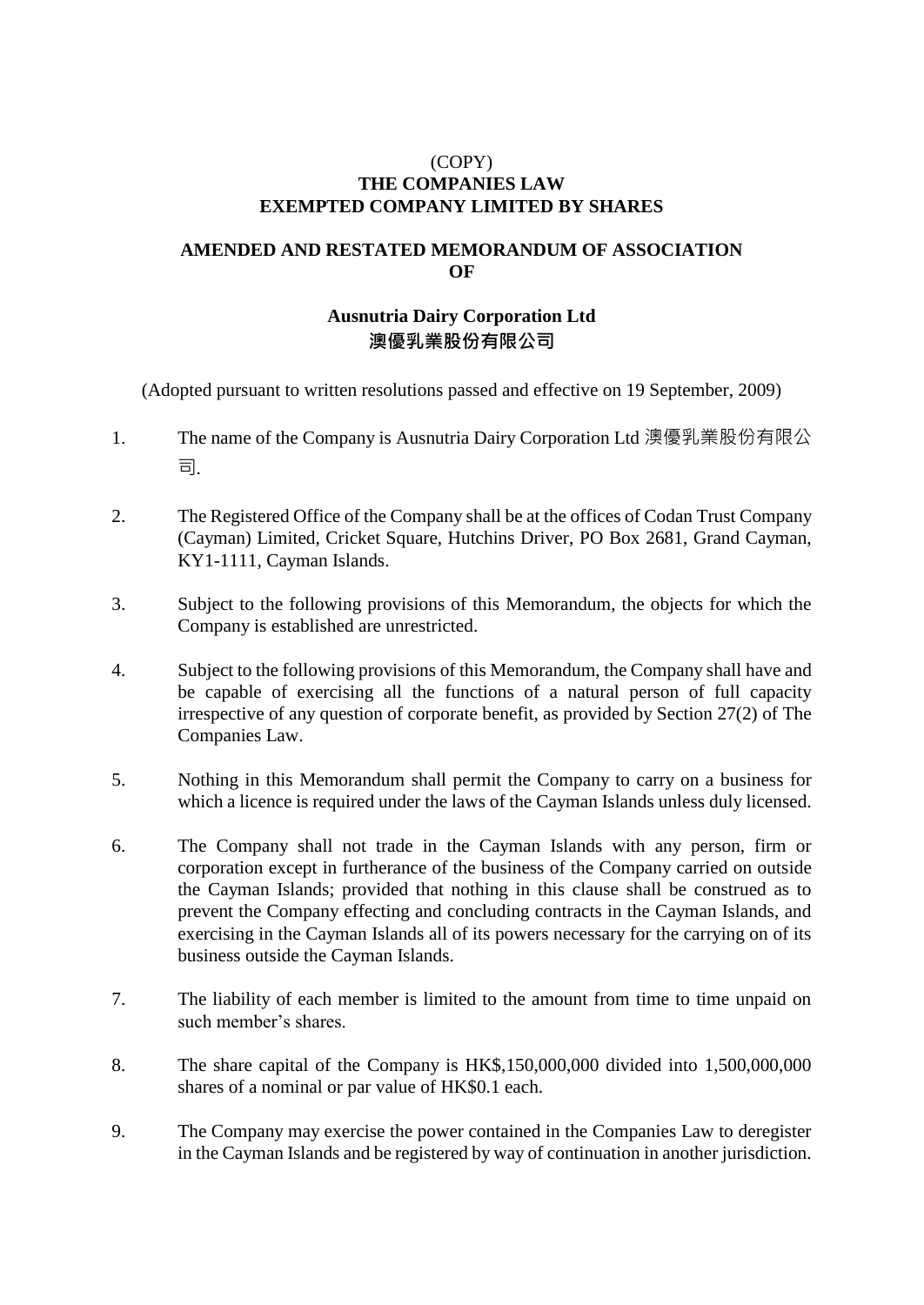The Companies Law (Revised) Company Limited by Shares

# ARTICLES OF ASSOCIATION

OF

AUSNUTRIA DAIRY CORPORATION LTD (Adopted pursuant to written resolutions passed on 19 September 2009)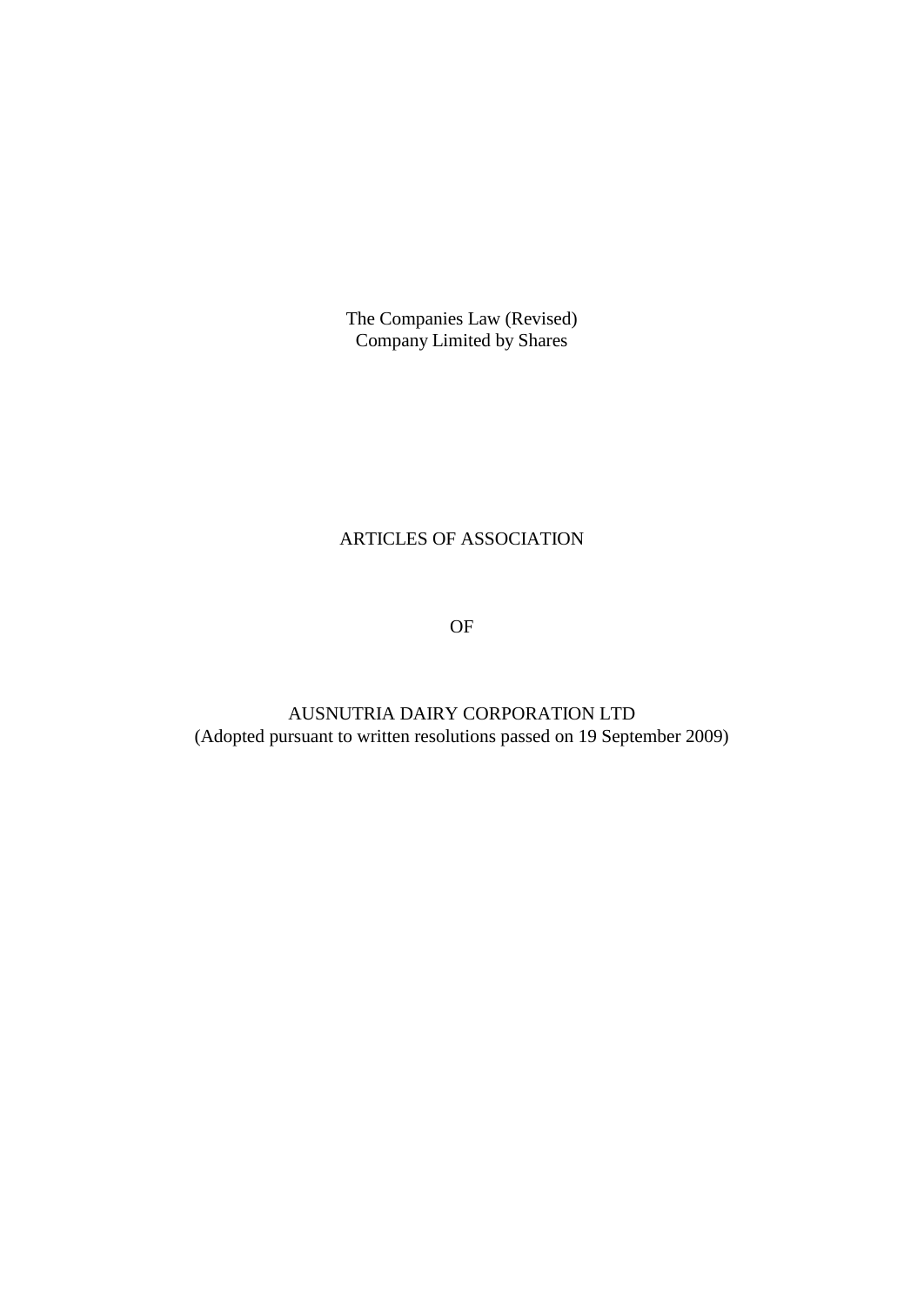# I N D E X

| <b>SUBJECT</b>                         | Article No.    |
|----------------------------------------|----------------|
| Table A                                | 1              |
| Interpretation                         | $\overline{2}$ |
| <b>Share Capital</b>                   | 3              |
| <b>Alteration Of Capital</b>           | $4 - 7$        |
| <b>Share Rights</b>                    | $8-9$          |
| Variation Of Rights                    | $10 - 11$      |
| <b>Shares</b>                          | $12 - 15$      |
| <b>Share Certificates</b>              | $16 - 21$      |
| Lien                                   | 22-24          |
| Calls On Shares                        | $25 - 33$      |
| <b>Forfeiture Of Shares</b>            | 34-42          |
| <b>Register Of Members</b>             | 43-44          |
| <b>Record Dates</b>                    | 45             |
| <b>Transfer Of Shares</b>              | $46 - 51$      |
| <b>Transmission Of Shares</b>          | 52-54          |
| <b>Untraceable Members</b>             | 55             |
| <b>General Meetings</b>                | 56-58          |
| Notice Of General Meetings             | 59-60          |
| Proceedings At General Meetings        | $61 - 65$      |
| Voting                                 | 66-74          |
| Proxies                                | 75-80          |
| Corporations Acting By Representatives | 81             |
| <b>Written Resolutions Of Members</b>  | 82             |
| <b>Board Of Directors</b>              | 83             |
| <b>Retirement Of Directors</b>         | 84-85          |
| Disqualification Of Directors          | 86             |
| <b>Executive Directors</b>             | 87-88          |
| <b>Alternate Directors</b>             | 89-92          |
| Directors' Fees And Expenses           | 93-96          |
| Directors' Interests                   | 97-100         |
| <b>General Powers Of The Directors</b> | 101-106        |
| <b>Borrowing Powers</b>                | 107-110        |
| Proceedings Of The Directors           | 111-120        |
| Managers                               | 121-123        |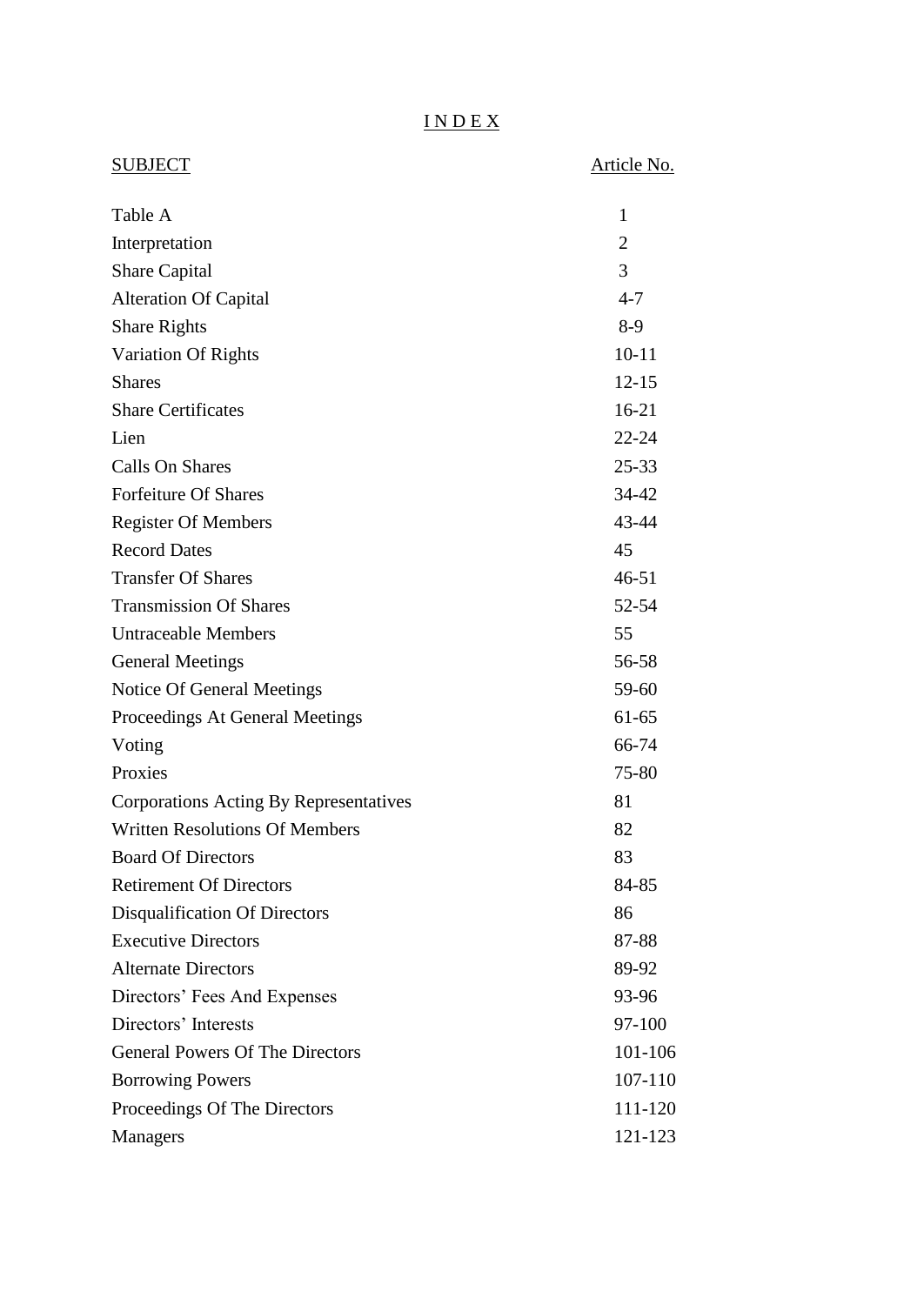| <b>Officers</b>                                     | 124-127 |
|-----------------------------------------------------|---------|
| Register of Directors and Officers                  | 128     |
| <b>Minutes</b>                                      | 129     |
| Seal                                                | 130     |
| <b>Authentication Of Documents</b>                  | 131     |
| <b>Destruction Of Documents</b>                     | 132     |
| Dividends And Other Payments                        | 133-142 |
| Reserves                                            | 143     |
| Capitalisation                                      | 144-145 |
| <b>Subscription Rights Reserve</b>                  | 146     |
| <b>Accounting Records</b>                           | 147-151 |
| Audit                                               | 152-157 |
| <b>Notices</b>                                      | 158-160 |
| Signatures                                          | 161     |
| Winding Up                                          | 162-163 |
| Indemnity                                           | 164     |
| Amendment To Memorandum and Articles of Association |         |
| And Name of Company                                 | 165     |
| Information                                         | 166     |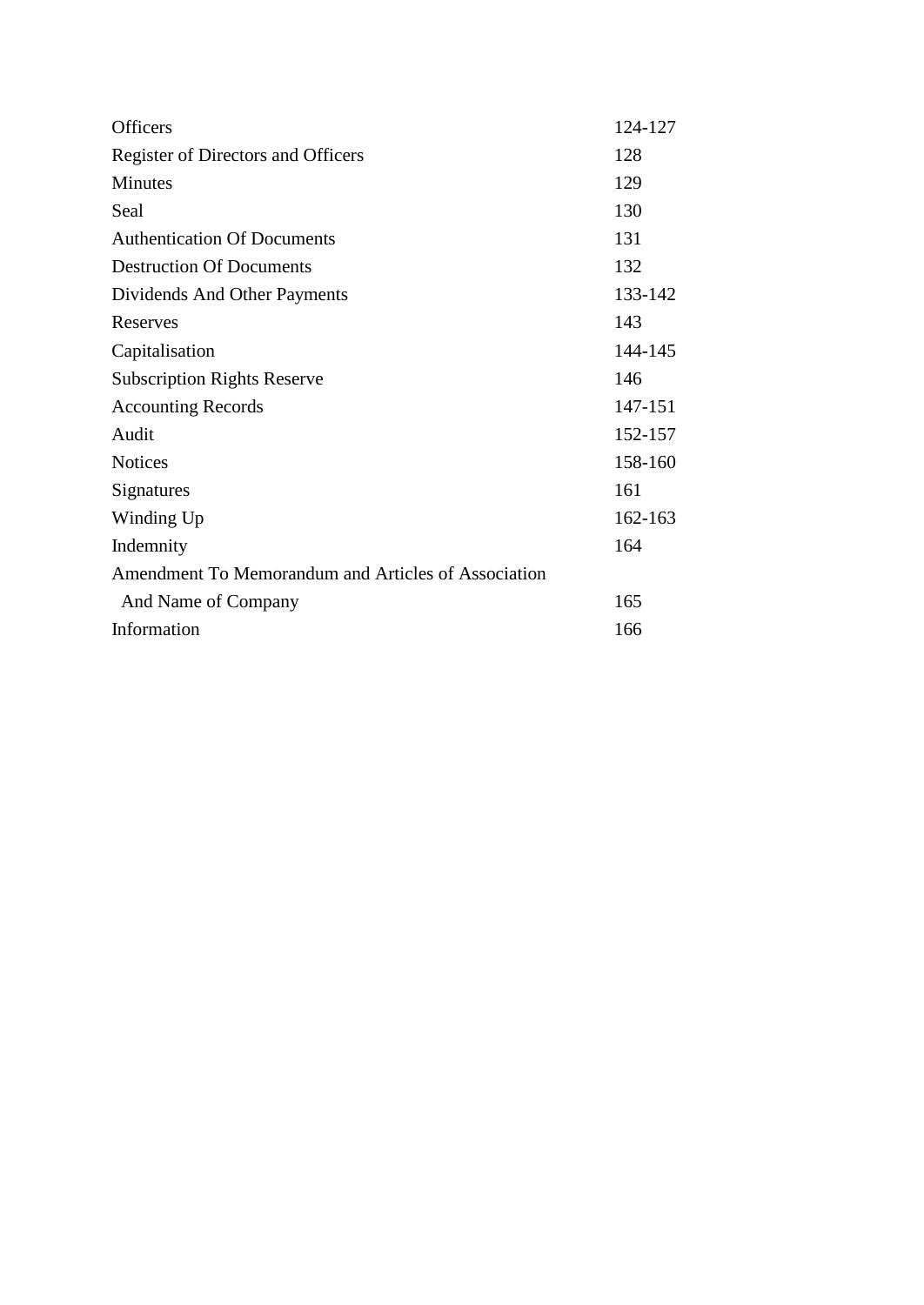# TABLE A

1. The regulations in Table A in the Schedule to the Companies Law (Revised) do not apply to the Company.

## **INTERPRETATION**

2. (1) In these Articles, unless the context otherwise requires, the words standing in the first  $\frac{\text{App. 13B}}{1}$ column of the following table shall bear the meaning set opposite them respectively in  $\frac{1}{3}$  the second column. 3(1)

| <b>WORD</b>            | <b>MEANING</b>                                                                                                                                                                                                                                                                                                                                                                                                                                                                                      |                |
|------------------------|-----------------------------------------------------------------------------------------------------------------------------------------------------------------------------------------------------------------------------------------------------------------------------------------------------------------------------------------------------------------------------------------------------------------------------------------------------------------------------------------------------|----------------|
| "Articles"             | these Articles in their present form or as supplemented or<br>amended or substituted from time to time.                                                                                                                                                                                                                                                                                                                                                                                             |                |
| "associate"            | has the meaning attributed to it in the rules of the<br>Designated Stock Exchange.                                                                                                                                                                                                                                                                                                                                                                                                                  | App. 3<br>4(1) |
| "Auditor"              | the auditor of the Company for the time being and may<br>include any individual or partnership.                                                                                                                                                                                                                                                                                                                                                                                                     |                |
| "Board" or "Directors" | the board of directors of the Company or the directors<br>present at a meeting of directors of the Company at<br>which a quorum is present.                                                                                                                                                                                                                                                                                                                                                         |                |
| "business day"         | shall mean a day on which the Designated Stock<br>Exchange generally is open for the business of dealing in<br>securities in Hong Kong. For the avoidance of doubt,<br>where the Designated Stock Exchange is closed for the<br>business of dealing in securities in Hong Kong on a<br>business day for the reason of a Number 8 or higher<br>typhoon signal, black rainstorm warning or other similar<br>event, such day shall for the purposes of these Articles be<br>counted as a business day. |                |
| "capital"              | the share capital of the Company from time to time.                                                                                                                                                                                                                                                                                                                                                                                                                                                 |                |
| "clear days"           | in relation to the period of a notice that period excluding<br>the day when the notice is given or deemed to be given<br>and the day for which it is given or on which it is to take<br>effect.                                                                                                                                                                                                                                                                                                     |                |
| "clearing house"       | a clearing house recognised by the laws of the<br>jurisdiction in which the shares of the Company are listed<br>or quoted on a stock exchange in such jurisdiction.                                                                                                                                                                                                                                                                                                                                 |                |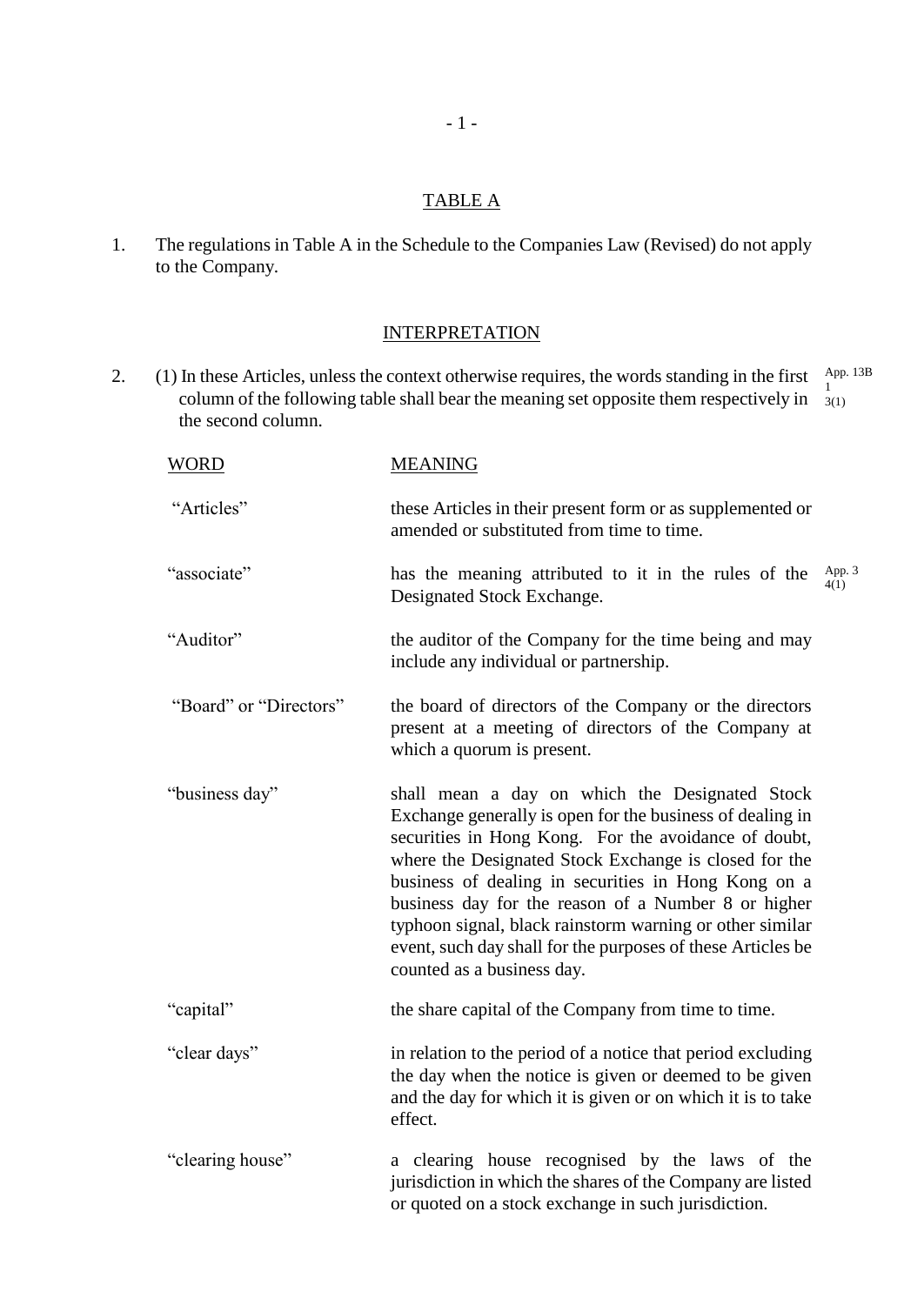| "Company"                           | Ausnutria Dairy Corporation Ltd.                                                                                                                                                                                                                                                                                                                                                                               |
|-------------------------------------|----------------------------------------------------------------------------------------------------------------------------------------------------------------------------------------------------------------------------------------------------------------------------------------------------------------------------------------------------------------------------------------------------------------|
| "competent regulatory<br>authority" | a competent regulatory authority in the territory where<br>the shares of the Company are listed or quoted on a stock<br>exchange in such territory.                                                                                                                                                                                                                                                            |
| "debenture" and                     | include debenture stock and debenture stockholder<br>"debenture holder" respectively.                                                                                                                                                                                                                                                                                                                          |
| "Designated Stock"<br>Exchange"     | a stock exchange in respect of which the shares of the<br>Company are listed or quoted and where such stock<br>exchange deems such listing or quotation to be the<br>primary listing or quotation of the shares of the<br>Company.                                                                                                                                                                             |
| "dollars" and "\$"                  | dollars, the legal currency of Hong Kong.                                                                                                                                                                                                                                                                                                                                                                      |
| "head office"                       | such office of the Company as the Directors may from<br>time to time determine to be the principal office of the<br>Company.                                                                                                                                                                                                                                                                                   |
| "Law"                               | The Companies Law, Cap. 22 (Law 3 of 1961, as<br>consolidated and revised) of the Cayman Islands.                                                                                                                                                                                                                                                                                                              |
| "Member"                            | a duly registered holder from time to time of the shares in<br>the capital of the Company.                                                                                                                                                                                                                                                                                                                     |
| "month"                             | a calendar month.                                                                                                                                                                                                                                                                                                                                                                                              |
| "Notice"                            | written notice unless otherwise specifically stated and as<br>further defined in these Articles.                                                                                                                                                                                                                                                                                                               |
| "Office"                            | the registered office of the Company for the time being.                                                                                                                                                                                                                                                                                                                                                       |
| "ordinary resolution"               | a resolution shall be an ordinary resolution when it has<br>been passed by a simple majority of votes cast by such<br>Members as, being entitled so to do, vote in person or, in<br>the case of any Member being a corporation, by its duly<br>authorised representative or, where proxies are allowed,<br>by proxy at a general meeting of which Notice has been<br>duly given in accordance with Article 59. |
| "paid up"                           | paid up or credited as paid up.                                                                                                                                                                                                                                                                                                                                                                                |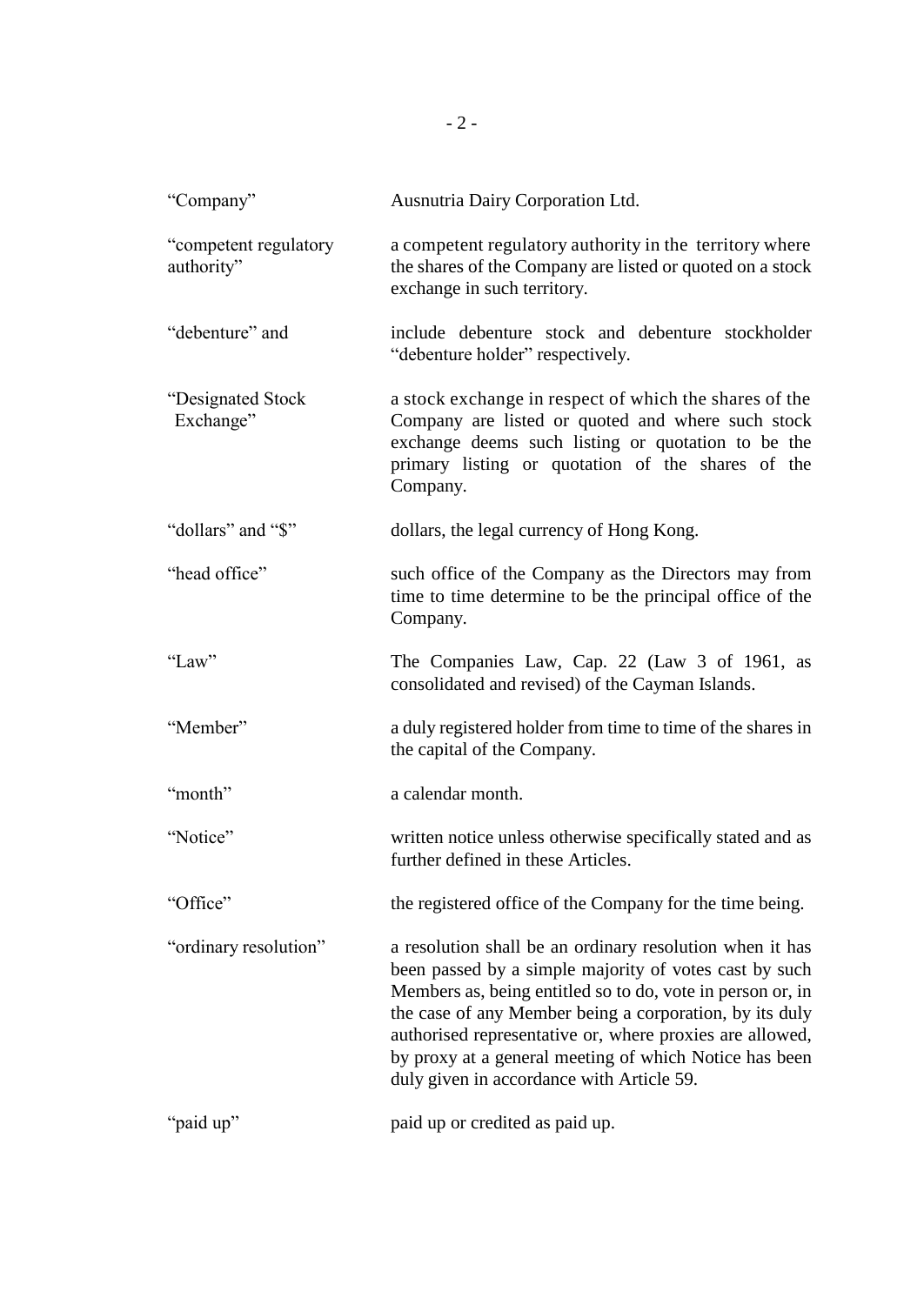"Register" the principal register and where applicable, any branch register of Members to be maintained at such place within or outside the Cayman Islands as the Board shall determine from time to time. "Registration Office" in respect of any class of share capital such place as the Board may from time to time determine to keep a branch register of Members in respect of that class of share capital and where (except in cases where the Board otherwise directs) the transfers or other documents of title for such class of share capital are to be lodged for registration and are to be registered. "Seal" common seal or any one or more duplicate seals of the Company (including a securities seal) for use in the Cayman Islands or in any place outside the Cayman Islands. "Secretary" any person, firm or corporation appointed by the Board to perform any of the duties of secretary of the Company and includes any assistant, deputy, temporary or acting secretary. "special resolution" a resolution shall be a special resolution when it has been passed by a majority of not less than three-fourths of votes cast by such Members as, being entitled so to do, vote in person or, in the case of such Members as are corporations, by their respective duly authorised representative or, where proxies are allowed, by proxy at a general meeting of which Notice has been duly given in accordance with Article 59. a special resolution shall be effective for any purpose for which an ordinary resolution is expressed to be required under any provision of these Articles or the Statutes. "Statutes" the Law and every other law of the Legislature of the Cayman Islands for the time being in force applying to or affecting the Company, its memorandum of association and/or these Articles. "Subsidiary and has the meanings attributed to them in the rules of Holding Company" the Designated Stock Exchange. "year" a calendar year.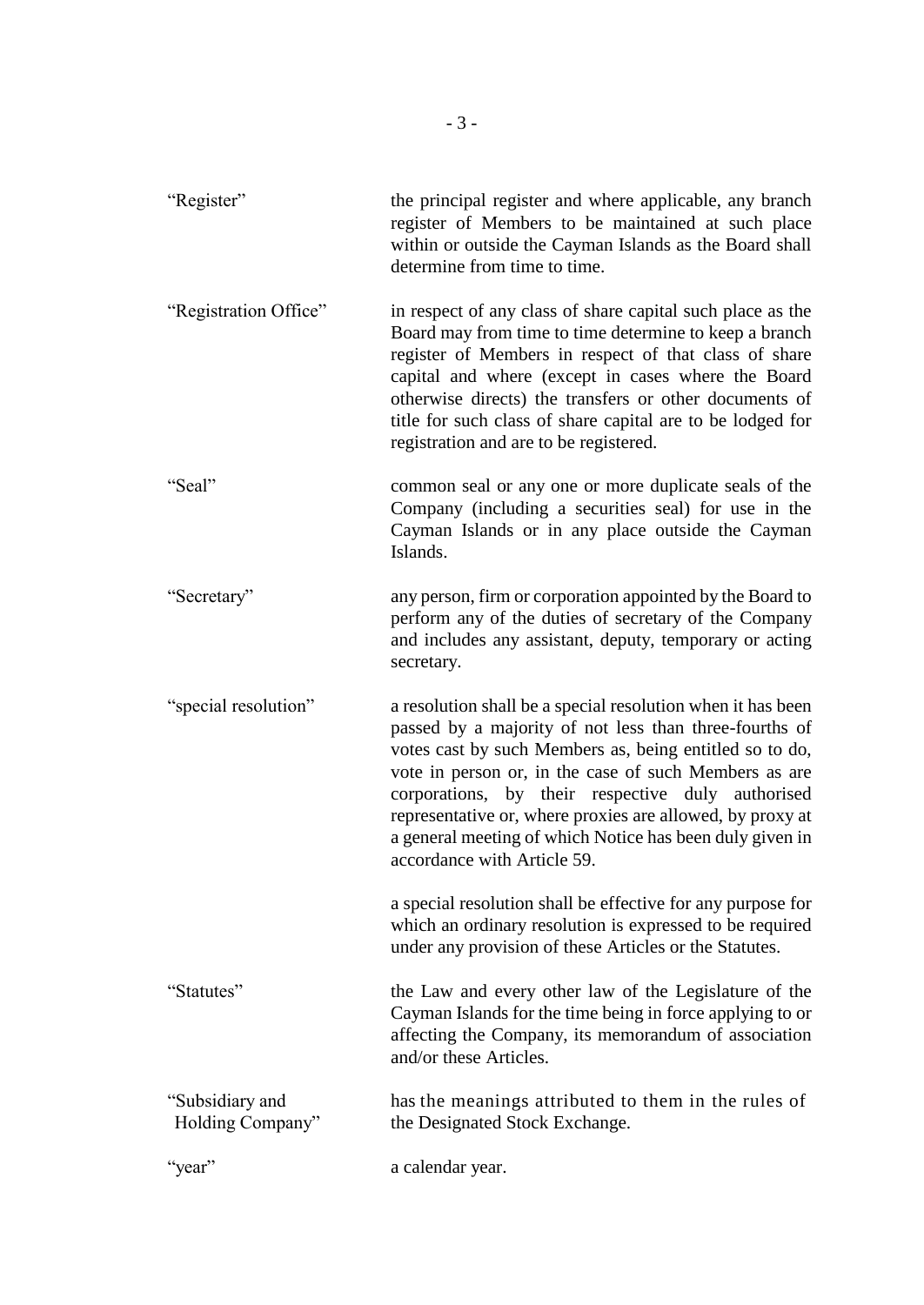- (2) In these Articles, unless there be something within the subject or context inconsistent with such construction:
	- (a) words importing the singular include the plural and vice versa;
	- (b) words importing a gender include both gender and the neuter;
	- (c) words importing persons include companies, associations and bodies of persons whether corporate or not;
	- (d) the words:
		- (i) "may" shall be construed as permissive;
		- (ii) "shall" or "will" shall be construed as imperative;
	- (e) expressions referring to writing shall, unless the contrary intention appears, be construed as including printing, lithography, photography and other modes of representing words or figures in a visible form, and including where the representation takes the form of electronic display, provided that both the mode of service of the relevant document or notice and the Member's election comply with all applicable Statutes, rules and regulations;
	- (f) references to any law, ordinance, statute or statutory provision shall be interpreted as relating to any statutory modification or re-enactment thereof for the time being in force;
	- (g) save as aforesaid words and expressions defined in the Statutes shall bear the same meanings in these Articles if not inconsistent with the subject in the context;
	- (h) references to a document being executed include references to it being executed under hand or under seal or by electronic signature or by any other method and references to a notice or document include a notice or document recorded or stored in any digital, electronic, electrical, magnetic or other retrievable form or medium and information in visible form whether having physical substance or not;
	- (i) Section 8 of the Electronic Transactions Law (2003) of the Cayman Islands, as amended from time to time, shall not apply to these Articles to the extent it imposes obligations or requirements in addition to those set out in these Articles.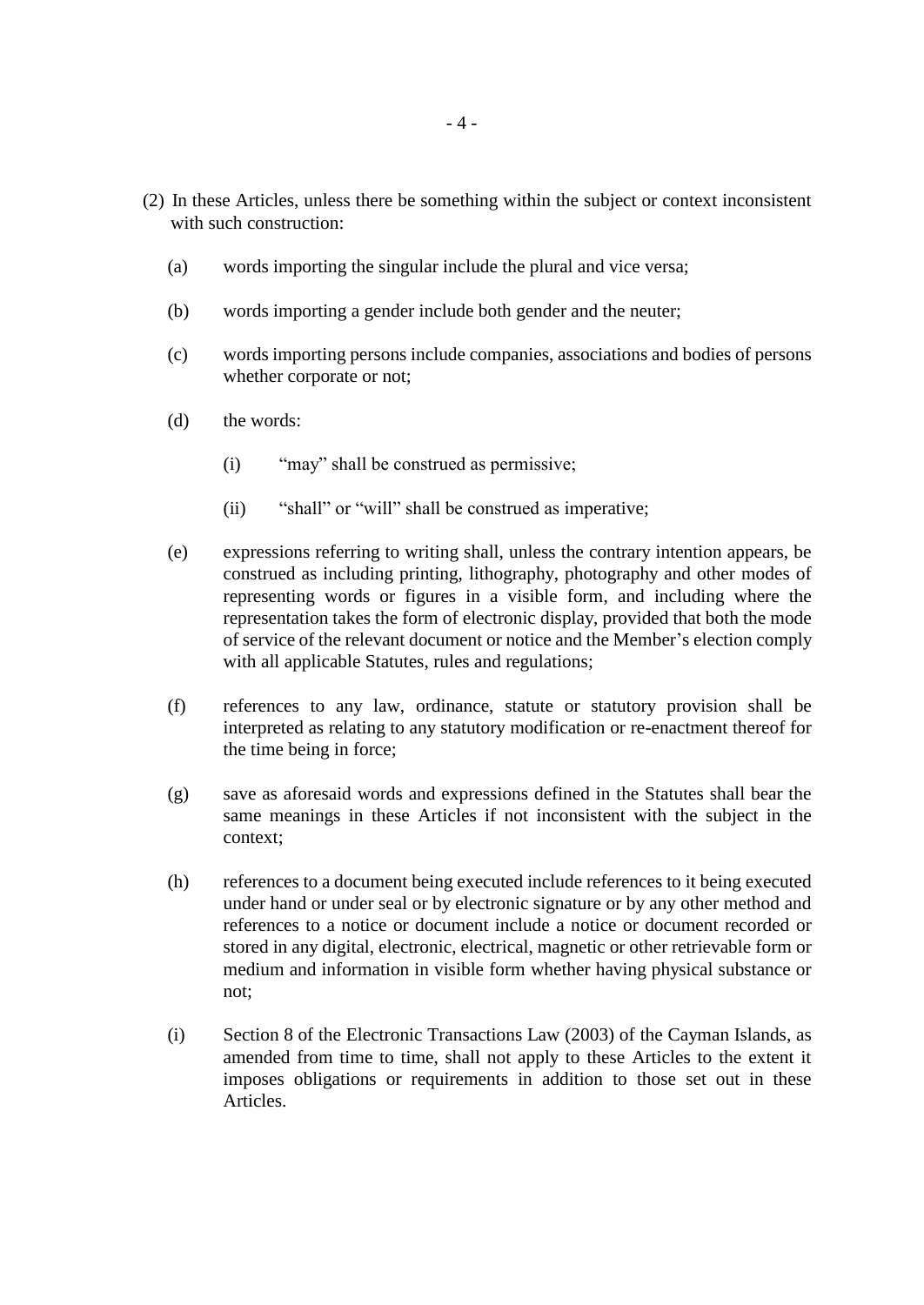### SHARE CAPITAL

- 3. (1) The share capital of the Company at the date on which these Articles come into effect  $A_{\text{pp}}^{A\text{pp}}$ . shall be divided into shares of a par value of \$0.10 each. 9
	- (2) Subject to the Law, the Company's Memorandum and Articles of Association and, where applicable, the rules of any Designated Stock Exchange and/or any competent regulatory authority, the Company shall have the power to purchase or otherwise acquire its own shares and such power shall be exercisable by the Board in such manner, upon such terms and subject to such conditions as it in its absolute discretion thinks fit and any determination by the Board of the manner of purchase shall be deemed authorised by these Articles for purposes of the Law. The Company is hereby authorised to make payments in respect of the purchase of its shares out of capital or out of any other account or fund which can be authorised for this purpose in accordance with the Law.
	- (3) Subject to compliance with the rules and regulations of the Designated Stock Exchange and any other relevant regulatory authority, the Company may provide financial assistance for the purpose of or in connection with a purchase made or to be made by any person of any shares in the Company.
	- (4) No share shall be issued to bearer.

#### ALTERATION OF CAPITAL

- 4. The Company may from time to time by ordinary resolution in accordance with the Law alter the conditions of its Memorandum of Association to:
	- (a) increase its capital by such sum, to be divided into shares of such amounts, as the resolution shall prescribe;
	- (b) consolidate and divide all or any of its capital into shares of larger amount than its existing shares;
	- (c) divide its shares into several classes and without prejudice to any special rights previously conferred on the holders of existing shares attach thereto respectively any preferential, deferred, qualified or special rights, privileges, conditions or such restrictions which in the absence of any such determination by the Company in general meeting, as the Directors may determine provided always that where the Company issues shares which do not carry voting rights, the words "non-voting" shall appear in the designation of such shares and where the equity capital includes shares with different voting rights, the designation of each class of shares, other than those with the most favourable voting rights, must include the words "restricted voting" or "limited voting"; App. 3  $10(1)$  $10(2)$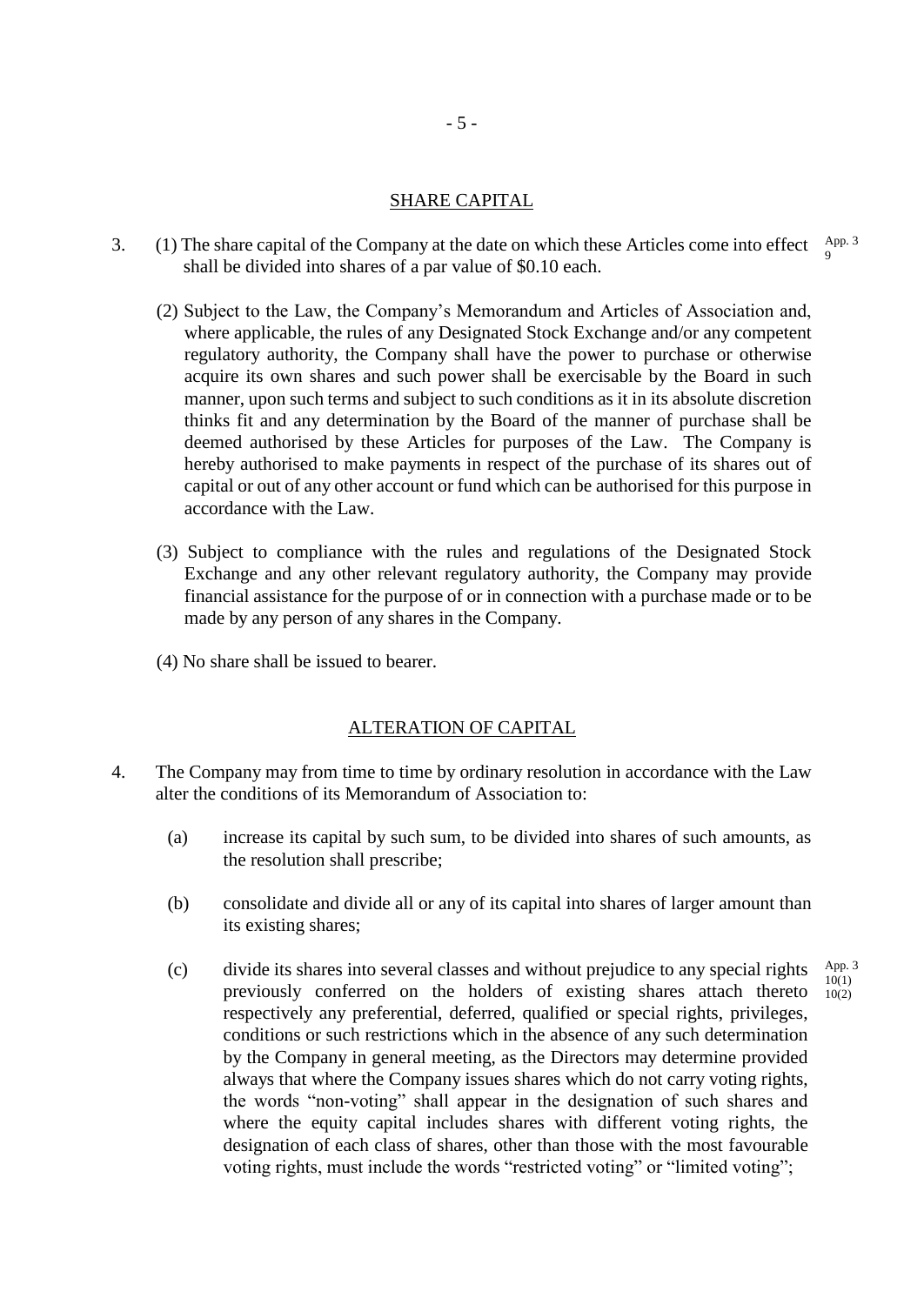- (d) sub-divide its shares, or any of them, into shares of smaller amount than is fixed by the Company's Memorandum of Association (subject, nevertheless, to the Law), and may by such resolution determine that, as between the holders of the shares resulting from such sub-division, one or more of the shares may have any such preferred, deferred or other rights or be subject to any such restrictions as compared with the other or others as the Company has power to attach to unissued or new shares;
- (e) cancel any shares which, at the date of the passing of the resolution, have not been taken, or agreed to be taken, by any person, and diminish the amount of its capital by the amount of the shares so cancelled or, in the case of shares, without par value, diminish the number of shares into which its capital is divided.
- 5. The Board may settle as it considers expedient any difficulty which arises in relation to any consolidation and division under the last preceding Article and in particular but without prejudice to the generality of the foregoing may issue certificates in respect of fractions of shares or arrange for the sale of the shares representing fractions and the distribution of the net proceeds of sale (after deduction of the expenses of such sale) in due proportion amongst the Members who would have been entitled to the fractions, and for this purpose the Board may authorise some person to transfer the shares representing fractions to their purchaser or resolve that such net proceeds be paid to the Company for the Company's benefit. Such purchaser will not be bound to see to the application of the purchase money nor will his title to the shares be affected by any irregularity or invalidity in the proceedings relating to the sale.
- 6. The Company may from time to time by special resolution, subject to any confirmation or consent required by the Law, reduce its share capital or any capital redemption reserve or other undistributable reserve in any manner permitted by law.
- 7. Except so far as otherwise provided by the conditions of issue, or by these Articles, any capital raised by the creation of new shares shall be treated as if it formed part of the original capital of the Company, and such shares shall be subject to the provisions contained in these Articles with reference to the payment of calls and instalments, transfer and transmission, forfeiture, lien, cancellation, surrender, voting and otherwise.

## SHARE RIGHTS

8. (1) Subject to the provisions of the Law and the Company's Memorandum and Articles of Association and to any special rights conferred on the holders of any shares or class of shares, any share in the Company (whether forming part of the present capital or not) may be issued with or have attached thereto such rights or restrictions whether in regard to dividend, voting, return of capital or otherwise as the Company may by ordinary resolution determine or, if there has not been any such determination or so far as the same shall not make specific provision, as the Board may determine. App. 3 6(1)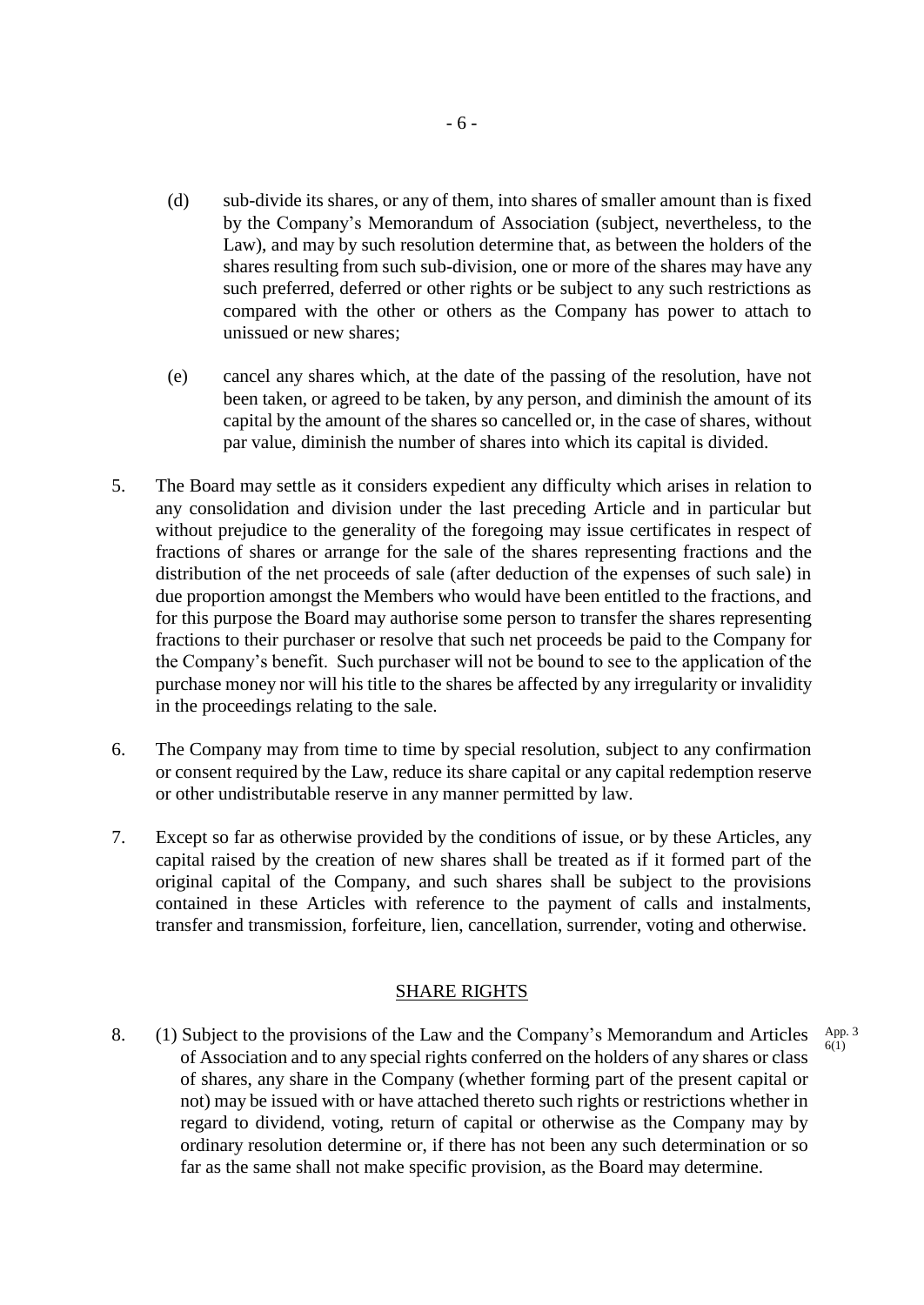- (2) Subject to the provisions of the Law, the rules of any Designated Stock Exchange and the Memorandum and Articles of Association of the Company, and to any special rights conferred on the holders of any shares or attaching to any class of shares, shares may be issued on the terms that they may be, or at the option of the Company or the holder are, liable to be redeemed on such terms and in such manner, including out of capital, as the Board may deem fit.
- 9. Subject to the Law, any preference shares may be issued or converted into shares that, at a determinable date or at the option of the Company or the holder, are liable to be redeemed on such terms and in such manner as the Company before the issue or conversion may by ordinary resolution of the Members determine. Where the Company purchases for redemption a redeemable share, purchases not made through the market or by tender shall be limited to a maximum price as may from time to time be determined by the Company in general meeting, either generally or with regard to specific purchases. If purchases are by tender, tenders shall be available to all Members alike.

### VARIATION OF RIGHTS

- 10. Subject to the Law and without prejudice to Article 8, all or any of the special rights for the time being attached to the shares or any class of shares may, unless otherwise provided by the terms of issue of the shares of that class, from time to time (whether or not the Company is being wound up) be varied, modified or abrogated either with the consent in writing of the holders of not less than three-fourths in nominal value of the issued shares of that class or with the sanction of a special resolution passed at a separate general meeting of the holders of the shares of that class. To every such separate general meeting all the provisions of these Articles relating to general meetings of the Company shall, *mutatis mutandis*, apply, but so that: App. 3 6(1)
	- (a) the necessary quorum (other than at an adjourned meeting) shall be two persons (or in the case of a Member being a corporation, its duly authorized representative) holding or representing by proxy not less than one-third in nominal value of the issued shares of that class and at any adjourned meeting of such holders, two holders present in person or (in the case of a Member being a corporation) its duly authorized representative or by proxy (whatever the number of shares held by them) shall be a quorum; and
	- (b) every holder of shares of the class shall be entitled to one vote for every such share held by him.
- 11. The special rights conferred upon the holders of any shares or class of shares shall not, unless otherwise expressly provided in the rights attaching to or the terms of issue of such shares, be deemed to be varied, modified or abrogated by the creation or issue of further shares ranking *pari passu* therewith.

App. 3 8(1) 8(2)

App. 13B 2(1)

> App. 3 6(2)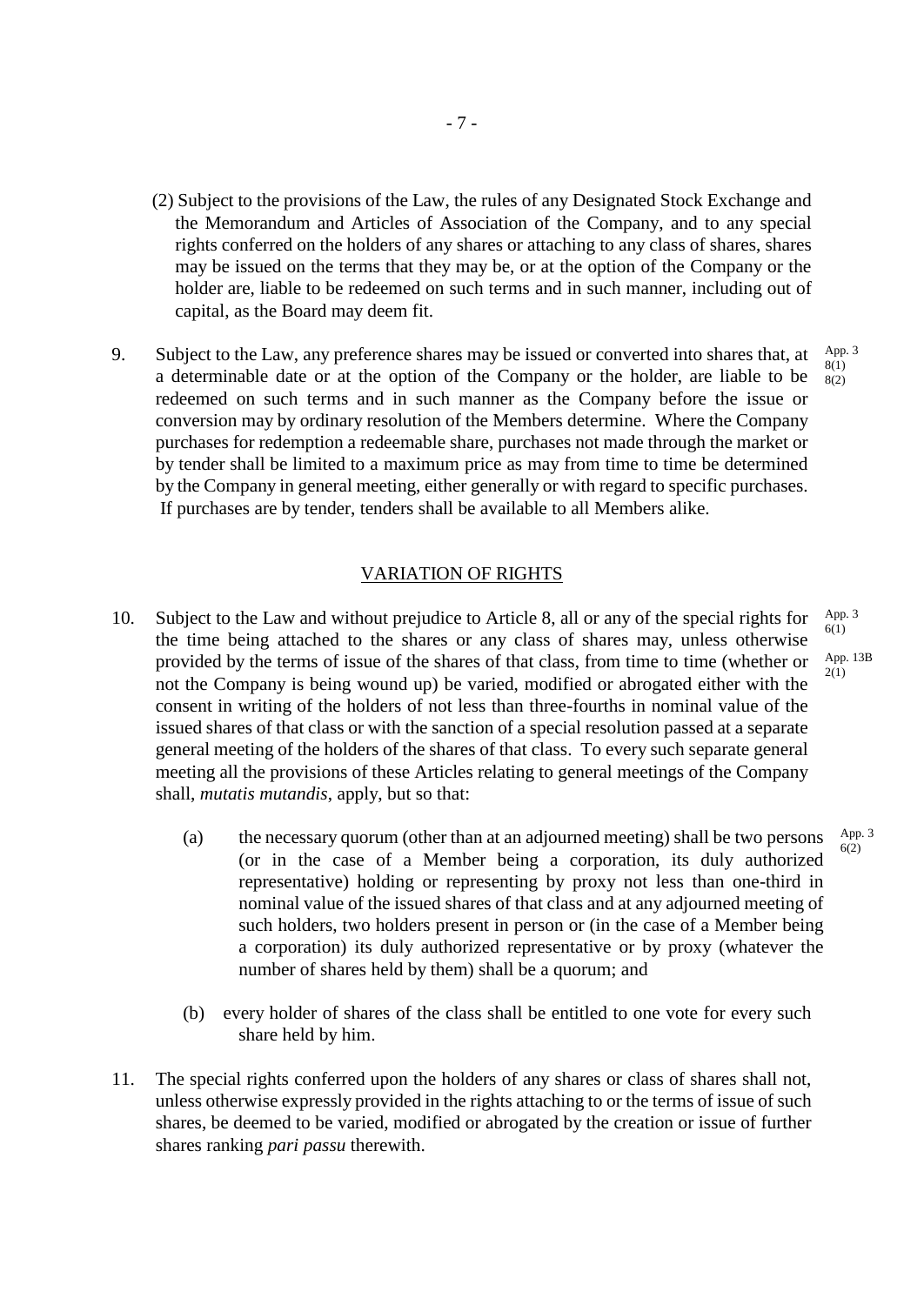### SHARES

- 12. (1) Subject to the Law, these Articles, any direction that may be given by the Company in general meeting and, where applicable, the rules of any Designated Stock Exchange and without prejudice to any special rights or restrictions for the time being attached to any shares or any class of shares, the unissued shares of the Company (whether forming part of the original or any increased capital) shall be at the disposal of the Board, which may offer, allot, grant options over or otherwise dispose of them to such persons, at such times and for such consideration and upon such terms and conditions as the Board may in its absolute discretion determine but so that no shares shall be issued at a discount. Neither the Company nor the Board shall be obliged, when making or granting any allotment of, offer of, option over or disposal of shares, to make, or make available, any such allotment, offer, option or shares to Members or others with registered addresses in any particular territory or territories being a territory or territories where, in the absence of a registration statement or other special formalities, this would or might, in the opinion of the Board, be unlawful or impracticable. Members affected as a result of the foregoing sentence shall not be, or be deemed to be, a separate class of members for any purpose whatsoever.
	- (2) The Board may issue warrants or convertible securities or securities of similar nature conferring the right upon the holders thereof to subscribe for any class of shares or securities in the capital of the Company on such terms as it may from time to time determine.
- 13. The Company may in connection with the issue of any shares exercise all powers of paying commission and brokerage conferred or permitted by the Law. Subject to the Law, the commission may be satisfied by the payment of cash or by the allotment of fully or partly paid shares or partly in one and partly in the other.
- 14. Except as required by law, no person shall be recognised by the Company as holding any share upon any trust and the Company shall not be bound by or required in any way to recognise (even when having notice thereof) any equitable, contingent, future or partial interest in any share or any fractional part of a share or (except only as otherwise provided by these Articles or by law) any other rights in respect of any share except an absolute right to the entirety thereof in the registered holder.
- 15. Subject to the Law and these Articles, the Board may at any time after the allotment of shares but before any person has been entered in the Register as the holder, recognise a renunciation thereof by the allottee in favour of some other person and may accord to any allottee of a share a right to effect such renunciation upon and subject to such terms and conditions as the Board considers fit to impose.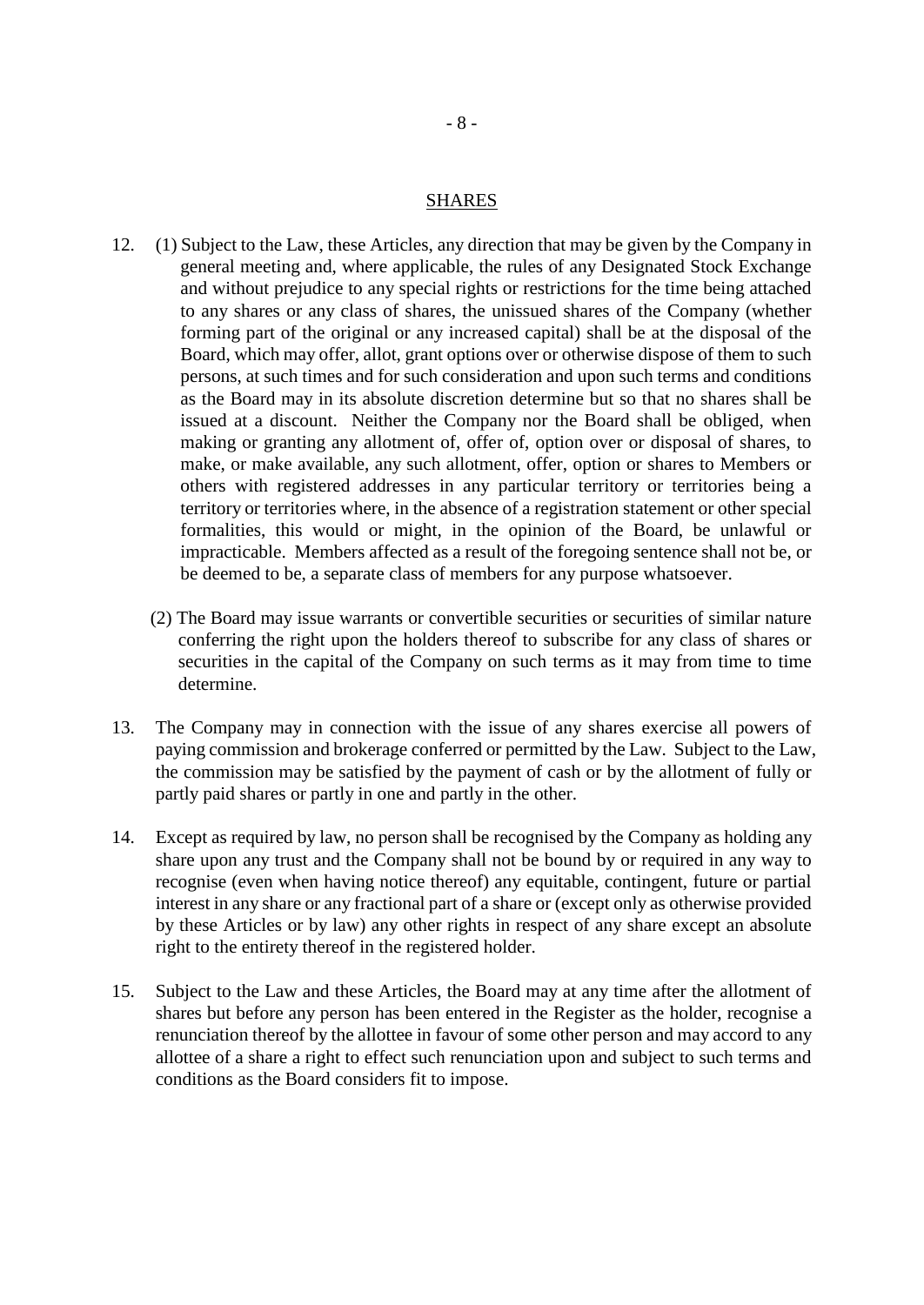## SHARE CERTIFICATES

- 16. Every share certificate shall be issued under the Seal or a facsimile thereof or with the Seal printed thereon and shall specify the number and class and distinguishing numbers (if any) of the shares to which it relates, and the amount paid up thereon and may otherwise be in such form as the Directors may from time to time determine. No certificate shall be issued representing shares of more than one class. The Board may by resolution determine, either generally or in any particular case or cases, that any signatures on any such certificates (or certificates in respect of other securities) need not be autographic but may be affixed to such certificates by some mechanical means or may be printed thereon.
- 17. (1) In the case of a share held jointly by several persons, the Company shall not be bound to issue more than one certificate therefor and delivery of a certificate to one of several joint holders shall be sufficient delivery to all such holders.
	- (2) Where a share stands in the names of two or more persons, the person first named in the Register shall as regards service of notices and, subject to the provisions of these Articles, all or any other matters connected with the Company, except the transfer of the shares, be deemed the sole holder thereof.
- 18. Every person whose name is entered, upon an allotment of shares, as a Member in the Register shall be entitled, without payment, to receive one certificate for all such shares of any one class or several certificates each for one or more of such shares of such class upon payment for every certificate after the first of such reasonable out-of-pocket expenses as the Board from time to time determines.
- 19. Share certificates shall be issued within the relevant time limit as prescribed by the Law or as the Designated Stock Exchange may from time to time determine, whichever is the shorter, after allotment or, except in the case of a transfer which the Company is for the time being entitled to refuse to register and does not register, after lodgment of a transfer with the Company.
- 20. (1) Upon every transfer of shares the certificate held by the transferor shall be given up to be cancelled, and shall forthwith be cancelled accordingly, and a new certificate shall be issued to the transferee in respect of the shares transferred to him at such fee as is provided in paragraph (2) of this Article. If any of the shares included in the certificate so given up shall be retained by the transferor a new certificate for the balance shall be issued to him at the aforesaid fee payable by the transferor to the Company in respect thereof.
	- (2) The fee referred to in paragraph (1) above shall be an amount not exceeding the relevant maximum amount as the Designated Stock Exchange may from time to time determine provided that the Board may at any time determine a lower amount for such fee.

App. 3 2(1)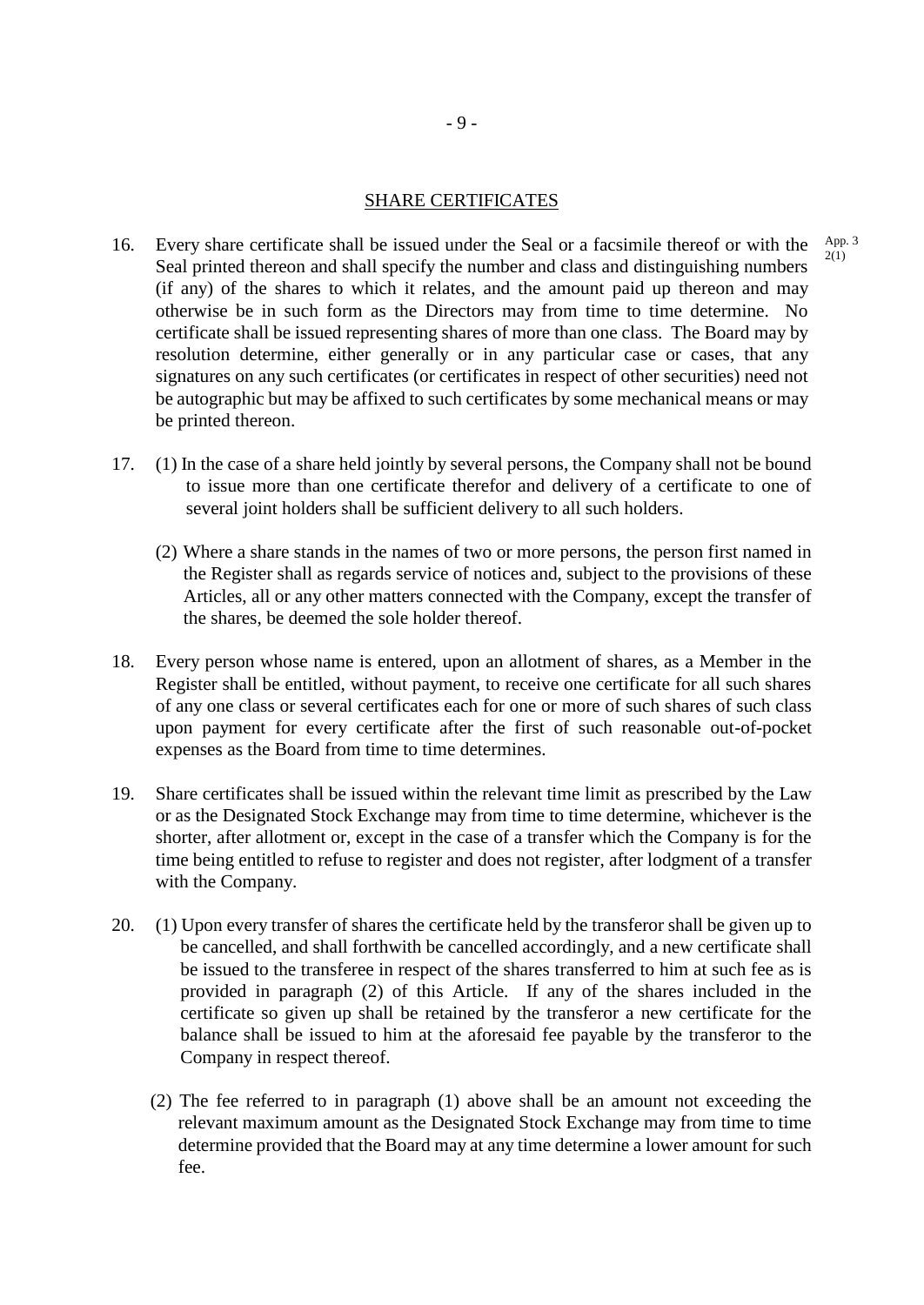21. If a share certificate shall be damaged or defaced or alleged to have been lost, stolen or destroyed a new certificate representing the same shares may be issued to the relevant Member upon request and on payment of such fee as the Designated Stock Exchange may determine to be the maximum fee payable or such lesser sum as the Board may determine and, subject to compliance with such terms (if any) as to evidence and indemnity and to payment of the costs and reasonable out-of-pocket expenses of the Company in investigating such evidence and preparing such indemnity as the Board may think fit and, in case of damage or defacement, on delivery of the old certificate to the Company provided always that where share warrants have been issued, no new share warrant shall be issued to replace one that has been lost unless the Directors are satisfied beyond reasonable doubt that the original has been destroyed.

## LIEN

- 22. The Company shall have a first and paramount lien on every share (not being a fully paid share) for all moneys (whether presently payable or not) called or payable at a fixed time in respect of that share. The Company shall also have a first and paramount lien on every share (not being a fully paid share) registered in the name of a Member (whether or not jointly with other Members) for all amounts of money presently payable by such Member or his estate to the Company whether the same shall have been incurred before or after notice to the Company of any equitable or other interest of any person other than such member, and whether the period for the payment or discharge of the same shall have actually arrived or not, and notwithstanding that the same are joint debts or liabilities of such Member or his estate and any other person, whether a Member or not. The Company's lien on a share shall extend to all dividends or other moneys payable thereon or in respect thereof. The Board may at any time, generally or in any particular case, waive any lien that has arisen or declare any share exempt in whole or in part, from the provisions of this Article.
- 23. Subject to these Articles, the Company may sell in such manner as the Board determines any share on which the Company has a lien, but no sale shall be made unless some sum in respect of which the lien exists is presently payable, or the liability or engagement in respect of which such lien exists is liable to be presently fulfilled or discharged nor until the expiration of fourteen (14) clear days after a notice in writing, stating and demanding payment of the sum presently payable, or specifying the liability or engagement and demanding fulfilment or discharge thereof and giving notice of the intention to sell in default, has been served on the registered holder for the time being of the share or the person entitled thereto by reason of his death or bankruptcy.

App. 3 2(2)

App. 3 1(2)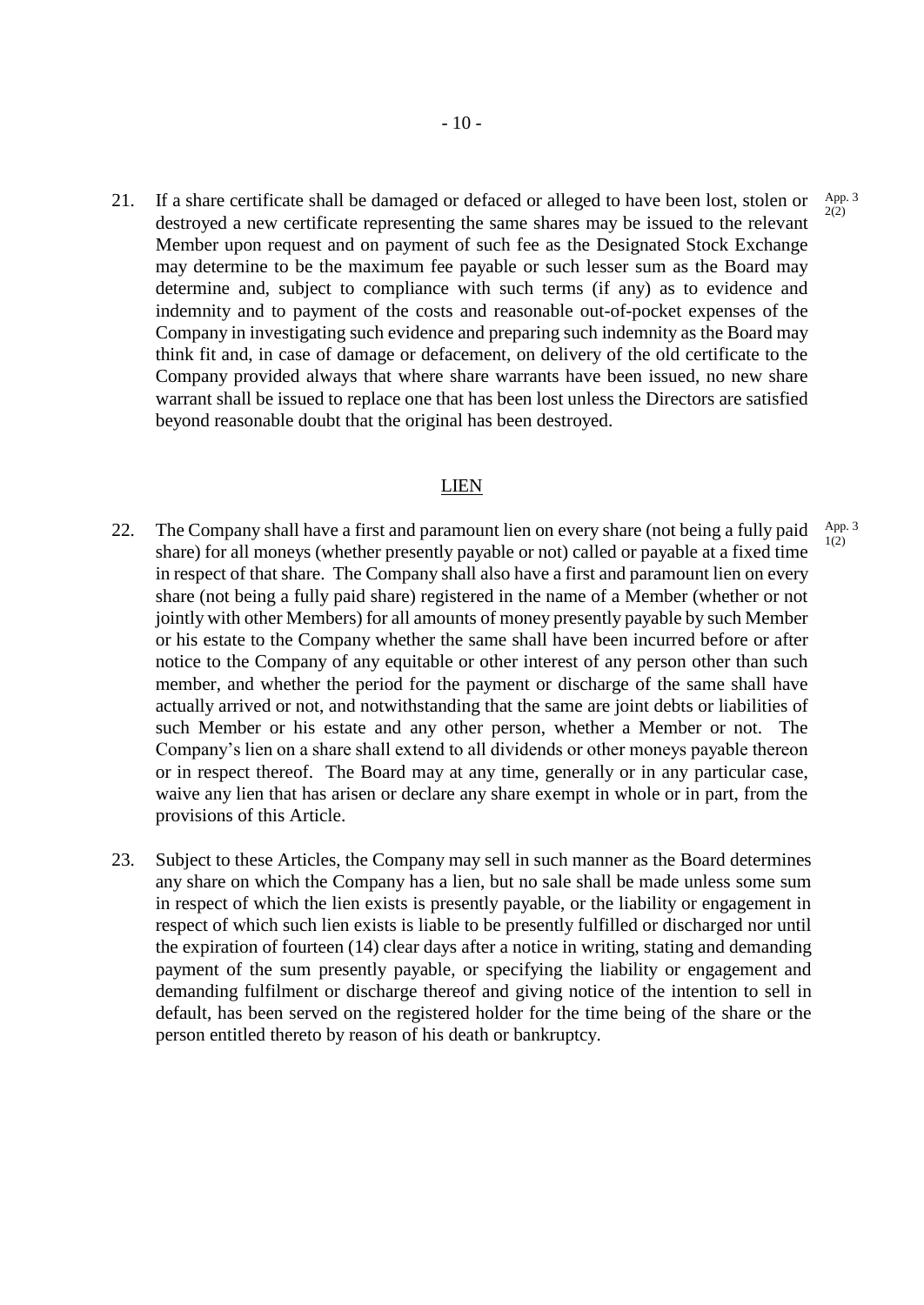24. The net proceeds of the sale shall be received by the Company and applied in or towards payment or discharge of the debt or liability in respect of which the lien exists, so far as the same is presently payable, and any residue shall (subject to a like lien for debts or liabilities not presently payable as existed upon the share prior to the sale) be paid to the person entitled to the share at the time of the sale. To give effect to any such sale the Board may authorise some person to transfer the shares sold to the purchaser thereof. The purchaser shall be registered as the holder of the shares so transferred and he shall not be bound to see to the application of the purchase money, nor shall his title to the shares be affected by any irregularity or invalidity in the proceedings relating to the sale.

## CALLS ON SHARES

- 25. Subject to these Articles and to the terms of allotment, the Board may from time to time make calls upon the Members in respect of any moneys unpaid on their shares (whether on account of the nominal value of the shares or by way of premium), and each Member shall (subject to being given at least fourteen (14) clear days' Notice specifying the time and place of payment) pay to the Company as required by such notice the amount called on his shares. A call may be extended, postponed or revoked in whole or in part as the Board determines but no Member shall be entitled to any such extension, postponement or revocation except as a matter of grace and favour.
- 26. A call shall be deemed to have been made at the time when the resolution of the Board authorising the call was passed and may be made payable either in one lump sum or by instalments.
- 27. A person upon whom a call is made shall remain liable for calls made upon him notwithstanding the subsequent transfer of the shares in respect of which the call was made. The joint holders of a share shall be jointly and severally liable to pay all calls and instalments due in respect thereof or other moneys due in respect thereof.
- 28. If a sum called in respect of a share is not paid before or on the day appointed for payment thereof, the person from whom the sum is due shall pay interest on the amount unpaid from the day appointed for payment thereof to the time of actual payment at such rate (not exceeding twenty per cent. (20%) per annum) as the Board may determine, but the Board may in its absolute discretion waive payment of such interest wholly or in part.
- 29. No Member shall be entitled to receive any dividend or bonus or to be present and vote (save as proxy for another Member) at any general meeting either personally or by proxy, or be reckoned in a quorum, or exercise any other privilege as a Member until all calls or instalments due by him to the Company, whether alone or jointly with any other person, together with interest and expenses (if any) shall have been paid.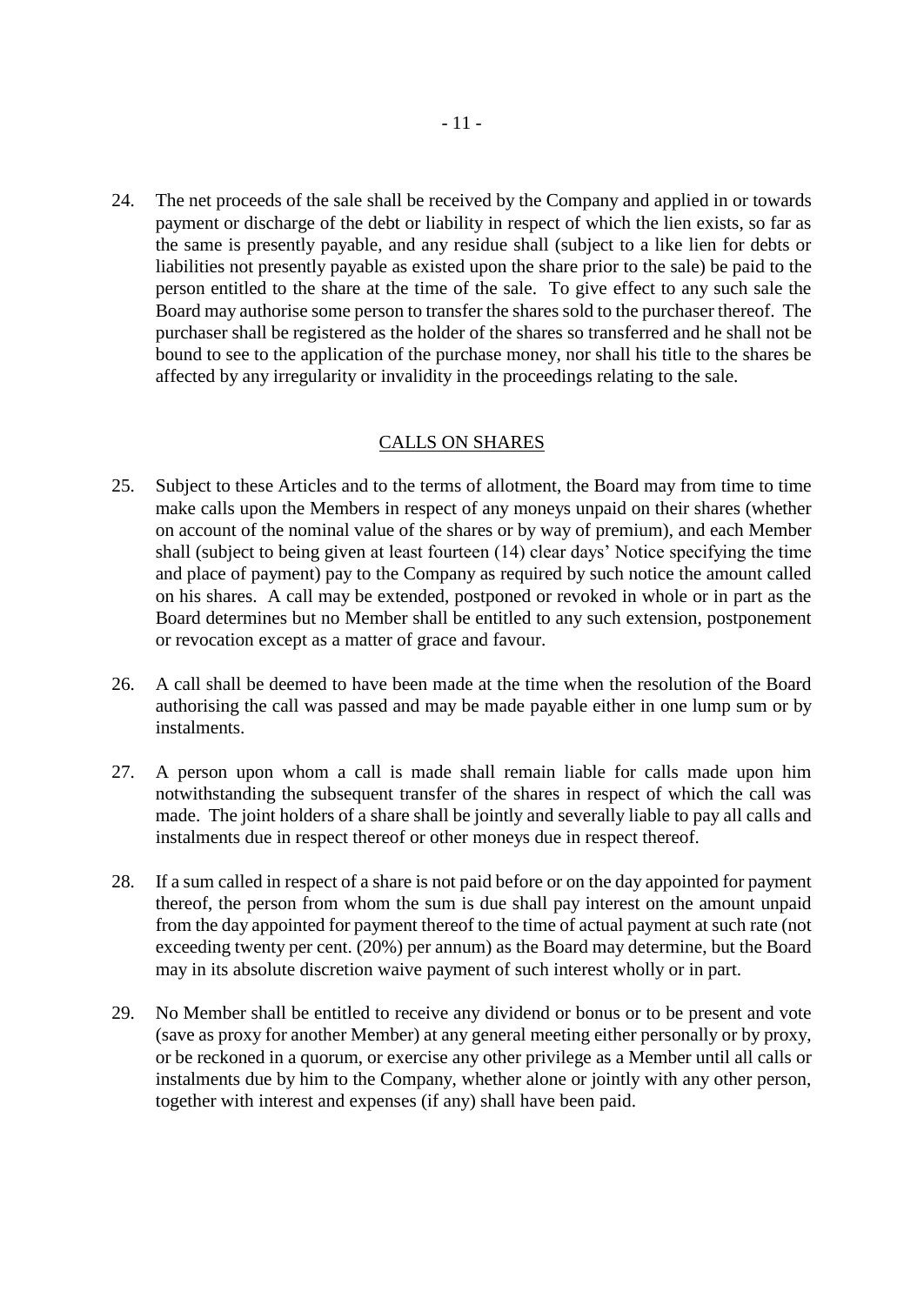- 30. On the trial or hearing of any action or other proceedings for the recovery of any money due for any call, it shall be sufficient to prove that the name of the Member sued is entered in the Register as the holder, or one of the holders, of the shares in respect of which such debt accrued, that the resolution making the call is duly recorded in the minute book, and that notice of such call was duly given to the Member sued, in pursuance of these Articles; and it shall not be necessary to prove the appointment of the Directors who made such call, nor any other matters whatsoever, but the proof of the matters aforesaid shall be conclusive evidence of the debt.
- 31. Any amount payable in respect of a share upon allotment or at any fixed date, whether in respect of nominal value or premium or as an instalment of a call, shall be deemed to be a call duly made and payable on the date fixed for payment and if it is not paid the provisions of these Articles shall apply as if that amount had become due and payable by virtue of a call duly made and notified.
- 32. On the issue of shares the Board may differentiate between the allottees or holders as to the amount of calls to be paid and the times of payment.
- 33. The Board may, if it thinks fit, receive from any Member willing to advance the same, and either in money or money's worth, all or any part of the moneys uncalled and unpaid or instalments payable upon any shares held by him and upon all or any of the moneys so advanced (until the same would, but for such advance, become presently payable) pay interest at such rate (if any) as the Board may decide. The Board may at any time repay the amount so advanced upon giving to such Member not less than one (1) month's Notice of its intention in that behalf, unless before the expiration of such notice the amount so advanced shall have been called up on the shares in respect of which it was advanced. Such payment in advance shall not entitle the holder of such share or shares to participate in respect thereof in a dividend subsequently declared. App. 3 3(1)

#### FORFEITURE OF SHARES

- 34. (1) If a call remains unpaid after it has become due and payable the Board may give to the person from whom it is due not less than fourteen (14) clear days' Notice:
	- (a) requiring payment of the amount unpaid together with any interest which may have accrued and which may still accrue up to the date of actual payment; and
	- (b) stating that if the Notice is not complied with the shares on which the call was made will be liable to be forfeited.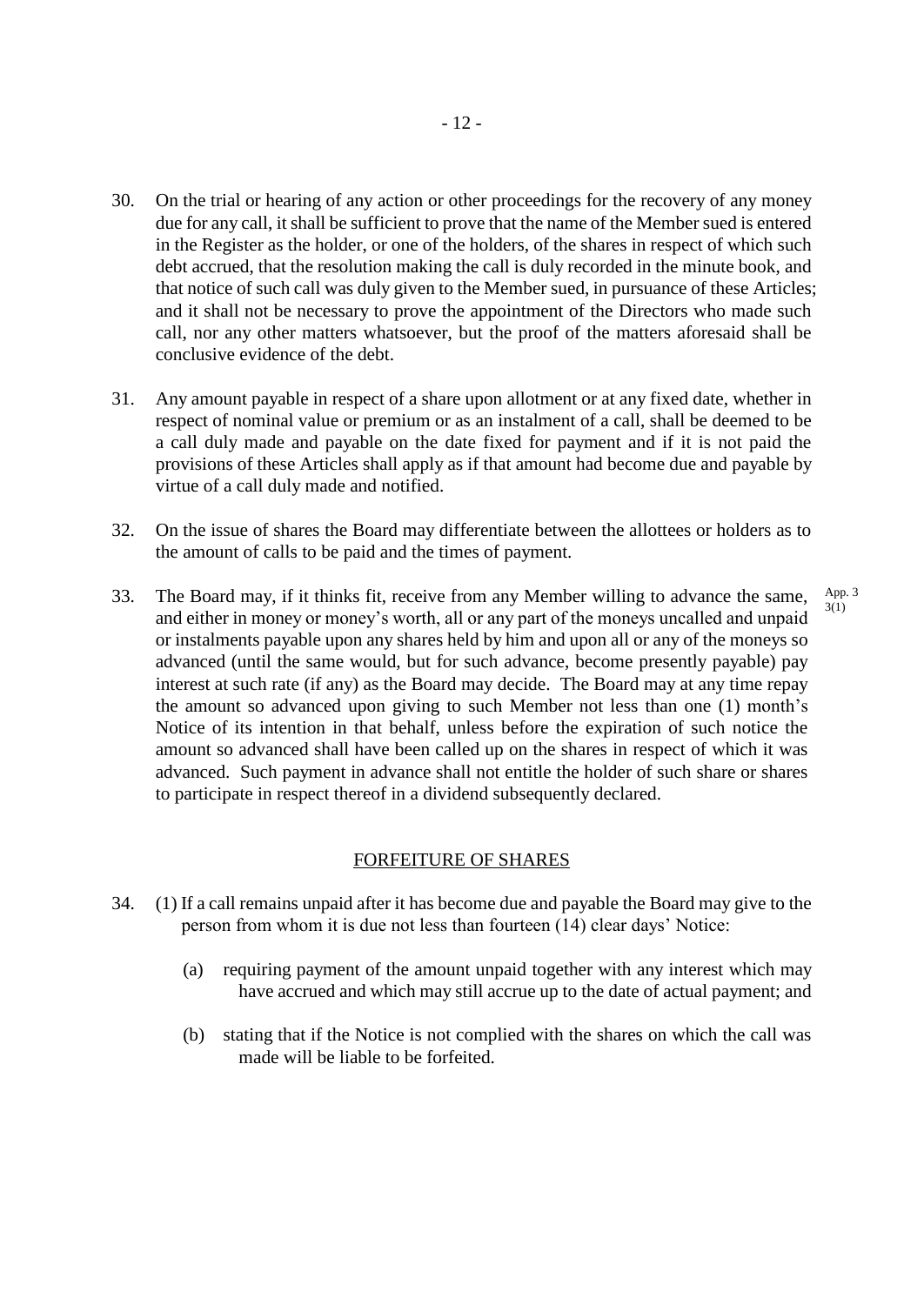- (2) If the requirements of any such Notice are not complied with, any share in respect of which such Notice has been given may at any time thereafter, before payment of all calls and interest due in respect thereof has been made, be forfeited by a resolution of the Board to that effect, and such forfeiture shall include all dividends and bonuses declared in respect of the forfeited share but not actually paid before the forfeiture.
- 35. When any share has been forfeited, notice of the forfeiture shall be served upon the person who was before forfeiture the holder of the share. No forfeiture shall be invalidated by any omission or neglect to give such Notice.
- 36. The Board may accept the surrender of any share liable to be forfeited hereunder and, in such case, references in these Articles to forfeiture will include surrender.
- 37. Any share so forfeited shall be deemed the property of the Company and may be sold, re-allotted or otherwise disposed of to such person, upon such terms and in such manner as the Board determines, and at any time before a sale, re-allotment or disposition the forfeiture may be annulled by the Board on such terms as the Board determines.
- 38. A person whose shares have been forfeited shall cease to be a Member in respect of the forfeited shares but nevertheless shall remain liable to pay the Company all moneys which at the date of forfeiture were presently payable by him to the Company in respect of the shares, with (if the Directors shall in their discretion so require) interest thereon from the date of forfeiture until payment at such rate (not exceeding twenty per cent. (20%) per annum) as the Board determines. The Board may enforce payment thereof if it thinks fit, and without any deduction or allowance for the value of the forfeited shares, at the date of forfeiture, but his liability shall cease if and when the Company shall have received payment in full of all such moneys in respect of the shares. For the purposes of this Article any sum which, by the terms of issue of a share, is payable thereon at a fixed time which is subsequent to the date of forfeiture, whether on account of the nominal value of the share or by way of premium, shall notwithstanding that time has not yet arrived be deemed to be payable at the date of forfeiture, and the same shall become due and payable immediately upon the forfeiture, but interest thereon shall only be payable in respect of any period between the said fixed time and the date of actual payment.
- 39. A declaration by a Director or the Secretary that a share has been forfeited on a specified date shall be conclusive evidence of the facts therein stated as against all persons claiming to be entitled to the share, and such declaration shall (subject to the execution of an instrument of transfer by the Company if necessary) constitute a good title to the share, and the person to whom the share is disposed of shall be registered as the holder of the share and shall not be bound to see to the application of the consideration (if any), nor shall his title to the share be affected by any irregularity in or invalidity of the proceedings in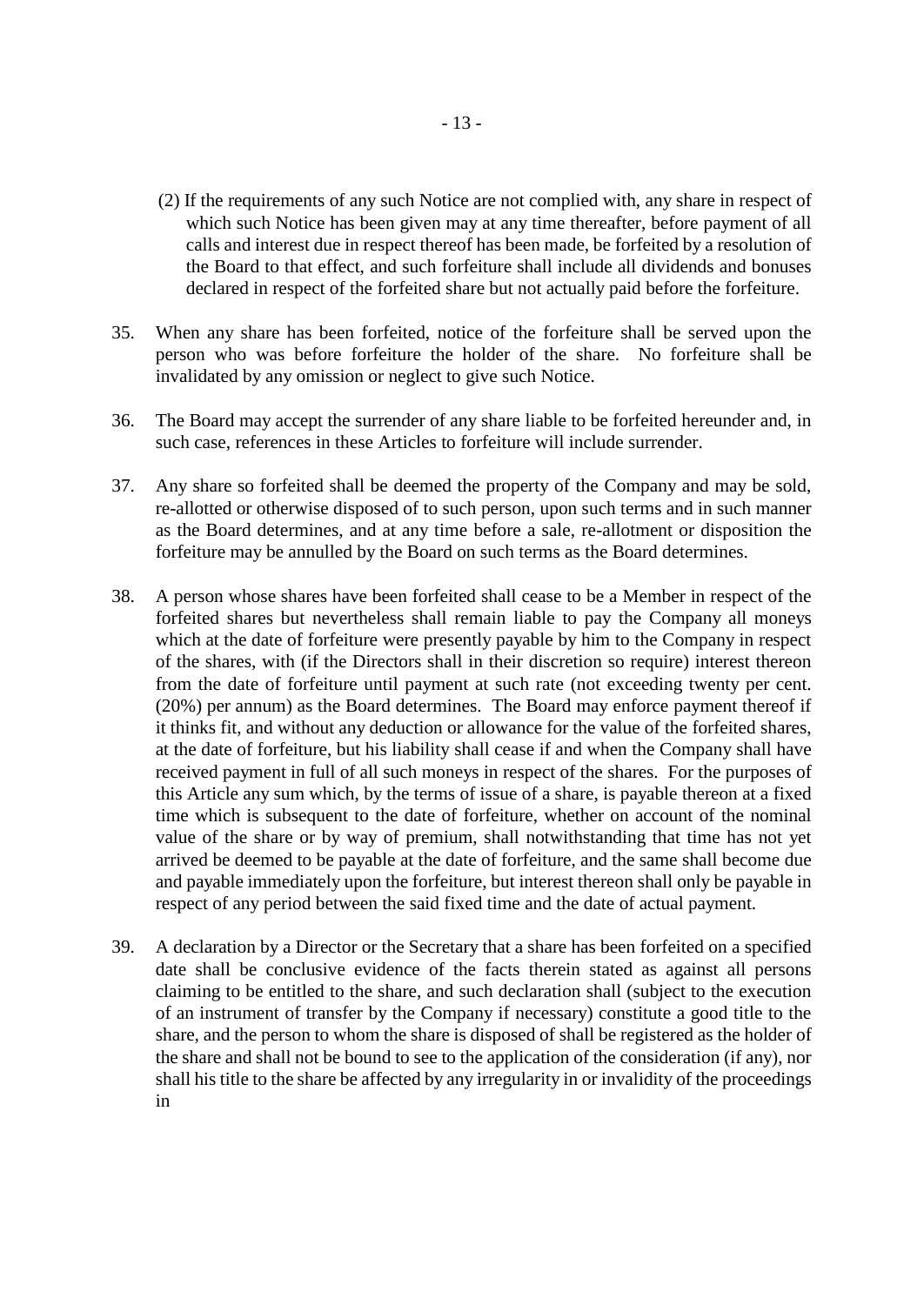reference to the forfeiture, sale or disposal of the share. When any share shall have been forfeited, notice of the declaration shall be given to the Member in whose name it stood immediately prior to the forfeiture, and an entry of the forfeiture, with the date thereof, shall forthwith be made in the register, but no forfeiture shall be in any manner invalidated by any omission or neglect to give such notice or make any such entry.

- 40. Notwithstanding any such forfeiture as aforesaid the Board may at any time, before any shares so forfeited shall have been sold, re-allotted or otherwise disposed of, permit the shares forfeited to be bought back upon the terms of payment of all calls and interest due upon and expenses incurred in respect of the share, and upon such further terms (if any) as it thinks fit.
- 41. The forfeiture of a share shall not prejudice the right of the Company to any call already made or instalment payable thereon.
- 42. The provisions of these Articles as to forfeiture shall apply in the case of non-payment of any sum which, by the terms of issue of a share, becomes payable at a fixed time, whether on account of the nominal value of the share or by way of premium, as if the same had been payable by virtue of a call duly made and notified.

#### REGISTER OF MEMBERS

- 43. (1) The Company shall keep in one or more books a Register of its Members and shall enter therein the following particulars, that is to say:
	- (a) the name and address of each Member, the number and class of shares held by him and the amount paid or agreed to be considered as paid on such shares;
	- (b) the date on which each person was entered in the Register; and
	- (c) the date on which any person ceased to be a Member.
	- (2) The Company may keep an overseas or local or other branch register of Members resident in any place, and the Board may make and vary such regulations as it determines in respect of the keeping of any such register and maintaining a Registration Office in connection therewith.

3(2)

44. The Register and branch register of Members, as the case may be, shall be open to inspection for at least two (2) hours on every business day by Members without charge or by any other person, upon a maximum payment of \$2.50 or such lesser sum specified by the Board, at the Office or such other place at which the Register is kept in accordance with the Law or, if appropriate, upon a maximum payment of \$10.00 or such lesser sum specified by the Board at the Registration Office. The Register including any overseas or local or other branch register of Members may, after notice has been given by advertisement in any newspapers in accordance with the requirements of any Designated App. 13B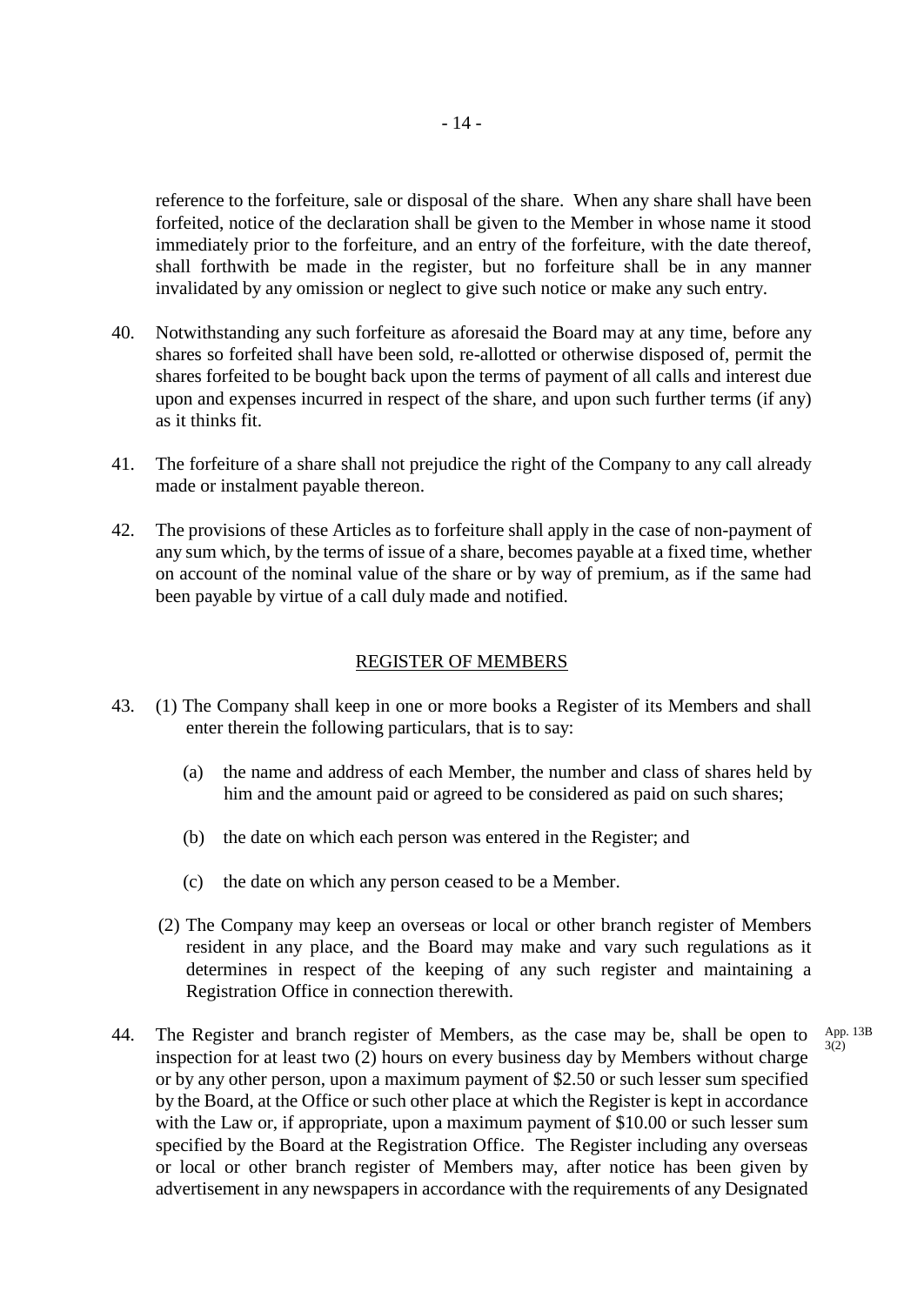Stock Exchange or by any electronic means in such manner as may be accepted by the Designated Stock Exchange to that effect, be closed at such times or for such periods not exceeding in the whole thirty (30) days in each year as the Board may determine and either generally or in respect of any class of shares.

#### RECORD DATES

- 45. Notwithstanding any other provision of these Articles the Company or the Directors may fix any date as the record date for:
	- (a) determining the Members entitled to receive any dividend, distribution, allotment or issue and such record date may be on, or at any time not more than thirty (30) days before or after, any date on which such dividend, distribution, allotment or issue is declared, paid or made;
	- (b) determining the Members entitled to receive notice of and to vote at any general meeting of the Company.

#### TRANSFER OF SHARES

- 46. Subject to these Articles, any Member may transfer all or any of his shares by an instrument of transfer in the usual or common form or in a form prescribed by the Designated Stock Exchange or in any other form approved by the Board and may be under hand or, if the transferor or transferee is a clearing house or its nominee(s), by hand or by machine imprinted signature or by such other manner of execution as the Board may approve from time to time.
- 47. The instrument of transfer shall be executed by or on behalf of the transferor and the transferee provided that the Board may dispense with the execution of the instrument of transfer by the transferee in any case which it thinks fit in its discretion to do so. Without prejudice to the last preceding Article, the Board may also resolve, either generally or in any particular case, upon request by either the transferor or transferee, to accept mechanically executed transfers. The transferor shall be deemed to remain the holder of the share until the name of the transferee is entered in the Register in respect thereof. Nothing in these Articles shall preclude the Board from recognising a renunciation of the allotment or provisional allotment of any share by the allottee in favour of some other person.
- 48. (1) The Board may, in its absolute discretion, and without giving any reason therefor, refuse to register a transfer of any share (not being a fully paid up share) to a person of whom it does not approve, or any share issued under any share incentive scheme for employees upon which a restriction on transfer imposed thereby still subsists, and it may also, without prejudice to the foregoing generality, refuse to register a transfer of any share to more than four (4) joint holders or a transfer of any share (not being a fully paid up share) on which the Company has a lien.

App. 3  $1(2)$ 1(3)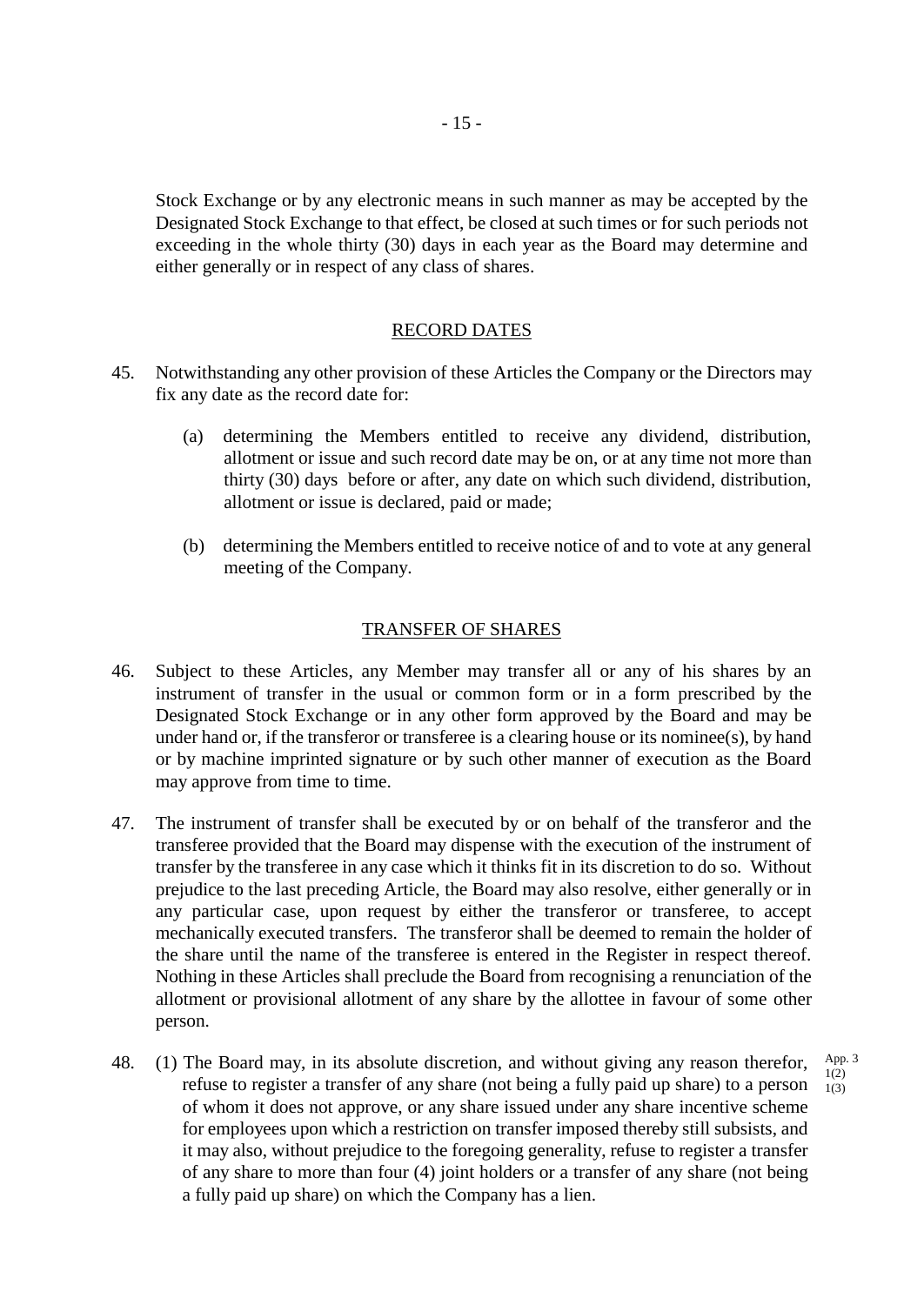- (2) No transfer shall be made to an infant or to a person of unsound mind or under other legal disability.
- (3) The Board in so far as permitted by any applicable law may, in its absolute discretion, at any time and from time to time transfer any share upon the Register to any branch register or any share on any branch register to the Register or any other branch register. In the event of any such transfer, the shareholder requesting such transfer shall bear the cost of effecting the transfer unless the Board otherwise determines.
- (4) Unless the Board otherwise agrees (which agreement may be on such terms and subject to such conditions as the Board in its absolute discretion may from time to time determine, and which agreement the Board shall, without giving any reason therefor, be entitled in its absolute discretion to give or withhold), no shares upon the Register shall be transferred to any branch register nor shall shares on any branch register be transferred to the Register or any other branch register and all transfers and other documents of title shall be lodged for registration, and registered, in the case of any shares on a branch register, at the relevant Registration Office, and, in the case of any shares on the Register, at the Office or such other place at which the Register is kept in accordance with the Law. App. 3  $1(1)$
- 49. Without limiting the generality of the last preceding Article, the Board may decline to recognise any instrument of transfer unless:-
	- (a) a fee of such maximum sum as the Designated Stock Exchange may determine to be payable or such lesser sum as the Board may from time to time require is paid to the Company in respect thereof; App. 3  $1(1)$
	- (b) the instrument of transfer is in respect of only one class of share;
	- (c) the instrument of transfer is lodged at the Office or such other place at which the Register is kept in accordance with the Law or the Registration Office (as the case may be) accompanied by the relevant share certificate(s) and such other evidence as the Board may reasonably require to show the right of the transferor to make the transfer (and, if the instrument of transfer is executed by some other person on his behalf, the authority of that person so to do); and
	- (d) if applicable, the instrument of transfer is duly and properly stamped.
- 50. If the Board refuses to register a transfer of any share, it shall, within two (2) months after the date on which the transfer was lodged with the Company, send to each of the transferor and transferee notice of the refusal.
- 51. The registration of transfers of shares or of any class of shares may, after notice has been given by advertisement in any newspapers or by any other means in accordance with the requirements of any Designated Stock Exchange to that effect be suspended at such times and for such periods (not exceeding in the whole thirty (30) days in any year) as the Board may determine.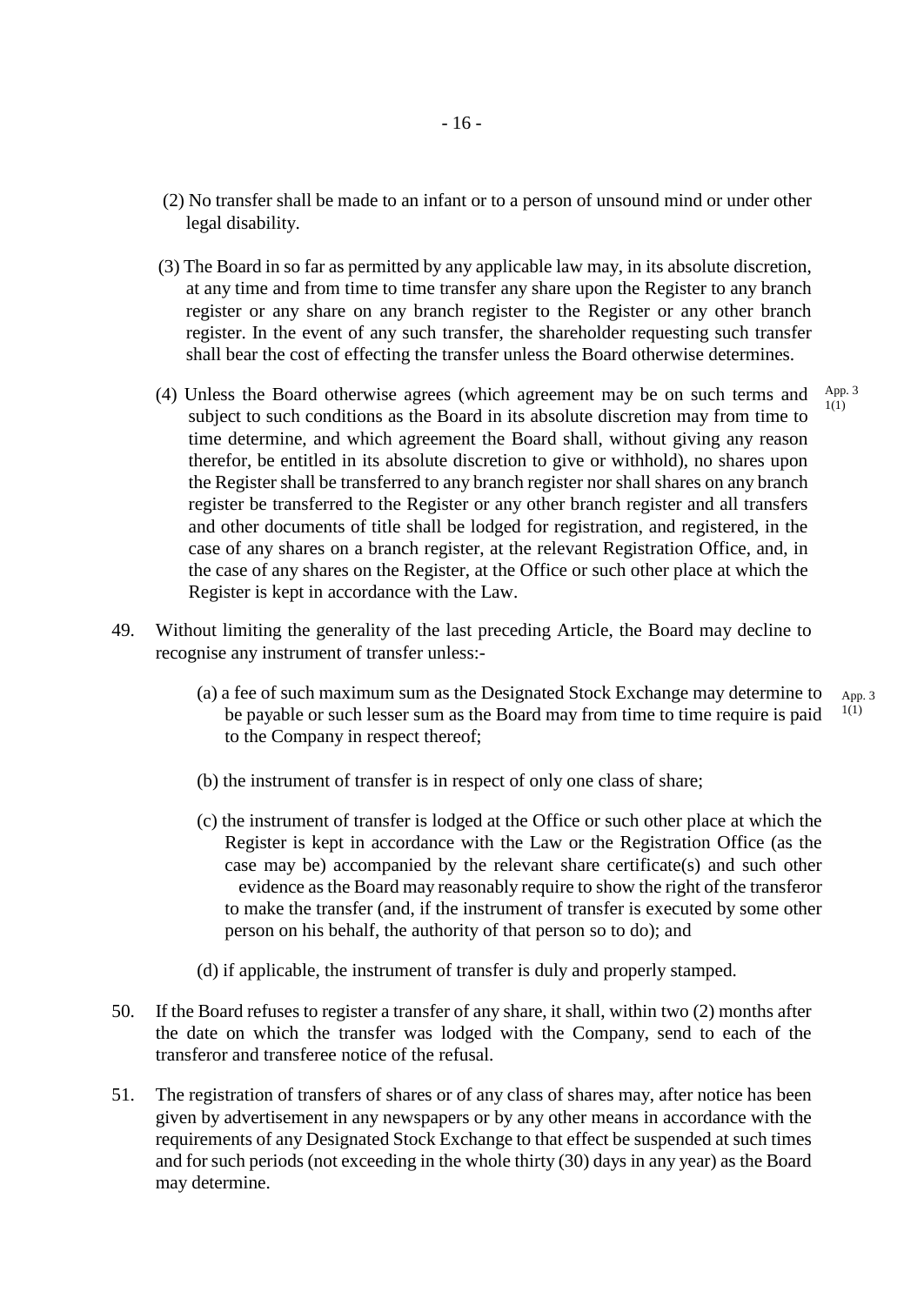## TRANSMISSION OF SHARES

- 52. If a Member dies, the survivor or survivors where the deceased was a joint holder, and his legal personal representatives where he was a sole or only surviving holder, will be the only persons recognised by the Company as having any title to his interest in the shares; but nothing in this Article will release the estate of a deceased Member (whether sole or joint) from any liability in respect of any share which had been solely or jointly held by him.
- 53. Any person becoming entitled to a share in consequence of the death or bankruptcy or winding-up of a Member may, upon such evidence as to his title being produced as may be required by the Board, elect either to become the holder of the share or to have some person nominated by him registered as the transferee thereof. If he elects to become the holder he shall notify the Company in writing either at the Registration Office or Office, as the case may be, to that effect. If he elects to have another person registered he shall execute a transfer of the share in favour of that person. The provisions of these Articles relating to the transfer and registration of transfers of shares shall apply to such notice or transfer as aforesaid as if the death or bankruptcy of the Member had not occurred and the notice or transfer were a transfer signed by such Member.
- 54. A person becoming entitled to a share by reason of the death or bankruptcy or winding-up of a Member shall be entitled to the same dividends and other advantages to which he would be entitled if he were the registered holder of the share. However, the Board may, if it thinks fit, withhold the payment of any dividend payable or other advantages in respect of such share until such person shall become the registered holder of the share or shall have effectually transferred such share, but, subject to the requirements of Article 72(2) being met, such a person may vote at meetings.

## UNTRACEABLE MEMBERS

- 55. (1) Without prejudice to the rights of the Company under paragraph (2) of this Article, the Company may cease sending cheques for dividend entitlements or dividend warrants by post if such cheques or warrants have been left uncashed on two consecutive occasions. However, the Company may exercise the power to cease sending cheques for dividend entitlements or dividend warrants after the first occasion on which such a cheque or warrant is returned undelivered.
	- (2) The Company shall have the power to sell, in such manner as the Board thinks fit, any shares of a Member who is untraceable, but no such sale shall be made unless: App. 3 13(2)(a)  $13(2)(b)$ 
		- (a) all cheques or warrants in respect of dividends of the shares in question, being not less than three in total number, for any sum payable in cash to the holder of such shares in respect of them sent during the relevant period in the manner authorised by the Articles have remained uncashed;

App. 3  $13(1)$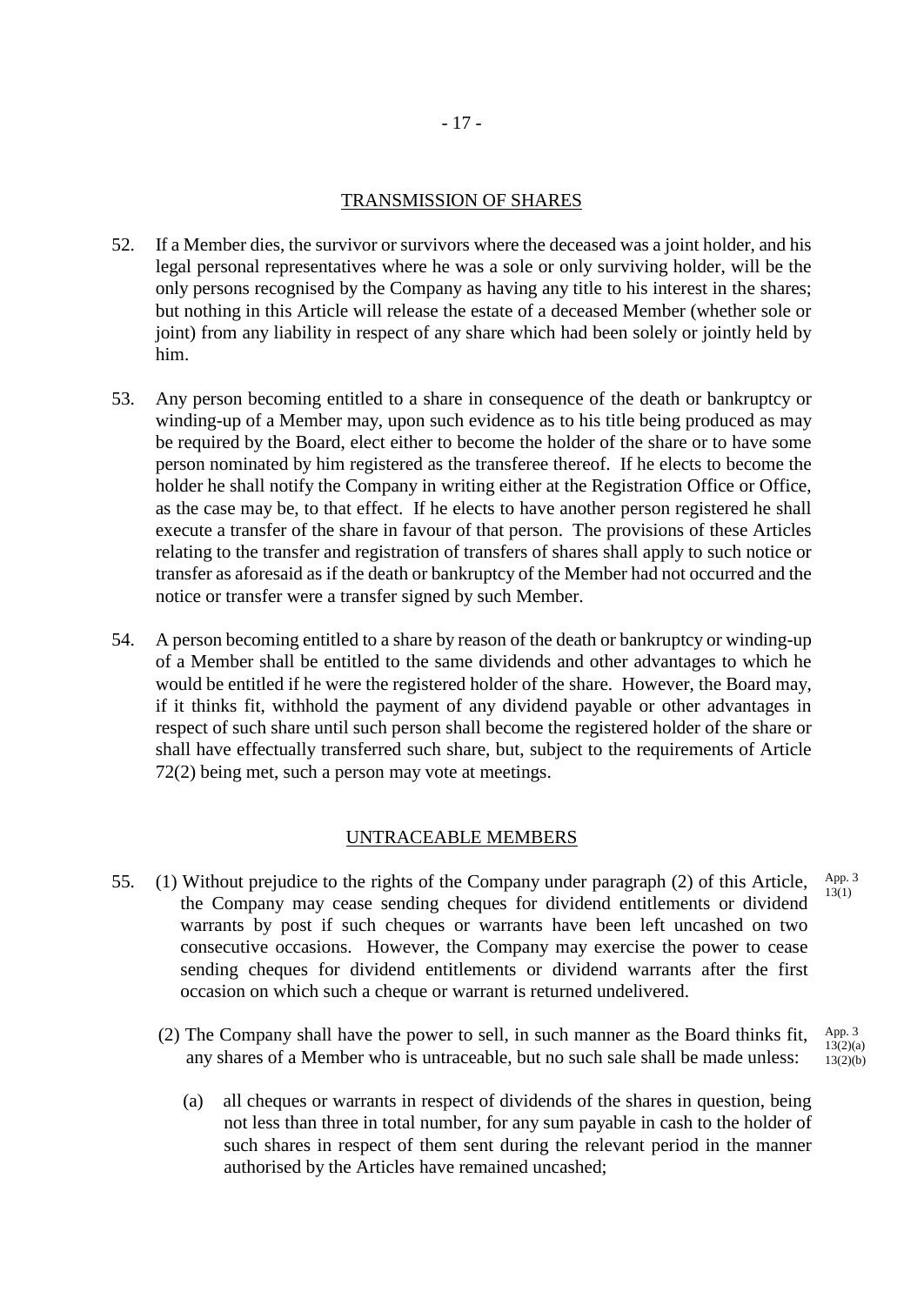- (b) so far as it is aware at the end of the relevant period, the Company has not at any time during the relevant period received any indication of the existence of the Member who is the holder of such shares or of a person entitled to such shares by death, bankruptcy or operation of law; and
- (c) the Company, if so required by the rules governing the listing of shares on the Designated Stock Exchange, has given notice to, and caused advertisement in newspapers in accordance with the requirements of, the Designated Stock Exchange to be made of its intention to sell such shares in the manner required by the Designated Stock Exchange, and a period of three (3) months or such shorter period as may be allowed by the Designated Stock Exchange has elapsed since the date of such advertisement.

For the purpose of the foregoing, the "relevant period" means the period commencing twelve (12) years before the date of publication of the advertisement referred to in paragraph (c) of this Article and ending at the expiry of the period referred to in that paragraph.

(3) To give effect to any such sale the Board may authorise some person to transfer the said shares and an instrument of transfer signed or otherwise executed by or on behalf of such person shall be as effective as if it had been executed by the registered holder or the person entitled by transmission to such shares, and the purchaser shall not be bound to see to the application of the purchase money nor shall his title to the shares be affected by any irregularity or invalidity in the proceedings relating to the sale. The net proceeds of the sale will belong to the Company and upon receipt by the Company of such net proceeds it shall become indebted to the former Member for an amount equal to such net proceeds. No trust shall be created in respect of such debt and no interest shall be payable in respect of it and the Company shall not be required to account for any money earned from the net proceeds which may be employed in the business of the Company or as it thinks fit. Any sale under this Article shall be valid and effective notwithstanding that the Member holding the shares sold is dead, bankrupt or otherwise under any legal disability or incapacity.

#### GENERAL MEETINGS

56. An annual general meeting of the Company shall be held in each year other than the year of the Company's adoption of these Articles (within a period of not more than fifteen (15) months after the holding of the last preceding annual general meeting or not more than eighteen (18) months after the date of adoption of these Articles, unless a longer period would not infringe the rules of the Designated Stock Exchange, if any) at such time and place as may be determined by the Board.

App. 13B 3(3) 4(2)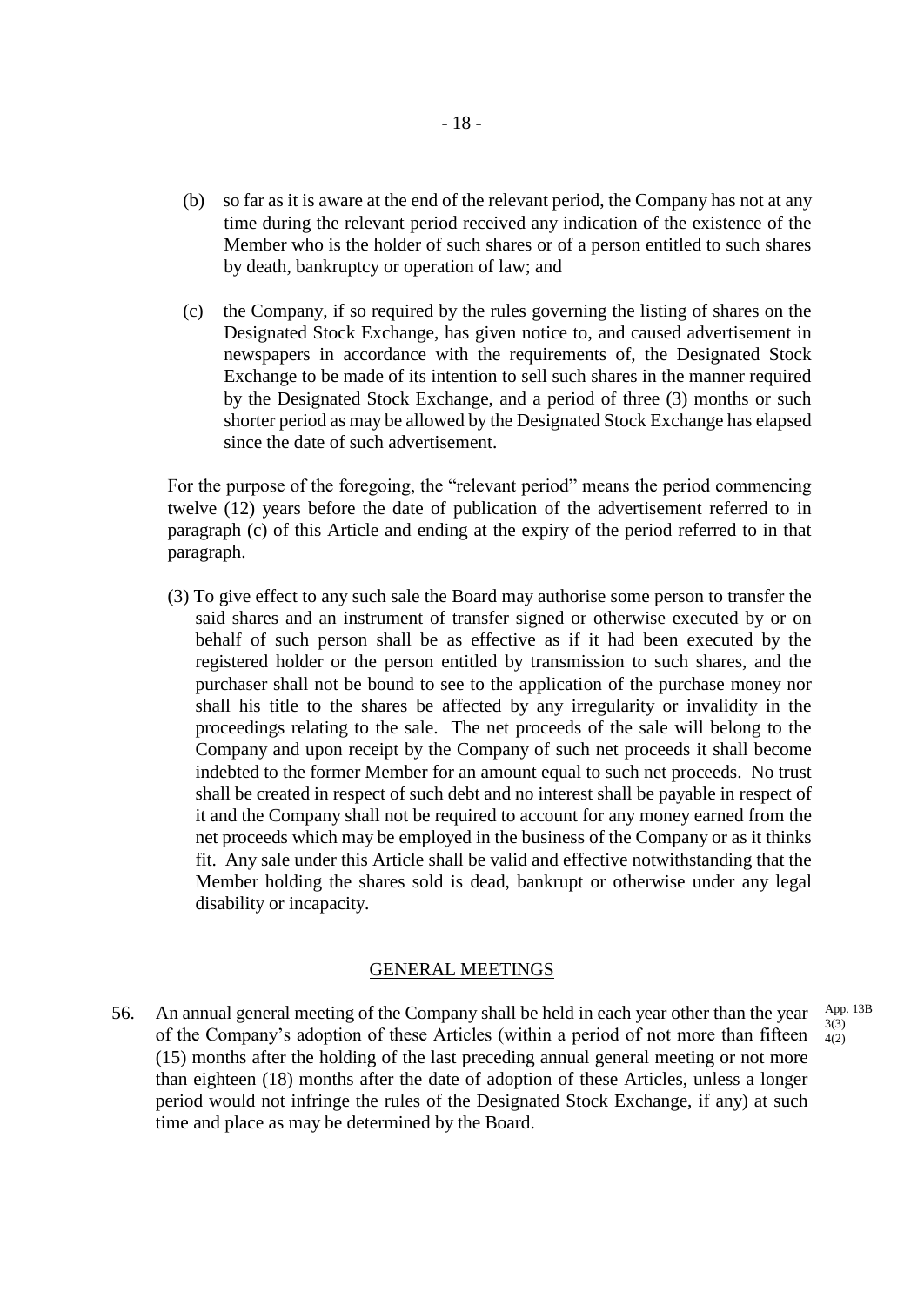- 57. Each general meeting, other than an annual general meeting, shall be called an extraordinary general meeting. General meetings may be held in any part of the world as may be determined by the Board.
- 58. The Board may whenever it thinks fit call extraordinary general meetings. Any one or more Members holding at the date of deposit of the requisition not less than one-tenth of the paid up capital of the Company carrying the right of voting at general meetings of the Company shall at all times have the right, by written requisition to the Board or the Secretary of the Company, to require an extraordinary general meeting to be called by the Board for the transaction of any business specified in such requisition; and such meeting shall be held within two (2) months after the deposit of such requisition. If within twenty-one (21) days of such deposit the Board fails to proceed to convene such meeting the requisitionist(s) himself (themselves) may do so in the same manner, and all reasonable expenses incurred by the requisitionist(s) as a result of the failure of the Board shall be reimbursed to the requisitionist(s) by the Company.

#### NOTICE OF GENERAL MEETINGS

- 59. (1) An annual general meeting shall be called by Notice of not less than twenty-one (21) clear days and not less than twenty (20) clear business days and any extraordinary general meeting at which the passing of a special resolution is to be considered shall be called by Notice of not less than twenty-one (21) clear days and not less than ten (10) clear business days. All other extraordinary general meetings may be called by Notice of not less than fourteen (14) clear days and not less than ten (10) clear business days but if permitted by the rules of the Designated Stock Exchange, a general meeting may be called by shorter notice, subject to the Law, if it is so agreed: App. 13B 3(1)
	- (a) in the case of a meeting called as an annual general meeting, by all the Members entitled to attend and vote thereat; and
	- (b) in the case of any other meeting, by a majority in number of the Members having the right to attend and vote at the meeting, being a majority together holding not less than ninety-five per cent. (95%) in nominal value of the issued shares giving that right.
	- (2) The notice shall specify the time and place of the meeting and particulars of resolutions to be considered at the meeting and, in case of special business, the general nature of the business. The notice convening an annual general meeting shall specify the meeting as such. Notice of every general meeting shall be given to all Members other than to such Members as, under the provisions of these Articles or the terms of issue of the shares they hold, are not entitled to receive such notices from the Company, to all persons entitled to a share in consequence of the death or bankruptcy or winding-up of a Member and to each of the Directors and the Auditors.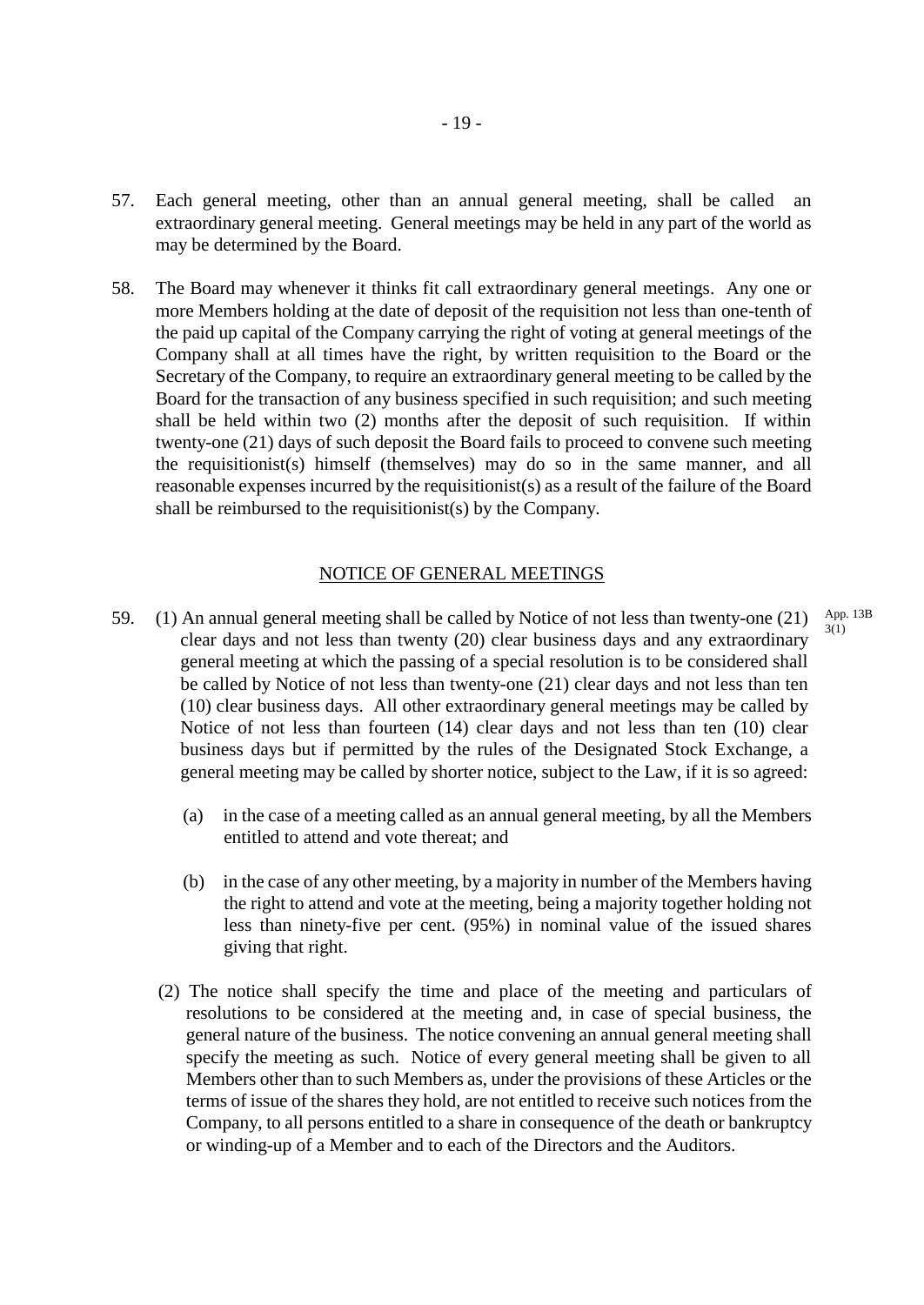60. The accidental omission to give Notice of a meeting or (in cases where instruments of proxy are sent out with the Notice) to send such instrument of proxy to, or the non-receipt of such Notice or such instrument of proxy by, any person entitled to receive such Notice shall not invalidate any resolution passed or the proceedings at that meeting.

## PROCEEDINGS AT GENERAL MEETINGS

- 61. (1) All business shall be deemed special that is transacted at an extraordinary general meeting, and also all business that is transacted at an annual general meeting, with the exception of:
	- (a) the declaration and sanctioning of dividends;
	- (b) consideration and adoption of the accounts and balance sheet and the reports of the Directors and Auditors and other documents required to be annexed to the balance sheet;
	- (c) the election of Directors whether by rotation or otherwise in the place of those retiring;
	- (d) appointment of Auditors (where special notice of the intention for such appointment is not required by the Law) and other officers;
	- (e) the fixing of the remuneration of the Auditors, and the voting of remuneration or extra remuneration to the Directors;
	- (f) the granting of any mandate or authority to the Directors to offer, allot, grant options over or otherwise dispose of the unissued shares in the capital of the Company representing not more than twenty per cent. (20%) in nominal value of its existing issued share capital; and
	- (g) the granting of any mandate or authority to the Directors to repurchase securities of the Company.
	- (2) No business other than the appointment of a chairman of a meeting shall be transacted at any general meeting unless a quorum is present at the commencement of the business. Two (2) Members entitled to vote and present in person or by proxy or (in the case of a Member being a corporation) by its duly authorised representative shall form a quorum for all purposes.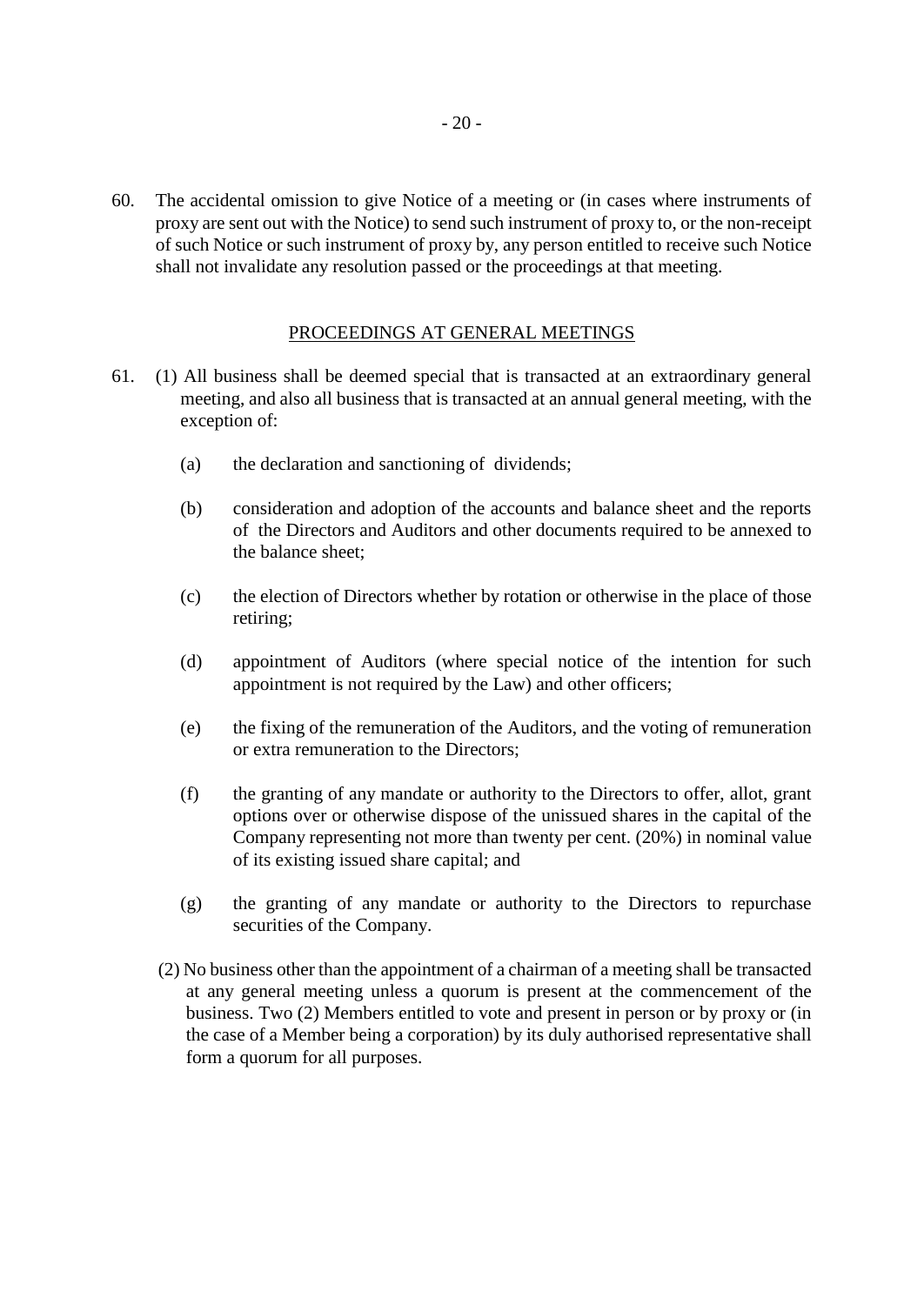- 62. If within thirty (30) minutes (or such longer time not exceeding one hour as the chairman of the meeting may determine to wait) after the time appointed for the meeting a quorum is not present, the meeting, if convened on the requisition of Members, shall be dissolved. In any other case it shall stand adjourned to the same day in the next week at the same time and place or to such time and place as the Board may determine. If at such adjourned meeting a quorum is not present within half an hour from the time appointed for holding the meeting, the meeting shall be dissolved.
- 63. The chairman of the Company shall preside as chairman at every general meeting. If at any meeting the chairman, is not present within fifteen (15) minutes after the time appointed for holding the meeting, or is not willing to act as chairman, the Directors present shall choose one of their number to act, or if one Director only is present he shall preside as chairman if willing to act. If no Director is present, or if each of the Directors present declines to take the chair, or if the chairman chosen shall retire from the chair, the Members present in person or (in the case of a Member being a corporation) by its duly authorised representative or by proxy and entitled to vote shall elect one of their number to be chairman.
- 64. The chairman may, with the consent of any meeting at which a quorum is present (and shall if so directed by the meeting), adjourn the meeting from time to time and from place to place as the meeting shall determine, but no business shall be transacted at any adjourned meeting other than the business which might lawfully have been transacted at the meeting had the adjournment not taken place. When a meeting is adjourned for fourteen (14) days or more, at least seven (7) clear days' notice of the adjourned meeting shall be given specifying the time and place of the adjourned meeting but it shall not be necessary to specify in such notice the nature of the business to be transacted at the adjourned meeting and the general nature of the business to be transacted. Save as aforesaid, it shall be unnecessary to give notice of an adjournment.
- 65. If an amendment is proposed to any resolution under consideration but is in good faith ruled out of order by the chairman of the meeting, the proceedings on the substantive resolution shall not be invalidated by any error in such ruling. In the case of a resolution duly proposed as a special resolution, no amendment thereto (other than a mere clerical amendment to correct a patent error) may in any event be considered or voted upon.

## VOTING

66. Subject to any special rights or restrictions as to voting for the time being attached to any shares by or in accordance with these Articles, at any general meeting on a poll every Member present in person or by proxy or, in the case of a Member being a corporation, by its duly authorised representative shall have one vote for every fully paid share of which he is the holder but so that no amount paid up or credited as paid up on a share in advance of calls or instalments is treated for the foregoing purposes as paid up on the share. A resolution put to the vote of a meeting shall be decided by way of a poll.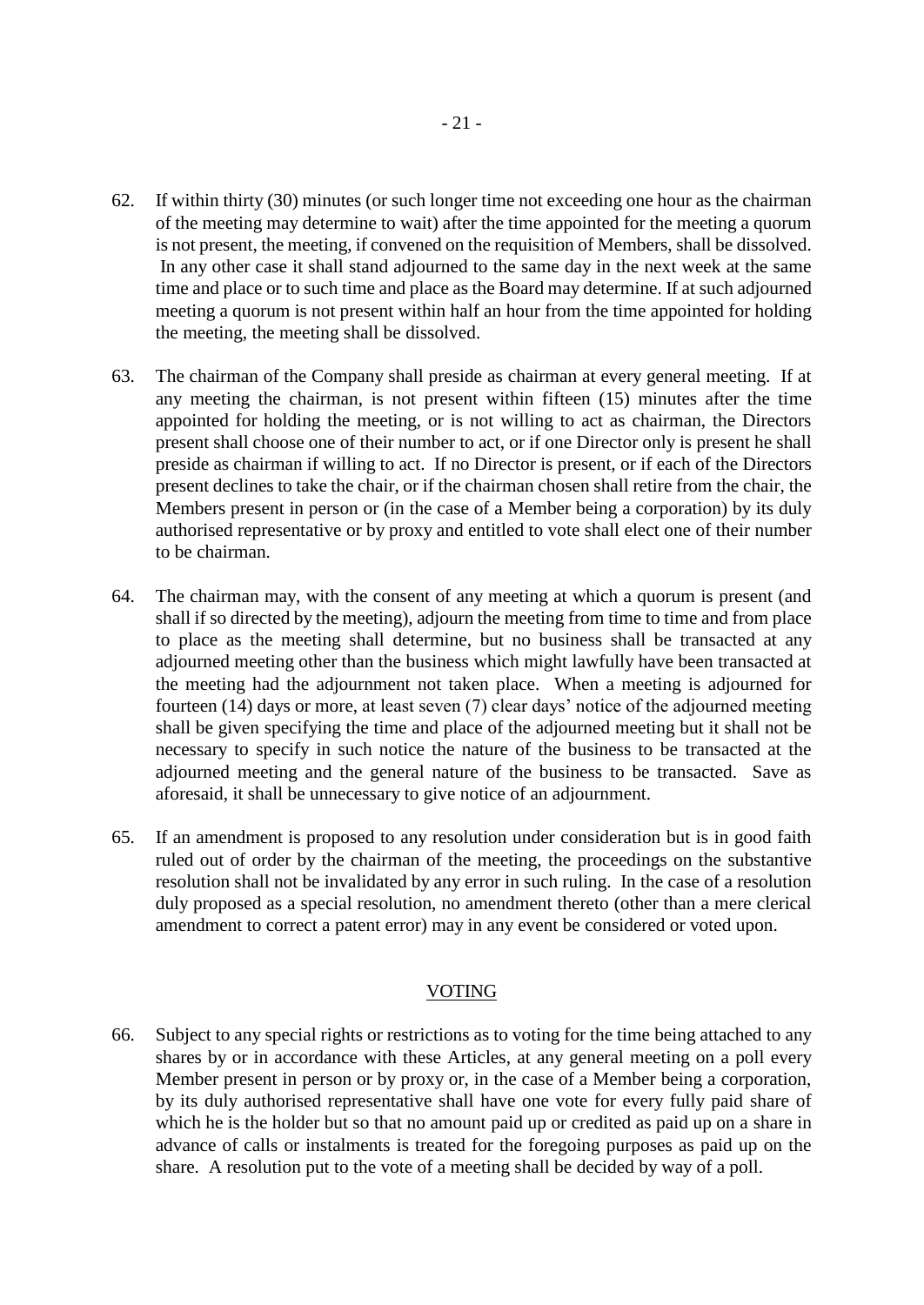- 67. The result of the poll shall be deemed to be the resolution of the meeting. The Company shall only be required to disclose the voting figures on a poll if such disclosure is required by the rules of the Designated Stock Exchange.
- 68. Votes may be given either personally or by proxy.
- 69. A person entitled to more than one vote need not use all his votes or cast all the votes he uses in the same way.
- 70. All questions submitted to a meeting shall be decided by a simple majority of votes except where a greater majority is required by these Articles or by the Law. In the case of an equality of votes, the chairman of such meeting shall be entitled to a second or casting vote in addition to any other vote he may have.
- 71. Where there are joint holders of any share any one of such joint holders may vote, either in person or by proxy, in respect of such share as if he were solely entitled thereto, but if more than one of such joint holders be present at any meeting the vote of the senior holder who tenders a vote, whether in person or by proxy, shall be accepted to the exclusion of the votes of the other joint holders, and for this purpose seniority shall be determined by the order in which the names stand in the Register in respect of the joint holding. Several executors or administrators of a deceased Member in whose name any share stands shall for the purposes of this Article be deemed joint holders thereof.
- 72. (1) A Member who is a patient for any purpose relating to mental health or in respect of whom an order has been made by any court having jurisdiction for the protection or management of the affairs of persons incapable of managing their own affairs may vote, by his receiver, committee, *curator bonis* or other person in the nature of a receiver, committee or *curator bonis* appointed by such court, and such receiver, committee, *curator bonis* or other person may vote on a poll by proxy, and may otherwise act and be treated as if he were the registered holder of such shares for the purposes of general meetings, provided that such evidence as the Board may require of the authority of the person claiming to vote shall have been deposited at the Office, head office or Registration Office, as appropriate, not less than forty-eight (48) hours before the time appointed for holding the meeting, or adjourned meeting, as the case may be.
	- (2) Any person entitled under Article 53 to be registered as the holder of any shares may vote at any general meeting in respect thereof in the same manner as if he were the registered holder of such shares, provided that forty-eight (48) hours at least before the time of the holding of the meeting or adjourned meeting, as the case may be, at which he proposes to vote, he shall satisfy the Board of his entitlement to such shares, or the Board shall have previously admitted his right to vote at such meeting in respect thereof.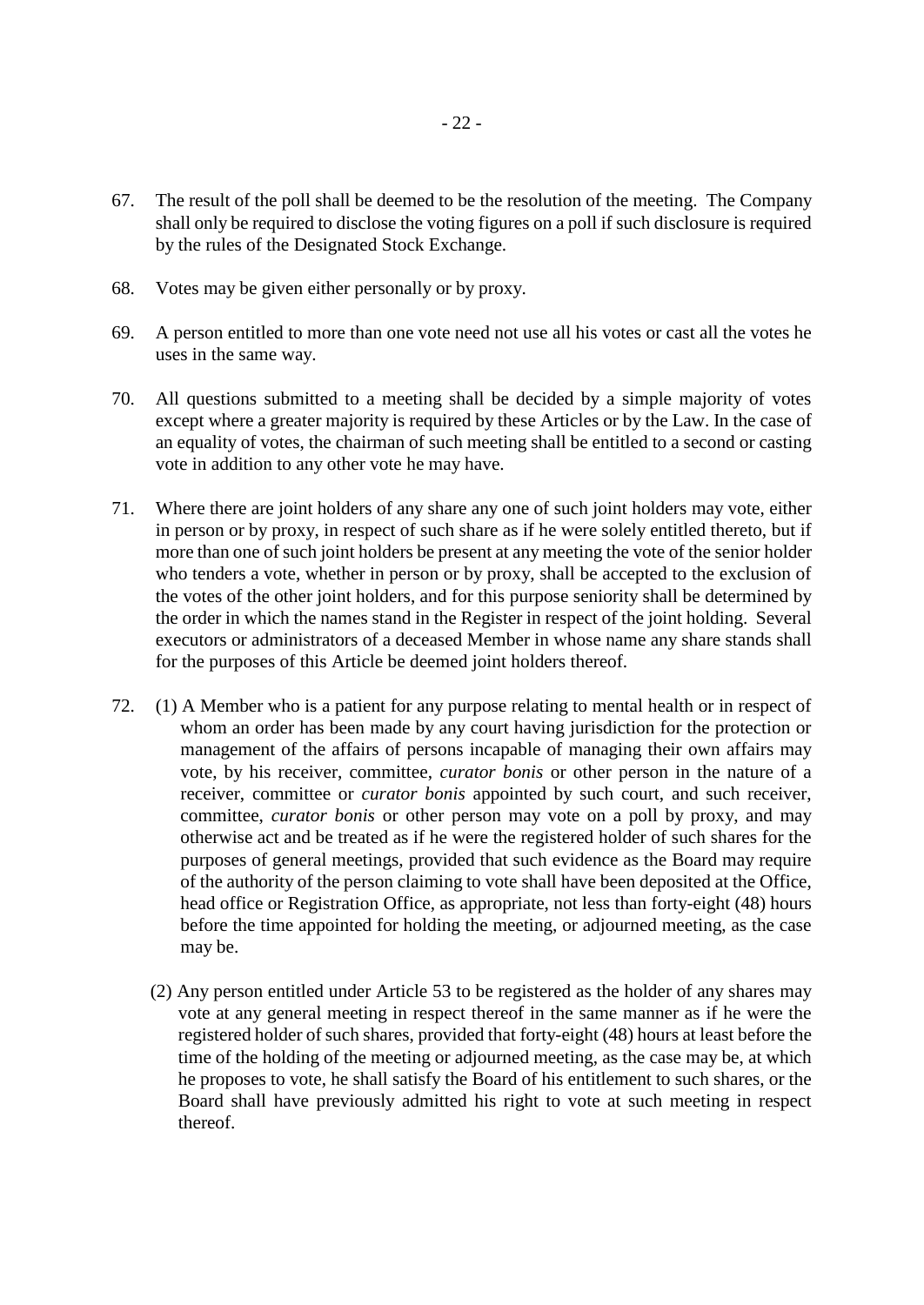- 73. (1) No Member shall, unless the Board otherwise determines, be entitled to attend and vote and to be reckoned in a quorum at any general meeting unless he is duly registered and all calls or other sums presently payable by him in respect of shares in the Company have been paid.
	- (2) Where the Company has knowledge that any Member is, under the rules of the Designated Stock Exchange, required to abstain from voting on any particular resolution of the Company or restricted to voting only for or only against any particular resolution of the Company, any votes cast by or on behalf of such Member in contravention of such requirement or restriction shall not be counted. App. 3 14

#### 74. If:

- (a) any objection shall be raised to the qualification of any voter; or
- (b) any votes have been counted which ought not to have been counted or which might have been rejected; or
- (c) any votes are not counted which ought to have been counted;

the objection or error shall not vitiate the decision of the meeting or adjourned meeting on any resolution unless the same is raised or pointed out at the meeting or, as the case may be, the adjourned meeting at which the vote objected to is given or tendered or at which the error occurs. Any objection or error shall be referred to the chairman of the meeting and shall only vitiate the decision of the meeting on any resolution if the chairman decides that the same may have affected the decision of the meeting. The decision of the chairman on such matters shall be final and conclusive.

#### PROXIES

75. Any Member entitled to attend and vote at a meeting of the Company shall be entitled to appoint another person as his proxy to attend and vote instead of him. A Member who is the holder of two or more shares may appoint more than one proxy to represent him and vote on his behalf at a general meeting of the Company or at a class meeting. A proxy need not be a Member. In addition, a proxy or proxies representing either a Member who is an individual or a Member which is a corporation shall be entitled to exercise the same powers on behalf of the Member which he or they represent as such Member could exercise.  $2(2)$ 

App. 13B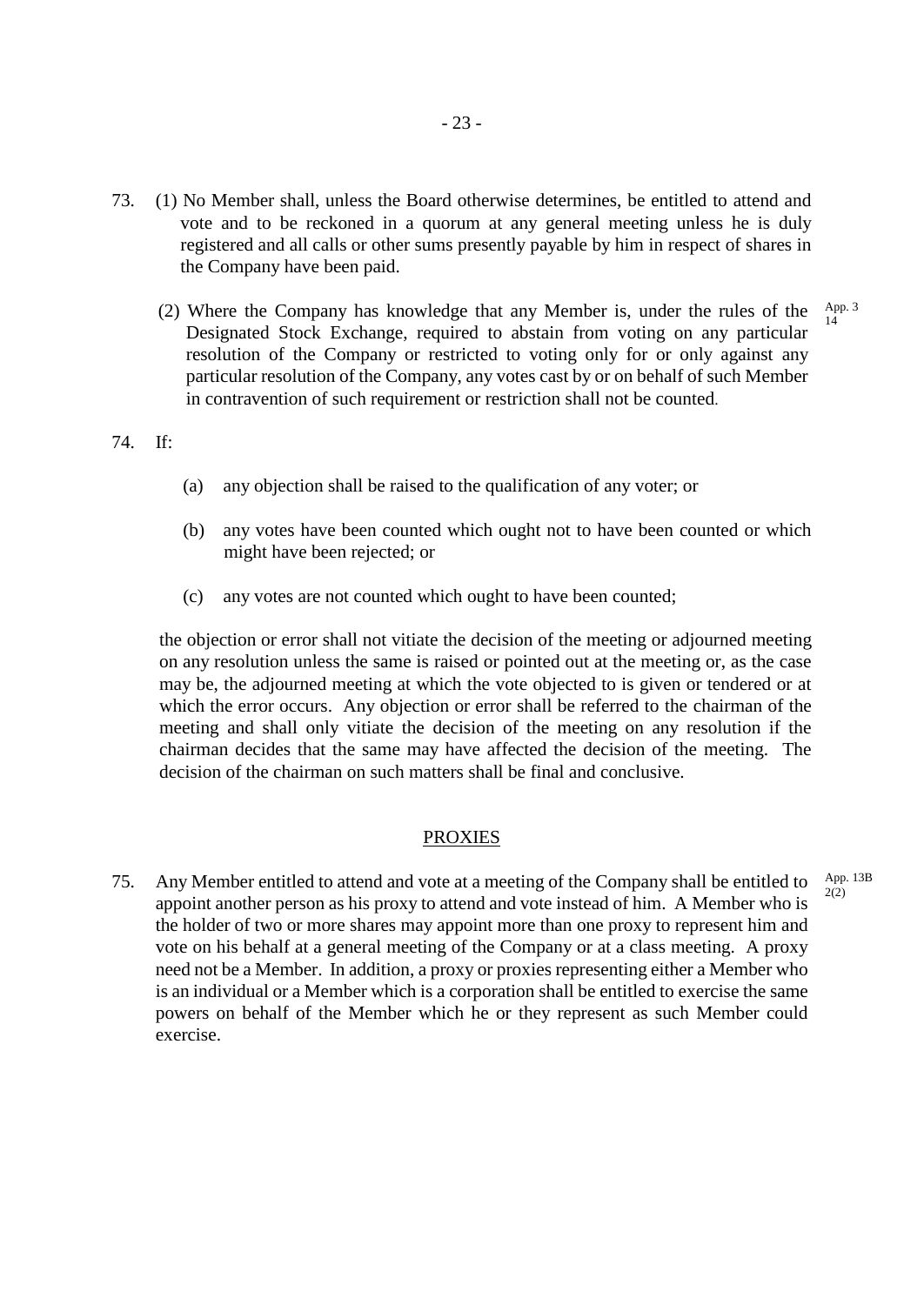- 76. The instrument appointing a proxy shall be in writing under the hand of the appointor or of his attorney duly authorised in writing or, if the appointor is a corporation, either under its seal or under the hand of an officer, attorney or other person authorised to sign the same. In the case of an instrument of proxy purporting to be signed on behalf of a corporation by an officer thereof it shall be assumed, unless the contrary appears, that such officer was duly authorised to sign such instrument of proxy on behalf of the corporation without further evidence of the facts. App. 3  $11(2)$
- 77. The instrument appointing a proxy and (if required by the Board) the power of attorney or other authority (if any) under which it is signed, or a certified copy of such power or authority, shall be delivered to such place or one of such places (if any) as may be specified for that purpose in or by way of note to or in any document accompanying the notice convening the meeting (or, if no place is so specified at the Registration Office or the Office, as may be appropriate) not less than forty-eight (48) hours before the time appointed for holding the meeting or adjourned meeting at which the person named in the instrument proposes to vote. No instrument appointing a proxy shall be valid after the expiration of twelve (12) months from the date named in it as the date of its execution, except at an adjourned meeting in cases where the meeting was originally held within twelve (12) months from such date. Delivery of an instrument appointing a proxy shall not preclude a Member from attending and voting in person at the meeting convened and in such event, the instrument appointing a proxy shall be deemed to be revoked.
- 78. Instruments of proxy shall be in any common form or in such other form as the Board may approve (provided that this shall not preclude the use of the two-way form) and the Board may, if it thinks fit, send out with the notice of any meeting forms of instrument of proxy for use at the meeting. The instrument of proxy shall be deemed to confer authority to vote on any amendment of a resolution put to the meeting for which it is given as the proxy thinks fit. The instrument of proxy shall, unless the contrary is stated therein, be valid as well for any adjournment of the meeting as for the meeting to which it relates. App. 3 11(1)
- 79. A vote given in accordance with the terms of an instrument of proxy shall be valid notwithstanding the previous death or insanity of the principal, or revocation of the instrument of proxy or of the authority under which it was executed, provided that no intimation in writing of such death, insanity or revocation shall have been received by the Company at the Office or the Registration Office (or such other place as may be specified for the delivery of instruments of proxy in the notice convening the meeting or other document sent therewith) two (2) hours at least before the commencement of the meeting or adjourned meeting, at which the instrument of proxy is used.
- 80. Anything which under these Articles a Member may do by proxy he may likewise do by his duly appointed attorney and the provisions of these Articles relating to proxies and instruments appointing proxies shall apply *mutatis mutandis* in relation to any such attorney and the instrument under which such attorney is appointed.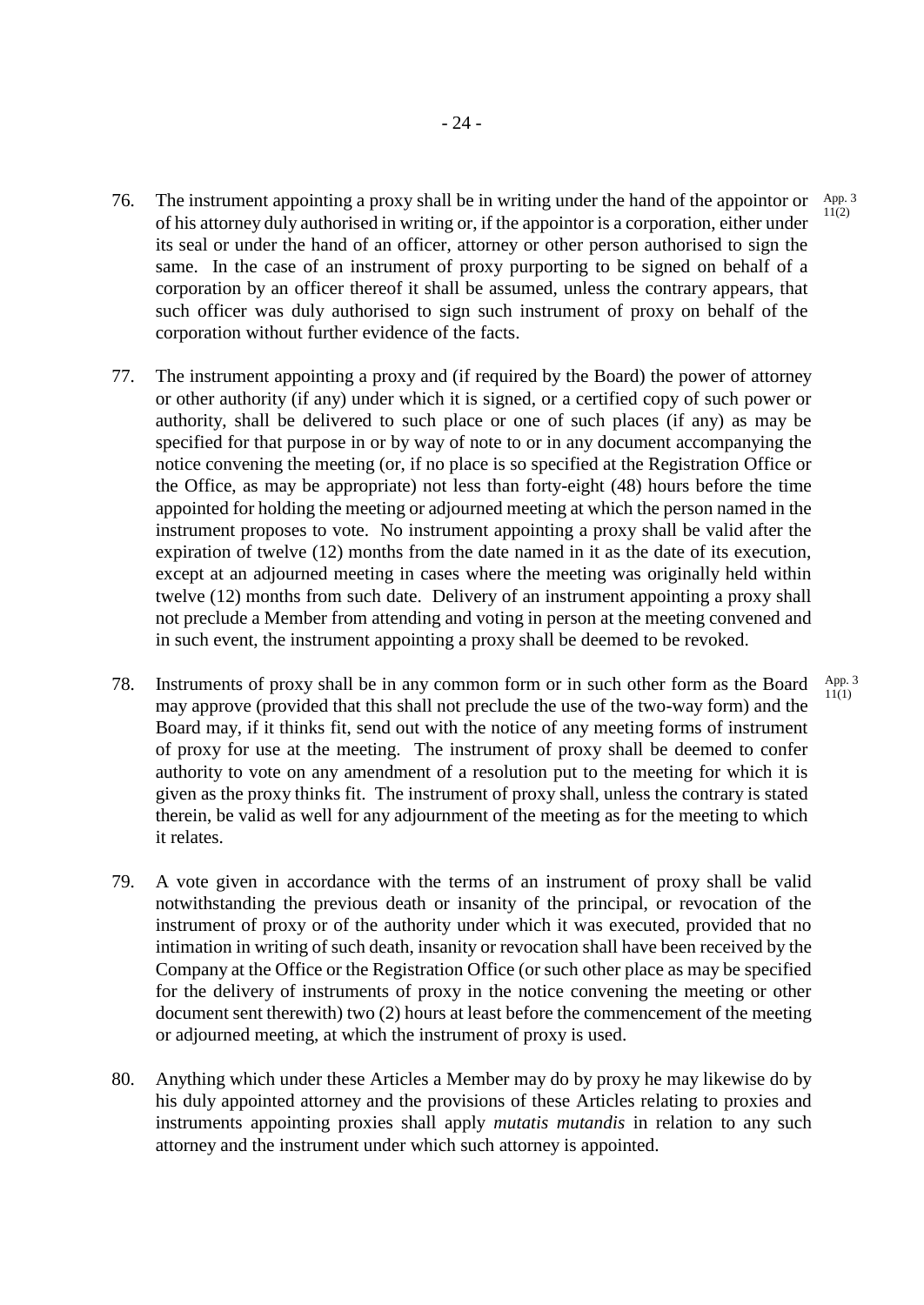#### CORPORATIONS ACTING BY REPRESENTATIVES

- 81. (1) Any corporation which is a Member may by resolution of its directors or other governing body authorise such person as it thinks fit to act as its representative at any meeting of the Company or at any meeting of any class of Members. The person so authorised shall be entitled to exercise the same powers on behalf of such corporation as the corporation could exercise if it were an individual Member and such corporation shall for the purposes of these Articles be deemed to be present in person at any such meeting if a person so authorised is present thereat. App. 13B
	- (2) If a clearing house (or its nominee(s)), being a corporation, is a Member, it may authorise such persons as it thinks fit to act as its representatives at any meeting of the Company or at any meeting of any class of Members provided that, if more than one person is so authorised, the authorisation shall specify the number and class of shares in respect of which each such representative is so authorised. Each person so authorised under the provisions of this Article shall be deemed to have been duly authorised without further evidence of the facts and be entitled to exercise the same rights and powers on behalf of the clearing house (or its nominee(s)) as if such person was the registered holder of the shares of the Company held by the clearing house (or its nominee(s)).
	- (3) Any reference in these Articles to a duly authorised representative of a Member being a corporation shall mean a representative authorised under the provisions of this Article.

### WRITTEN RESOLUTIONS OF MEMBERS

82. A resolution in writing signed (in such manner as to indicate, expressly or impliedly, unconditional approval) by or on behalf of all persons for the time being entitled to receive notice of and to attend and vote at general meetings of the Company shall, for the purposes of these Articles, be treated as a resolution duly passed at a general meeting of the Company and, where relevant, as a special resolution so passed. Any such resolution shall be deemed to have been passed at a meeting held on the date on which it was signed by the last Member to sign, and where the resolution states a date as being the date of his signature thereof by any Member the statement shall be prima facie evidence that it was signed by him on that date. Such a resolution may consist of several documents in the like form, each signed by one or more relevant Members.

App. 13B 6

2(2)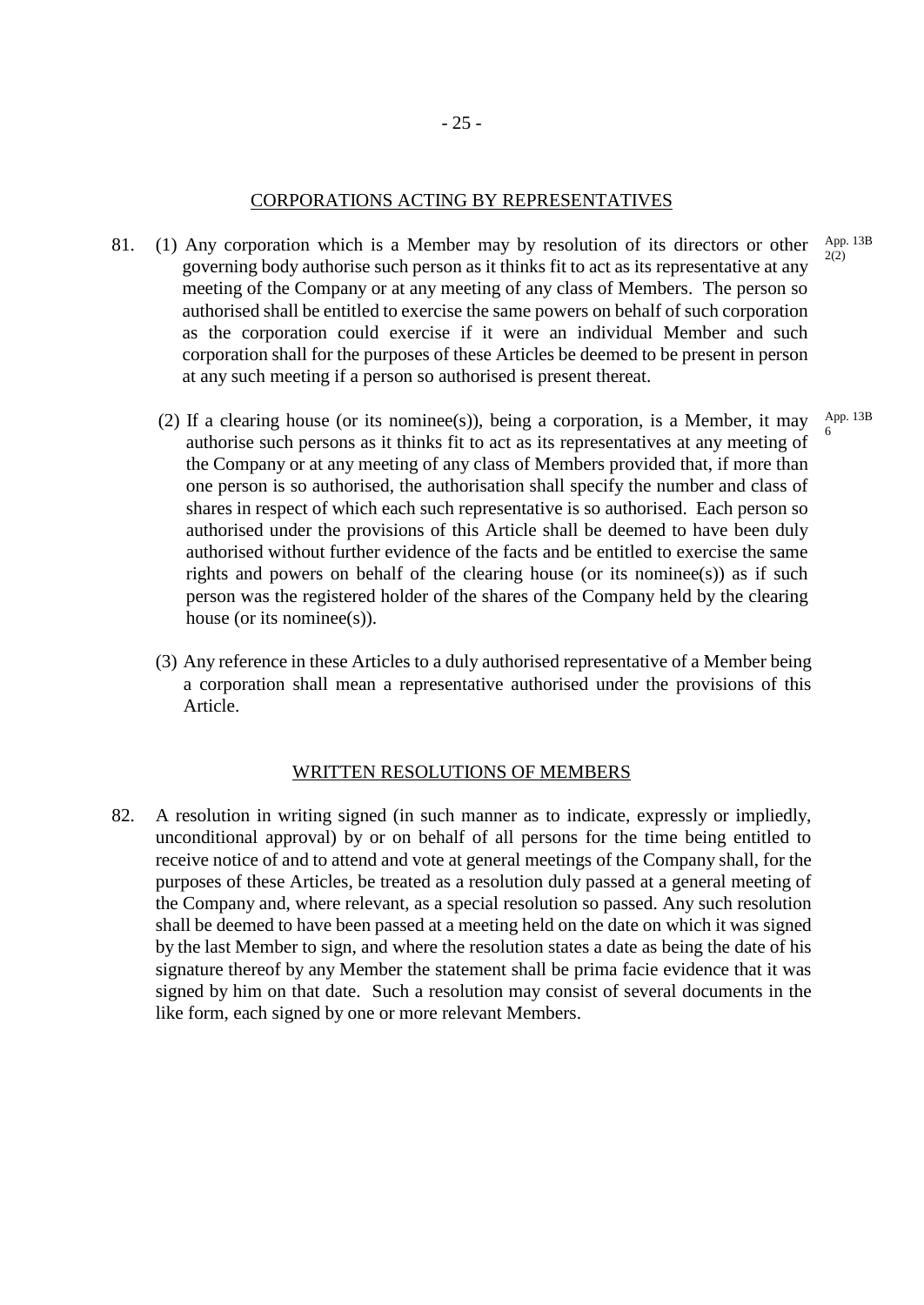#### BOARD OF DIRECTORS

- 83. (1) Unless otherwise determined by the Company in general meeting, the number of Directors shall not be less than two (2). There shall be no maximum number of Directors unless otherwise determined from time to time by the Members in general meeting. The Directors shall be elected or appointed in the first place by the subscribers to the Memorandum of Association or by a majority of them and thereafter in accordance with Article 84 called for such purpose and who shall hold office for such term as the Members may determine or, in the absence of such determination, in accordance with Article 84 or until their successors are elected or appointed or their office is otherwise vacated.
	- (2) Subject to the Articles and the Law, the Company may by ordinary resolution elect any person to be a Director either to fill a casual vacancy on the Board, or as an addition to the existing Board.
	- (3) The Directors shall have the power from time to time and at any time to appoint any person as a Director either to fill a casual vacancy on the Board or as an addition to the existing Board. Any Director appointed by the Board to fill a casual vacancy shall hold office until the first general meeting of Members after his appointment and be subject to re-election at such meeting and any Director appointed by the Board as an addition to the existing Board shall hold office only until the next following annual general meeting of the Company and shall then be eligible for re-election. App. 3 4(2)
	- (4) Neither a Director nor an alternate Director shall be required to hold any shares of the Company by way of qualification and a Director or alternate Director (as the case may be) who is not a Member shall be entitled to receive notice of and to attend and speak at any general meeting of the Company and of all classes of shares of the Company.
	- (5) The Members may, at any general meeting convened and held in accordance with these Articles, by ordinary resolution remove a Director at any time before the expiration of his period of office notwithstanding anything to the contrary in these Articles or in any agreement between the Company and such Director (but without prejudice to any claim for damages under any such agreement).
	- (6) A vacancy on the Board created by the removal of a Director under the provisions of subparagraph (5) above may be filled by the election or appointment by ordinary resolution the Members at the meeting at which such Director is removed.
	- (7) The Company may from time to time in general meeting by ordinary resolution increase or reduce the number of Directors but so that the number of Directors shall never be less than two (2).

App. 3  $4(3)$ App. 13B 5(1)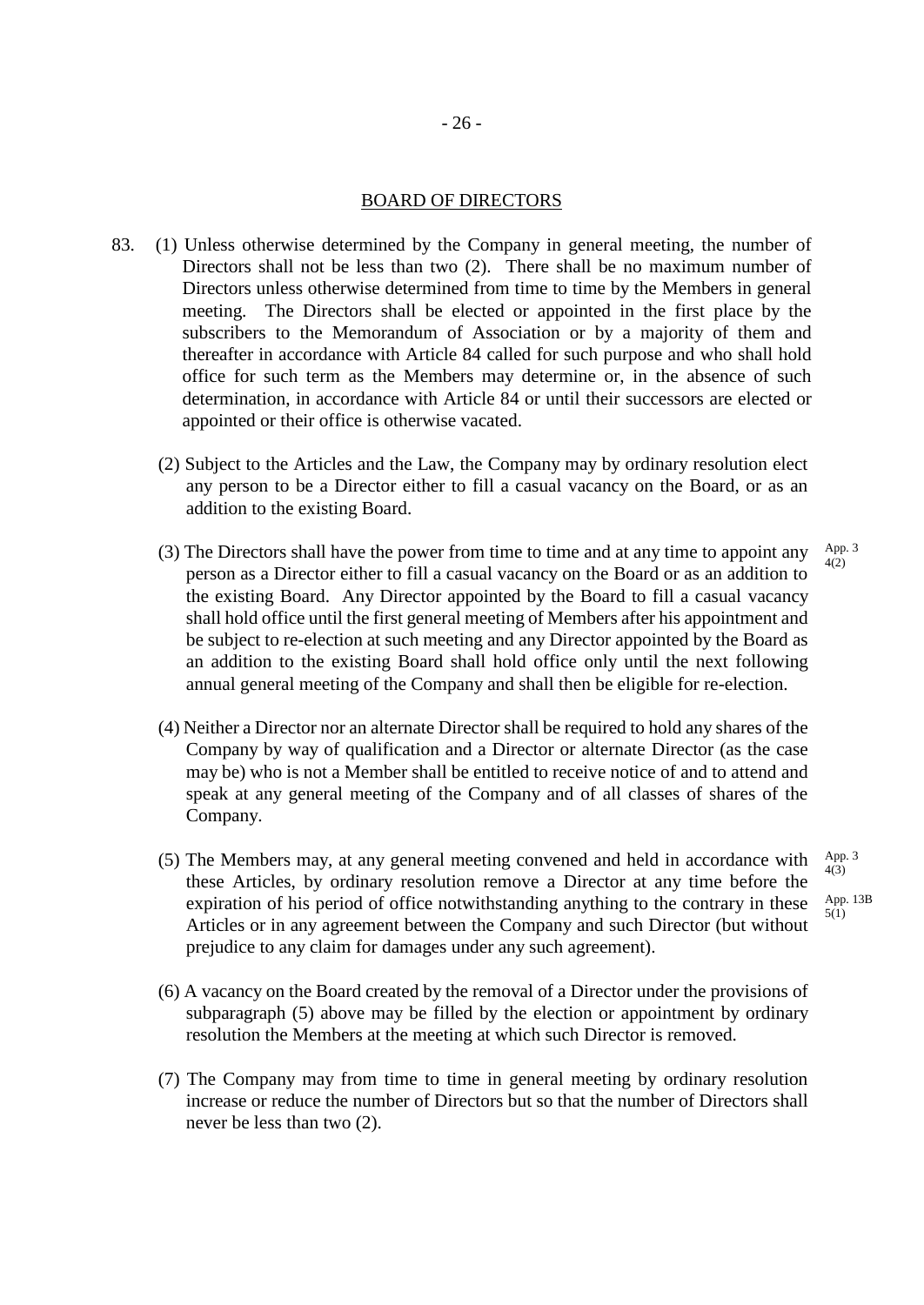#### RETIREMENT OF DIRECTORS

- 84. (1) Notwithstanding any other provisions in the Articles, at each annual general meeting one-third of the Directors for the time being (or, if their number is not a multiple of three (3), the number nearest to but not less than one-third) shall retire from office by rotation provided that every Director shall be subject to retirement at an annual general meeting at least once every three years.
	- (2) A retiring Director shall be eligible for re-election and shall continue to act as a Director throughout the meeting at which he retires. The Directors to retire by rotation shall include (so far as necessary to ascertain the number of directors to retire by rotation) any Director who wishes to retire and not to offer himself for re-election. Any further Directors so to retire shall be those of the other Directors subject to retirement by rotation who have been longest in office since their last re-election or appointment and so that as between persons who became or were last re-elected Directors on the same day those to retire shall (unless they otherwise agree among themselves) be determined by lot. Any Director appointed by the Board pursuant to Article 83(3) shall not be taken into account in determining which particular Directors or the number of Directors who are to retire by rotation.

App. 3 4(4) 4(5)

85. No person other than a Director retiring at the meeting shall, unless recommended by the Directors for election, be eligible for election as a Director at any general meeting unless a Notice signed by a Member (other than the person to be proposed) duly qualified to attend and vote at the meeting for which such notice is given of his intention to propose such person for election and also a Notice signed by the person to be proposed of his willingness to be elected shall have been lodged at the head office or at the Registration Office provided that the minimum length of the period, during which such Notice(s) are given, shall be at least seven (7) days and that (if the Notices are submitted after the despatch of the notice of the general meeting appointed for such election) the period for lodgment of such Notice(s) shall commence on the day after the despatch of the notice of the general meeting appointed for such election and end no later than seven (7) days prior to the date of such general meeting.

#### DISQUALIFICATION OF DIRECTORS

- 86. The office of a Director shall be vacated if the Director:
	- (1) resigns his office by notice in writing delivered to the Company at the Office or tendered at a meeting of the Board;
	- (2) becomes of unsound mind or dies;
	- (3) without special leave of absence from the Board, is absent from meetings of the Board for six consecutive months, and his alternate Director, if any, shall not during such period have attended in his stead and the Board resolves that his office be vacated;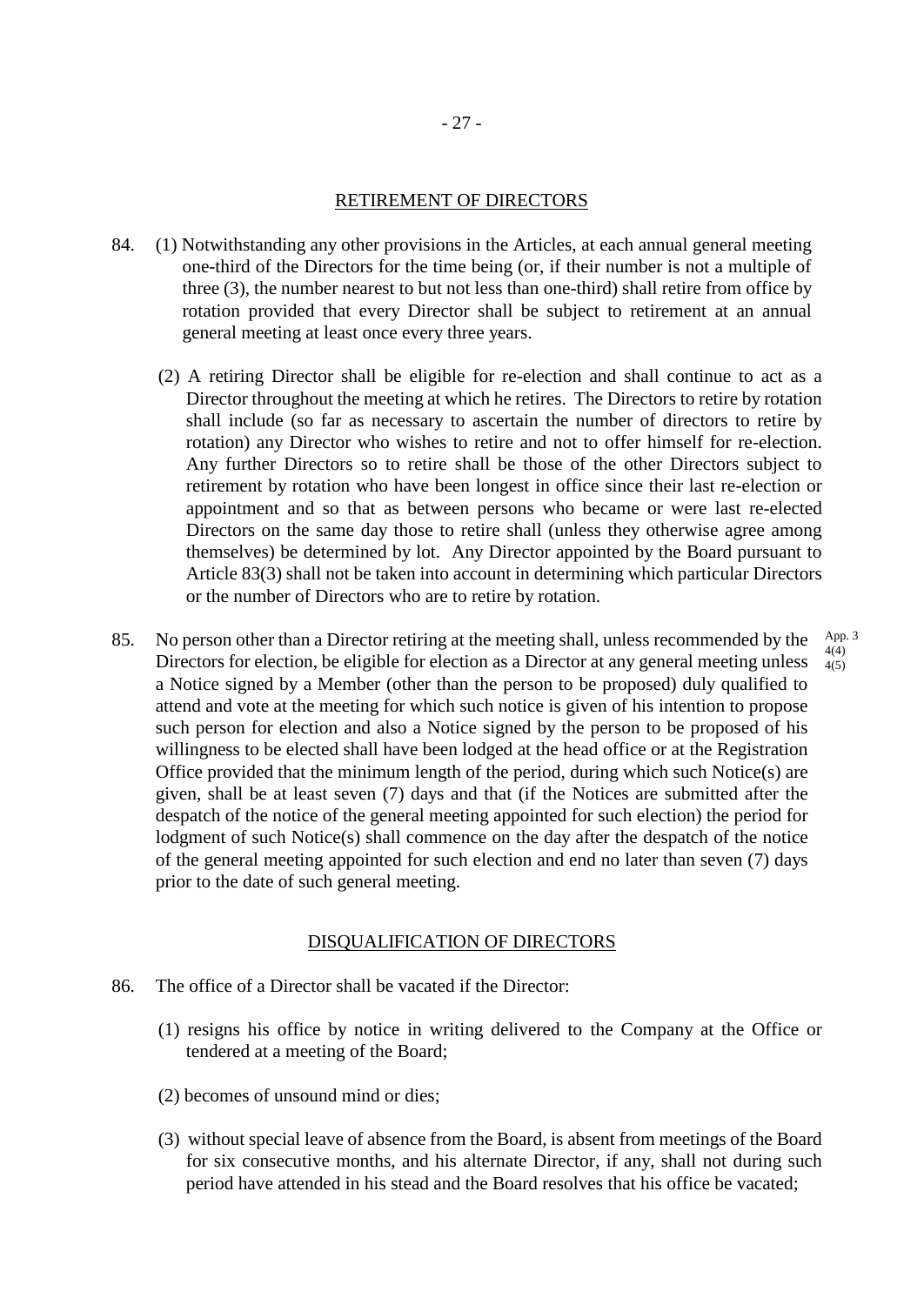- (4) becomes bankrupt or has a receiving order made against him or suspends payment or compounds with his creditors;
- (5) is prohibited by law from being a Director; or
- (6) ceases to be a Director by virtue of any provision of the Statutes or is removed from office pursuant to these Articles.

#### EXECUTIVE DIRECTORS

- 87. The Board may from time to time appoint any one or more of its body to be a managing director, joint managing director or deputy managing director or to hold any other employment or executive office with the Company for such period (subject to their continuance as Directors) and upon such terms as the Board may determine and the Board may revoke or terminate any of such appointments. Any such revocation or termination as aforesaid shall be without prejudice to any claim for damages that such Director may have against the Company or the Company may have against such Director. A Director appointed to an office under this Article shall be subject to the same provisions as to removal as the other Directors of the Company, and he shall (subject to the provisions of any contract between him and the Company) ipso facto and immediately cease to hold such office if he shall cease to hold the office of Director for any cause.
- 88. Notwithstanding Articles 93, 94, 95 and 96, an executive director appointed to an office under Article 87 hereof shall receive such remuneration (whether by way of salary, commission, participation in profits or otherwise or by all or any of those modes) and such other benefits (including pension and/or gratuity and/or other benefits on retirement) and allowances as the Board may from time to time determine, and either in addition to or in lieu of his remuneration as a Director.

### ALTERNATE DIRECTORS

89. Any Director may at any time by Notice delivered to the Office or head office or at a meeting of the Directors appoint any person (including another Director) to be his alternate Director. Any person so appointed shall have all the rights and powers of the Director or Directors for whom such person is appointed in the alternative provided that such person shall not be counted more than once in determining whether or not a quorum is present. An alternate Director may be removed at any time by the body which appointed him and, subject thereto, the office of alternate Director shall continue until the happening of any event which, if he were a Director, would cause him to vacate such office or if his appointer ceases for any reason to be a Director. Any appointment or removal of an alternate Director shall be effected by Notice signed by the appointor and delivered to the Office or head office or tendered at a meeting of the Board. An alternate Director may also be a Director in his own right and may act as alternate to more than one Director. An alternate Director shall, if his appointor so requests, be entitled to receive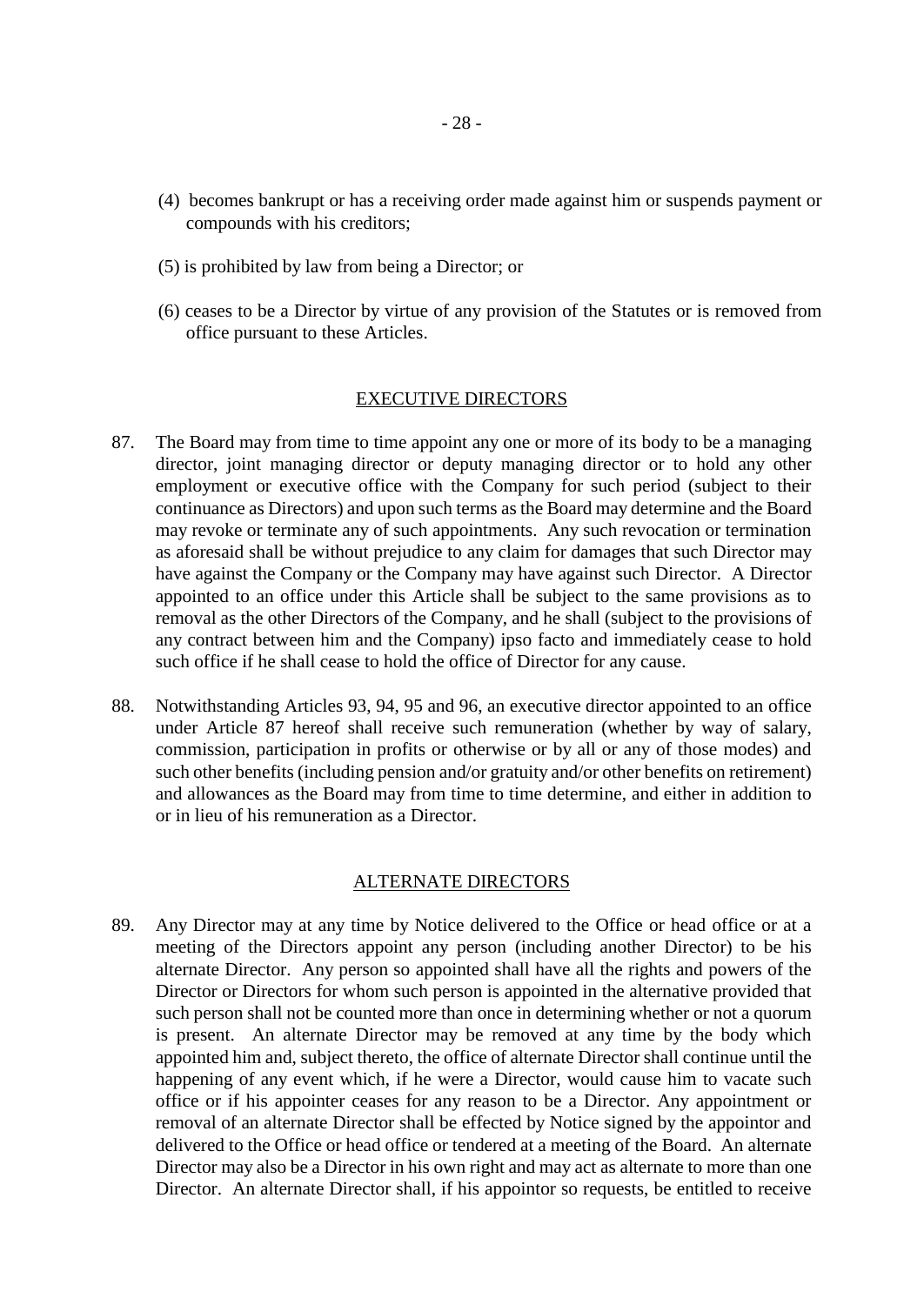notices of meetings of the Board or of committees of the Board to the same extent as, but in lieu of, the Director appointing him and shall be entitled to such extent to attend and vote as a Director at any such meeting at which the Director appointing him is not personally present and generally at such meeting to exercise and discharge all the functions, powers and duties of his appointor as a Director and for the purposes of the proceedings at such meeting the provisions of these Articles shall apply as if he were a Director save that as an alternate for more than one Director his voting rights shall be cumulative.

- 90. An alternate Director shall only be a Director for the purposes of the Law and shall only be subject to the provisions of the Law insofar as they relate to the duties and obligations of a Director when performing the functions of the Director for whom he is appointed in the alternative and shall alone be responsible to the Company for his acts and defaults and shall not be deemed to be the agent of or for the Director appointing him. An alternate Director shall be entitled to contract and be interested in and benefit from contracts or arrangements or transactions and to be repaid expenses and to be indemnified by the Company to the same extent *mutatis mutandis* as if he were a Director but he shall not be entitled to receive from the Company any fee in his capacity as an alternate Director except only such part, if any, of the remuneration otherwise payable to his appointor as such appointor may by Notice to the Company from time to time direct.
- 91. Every person acting as an alternate Director shall have one vote for each Director for whom he acts as alternate (in addition to his own vote if he is also a Director). If his appointor is for the time being absent from Hong Kong or otherwise not available or unable to act, the signature of an alternate Director to any resolution in writing of the Board or a committee of the Board of which his appointor is a member shall, unless the notice of his appointment provides to the contrary, be as effective as the signature of his appointor.
- 92. An alternate Director shall ipso facto cease to be an alternate Director if his appointor ceases for any reason to be a Director, however, such alternate Director or any other person may be re-appointed by the Directors to serve as an alternate Director PROVIDED always that, if at any meeting any Director retires but is re-elected at the same meeting, any appointment of such alternate Director pursuant to these Articles which was in force immediately before his retirement shall remain in force as though he had not retired.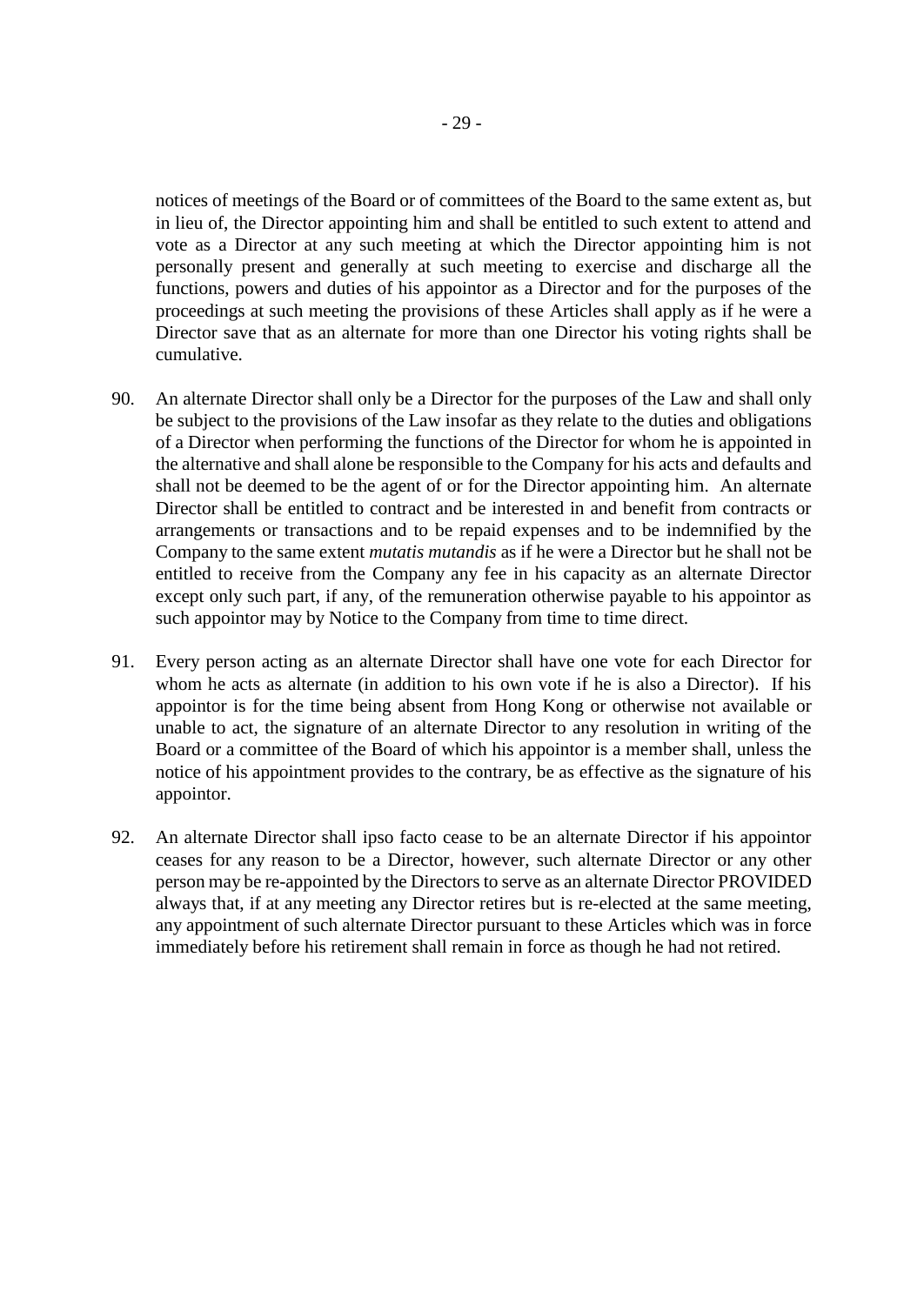# DIRECTORS' FEES AND EXPENSES

- 93. The ordinary remuneration of the Directors shall from time to time be determined by the Company in general meeting and shall (unless otherwise directed by the resolution by which it is voted) be divided amongst the Board in such proportions and in such manner as the Board may agree or, failing agreement, equally, except that any Director who shall hold office for part only of the period in respect of which such remuneration is payable shall be entitled only to rank in such division for a proportion of remuneration related to the period during which he has held office. Such remuneration shall be deemed to accrue from day to day.
- 94. Each Director shall be entitled to be repaid or prepaid all travelling, hotel and incidental expenses reasonably incurred or expected to be incurred by him in attending meetings of the Board or committees of the Board or general meetings or separate meetings of any class of shares or of debentures of the Company or otherwise in connection with the discharge of his duties as a Director.
- 95. Any Director who, by request, goes or resides abroad for any purpose of the Company or who performs services which in the opinion of the Board go beyond the ordinary duties of a Director may be paid such extra remuneration (whether by way of salary, commission, participation in profits or otherwise) as the Board may determine and such extra remuneration shall be in addition to or in substitution for any ordinary remuneration provided for by or pursuant to any other Article.
- 96. The Board shall obtain the approval of the Company in general meeting before making any payment to any Director or past Director of the Company by way of compensation for loss of office, or as consideration for or in connection with his retirement from office (not being payment to which the Director is contractually entitled). App. 13B 5(4)

## DIRECTORS' INTERESTS

- 97. A Director may:
	- (a) hold any other office or place of profit with the Company (except that of Auditor) in conjunction with his office of Director for such period and upon such terms as the Board may determine. Any remuneration (whether by way of salary, commission, participation in profits or otherwise) paid to any Director in respect of any such other office or place of profit shall be in addition to any remuneration provided for by or pursuant to any other Article;
	- (b) act by himself or his firm in a professional capacity for the Company (otherwise than as Auditor) and he or his firm may be remunerated for professional services as if he were not a Director;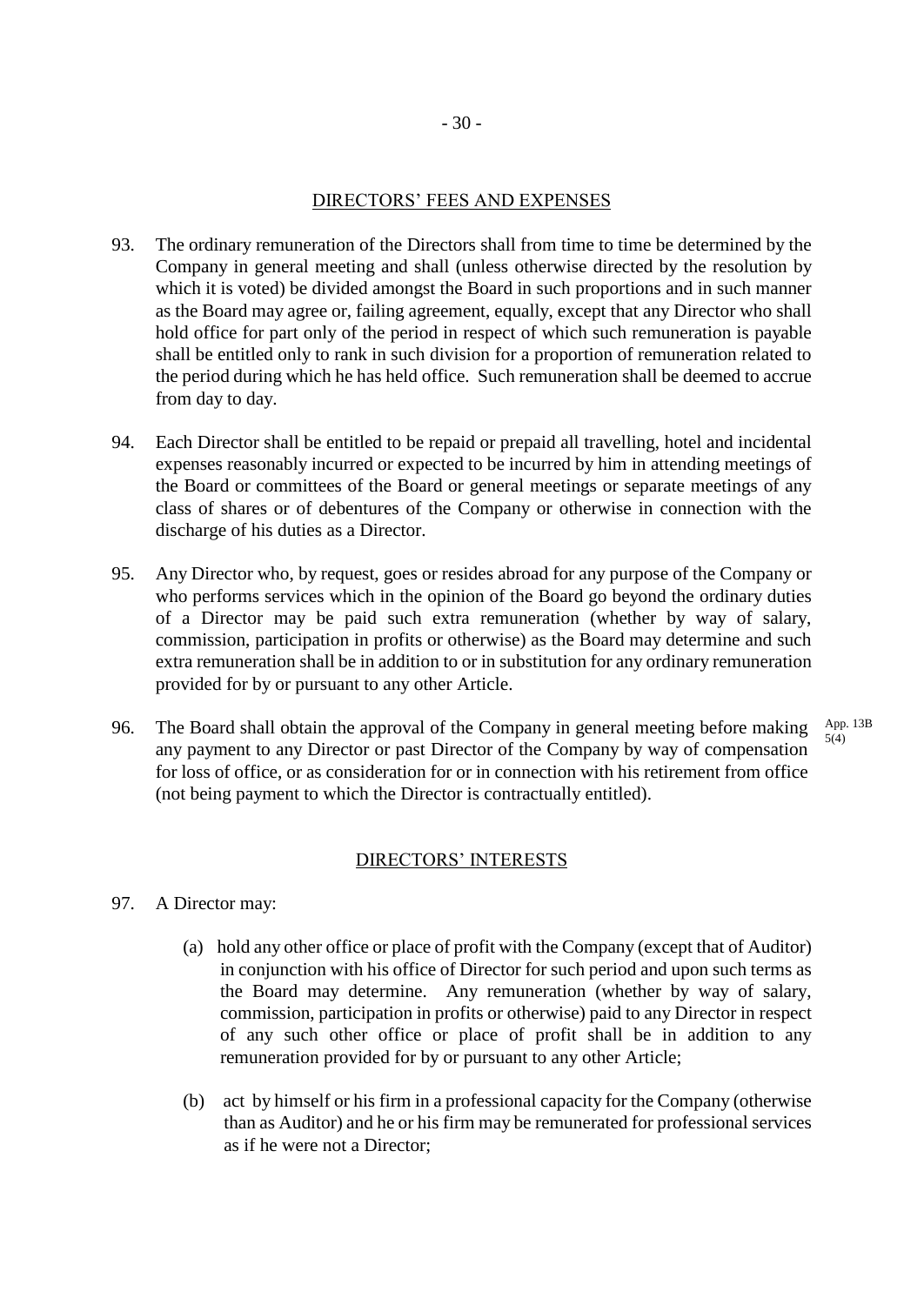- (c) continue to be or become a director, managing director, joint managing director, deputy managing director, executive director, manager or other officer or member of any other company promoted by the Company or in which the Company may be interested as a vendor, shareholder or otherwise and (unless otherwise agreed) no such Director shall be accountable for any remuneration, profits or other benefits received by him as a director, managing director, joint managing director, deputy managing director, executive director, manager or other officer or member of or from his interests in any such other company. Subject as otherwise provided by these Articles the Directors may exercise or cause to be exercised the voting powers conferred by the shares in any other company held or owned by the Company, or exercisable by them as Directors of such other company in such manner in all respects as they think fit (including the exercise thereof in favour of any resolution appointing themselves or any of them directors, managing directors, joint managing directors, deputy managing directors, executive directors, managers or other officers of such company) or voting or providing for the payment of remuneration to the director, managing director, joint managing director, deputy managing director, executive director, manager or other officers of such other company and any Director may vote in favour of the exercise of such voting rights in manner aforesaid notwithstanding that he may be, or about to be, appointed a director, managing director, joint managing director, deputy managing director, executive director, manager or other officer of such a company, and that as such he is or may become interested in the exercise of such voting rights in manner aforesaid.
- 98. Subject to the Law and to these Articles, no Director or proposed or intending Director shall be disqualified by his office from contracting with the Company, either with regard to his tenure of any office or place of profit or as vendor, purchaser or in any other manner whatsoever, nor shall any such contract or any other contract or arrangement in which any Director is in any way interested be liable to be avoided, nor shall any Director so contracting or being so interested be liable to account to the Company or the Members for any remuneration, profit or other benefits realised by any such contract or arrangement by reason of such Director holding that office or of the fiduciary relationship thereby established provided that such Director shall disclose the nature of his interest in any contract or arrangement in which he is interested in accordance with Article 99 herein.
- 99. A Director who to his knowledge is in any way, whether directly or indirectly, interested in a contract or arrangement or proposed contract or arrangement with the Company shall declare the nature of his interest at the meeting of the Board at which the question of entering into the contract or arrangement is first considered, if he knows his interest then exists, or in any other case at the first meeting of the Board after he knows that he is or has become so interested. For the purposes of this Article, a general Notice to the Board by a Director to the effect that: App. 13B 5(3)
	- (a) he is a member or officer of a specified company or firm and is to be regarded as interested in any contract or arrangement which may after the date of the Notice be made with that company or firm; or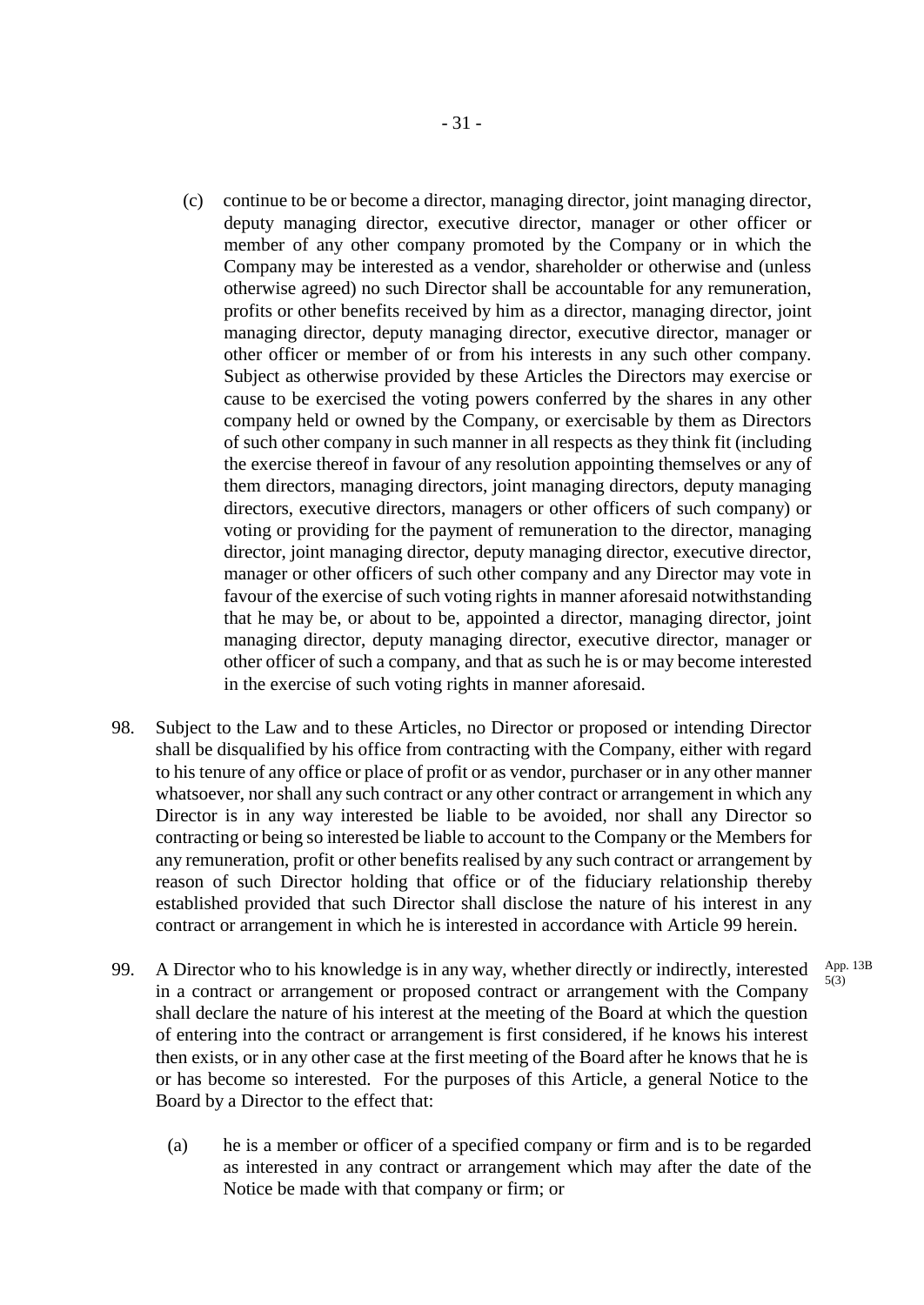(b) he is to be regarded as interested in any contract or arrangement which may after the date of the Notice be made with a specified person who is connected with him;

shall be deemed to be a sufficient declaration of interest under this Article in relation to any such contract or arrangement, provided that no such Notice shall be effective unless either it is given at a meeting of the Board or the Director takes reasonable steps to secure that it is brought up and read at the next Board meeting after it is given.

100. (1) A Director shall not vote (nor be counted in the quorum) on any resolution of the Board approving any contract or arrangement or any other proposal in which he or any of his associates is materially interested, but this prohibition shall not apply to any of the following matters namely:

App. 3 4(1)

- (i) any contract or arrangement for the giving to such Director or his associate(s) any security or indemnity in respect of money lent by him or any of his associate(s) or obligations incurred or undertaken by him or any of his associate(s) at the request of or for the benefit of the Company or any of its subsidiaries;
- (ii) any contract or arrangement for the giving of any security or indemnity to a third party in respect of a debt or obligation of the Company or any of its subsidiaries for which the Director or his associate(s) has himself/themselves assumed responsibility in whole or in part whether alone or jointly under a guarantee or indemnity or by the giving of security;
- (iii) any contract or arrangement concerning an offer of shares or debentures or other securities of or by the Company or any other company which the Company may promote or be interested in for subscription or purchase, where the Director or his associate(s) is/are or is/are to be interested as a participant in the underwriting or sub-underwriting of the offer;
- (iv) any contract or arrangement in which the Director or his associate(s) is/are interested in the same manner as other holders of shares or debentures or other securities of the Company by virtue only of his/their interest in shares or debentures or other securities of the Company;
- (v) any contract or arrangement concerning any other company in which the Director or his associate(s) is/are interested only, whether directly or indirectly, as an officer or executive or a shareholder or in which the Director and any of his associates are not in aggregate beneficially interested in five per cent. (5%) or more of the issued shares or of the voting rights of any class of shares of such company (or of any third company through which his interest or that of any of his associate is derived); or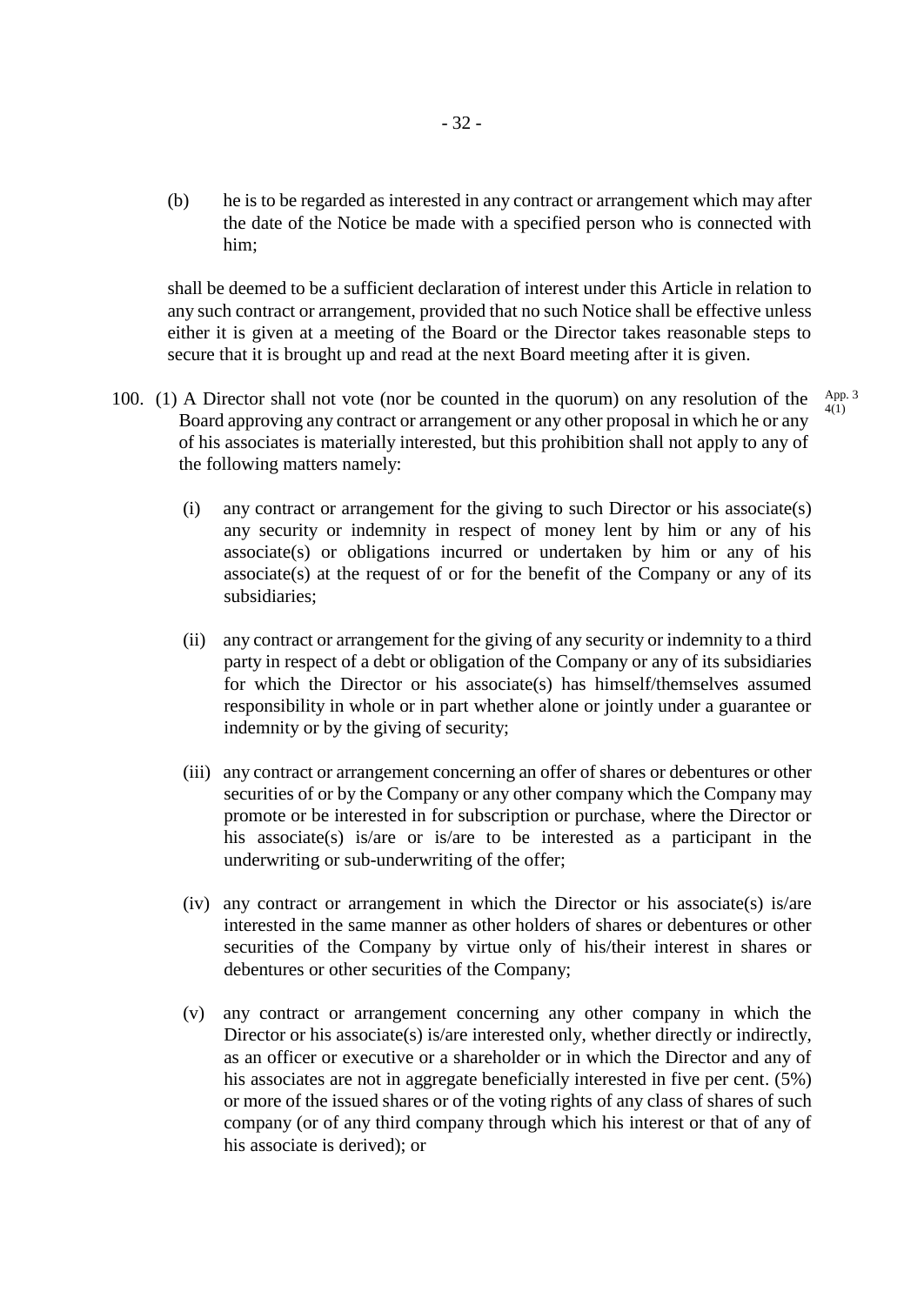- (vi) any proposal or arrangement concerning the adoption, modification or operation of a share option scheme, a pension fund or retirement, death or disability benefits scheme or other arrangement which relates both to Directors or his associate(s) and to employees of the Company or of any of its subsidiaries and does not provide in respect of any Director, or his associate(s), as such any privilege or advantage not accorded generally to the class of persons to which such scheme or fund relates.
- (2) A company shall be deemed to be a company in which a Director and/or his associate(s) owns five per cent. (5%) or more if and so long as (but only if and so long as) he and/or his associates, (either directly or indirectly) are the holders of or beneficially interested in five per cent. (5%) or more of any class of the equity share capital of such company or of the voting rights available to members of such company (or of any third company through which his interest or that of any of his associates is derived). For the purpose of this paragraph there shall be disregarded any shares held by a Director or his associate(s) as bare or custodian trustee and in which he or any of them has no beneficial interest, any shares comprised in a trust in which the interest of the Director or his associate(s) is/are in reversion or remainder if and so long as some other person is entitled to receive the income thereof, and any shares comprised in an authorised unit trust scheme in which the Director or his associate(s) is/are interested only as a unit holder.
- (3) Where a company in which a Director and/or his associate(s) holds five per cent. (5%) or more is materially interested in a transaction, then that Director and/or his associate(s) shall also be deemed materially interested in such transaction.
- (4) If any question shall arise at any meeting of the Board as to the materiality of the interest of a Director (other than the chairman of the meeting) or as to the entitlement of any Director (other than such chairman) to vote and such question is not resolved by his voluntarily agreeing to abstain from voting, such question shall be referred to the chairman of the meeting and his ruling in relation to such other Director shall be final and conclusive except in a case where the nature or extent of the interest of the Director concerned as known to such Director has not been fairly disclosed to the Board. If any question as aforesaid shall arise in respect of the chairman of the meeting such question shall be decided by a resolution of the Board (for which purpose such chairman shall not vote thereon) and such resolution shall be final and conclusive except in a case where the nature or extent of the interest of such chairman as known to such chairman has not been fairly disclosed to the Board.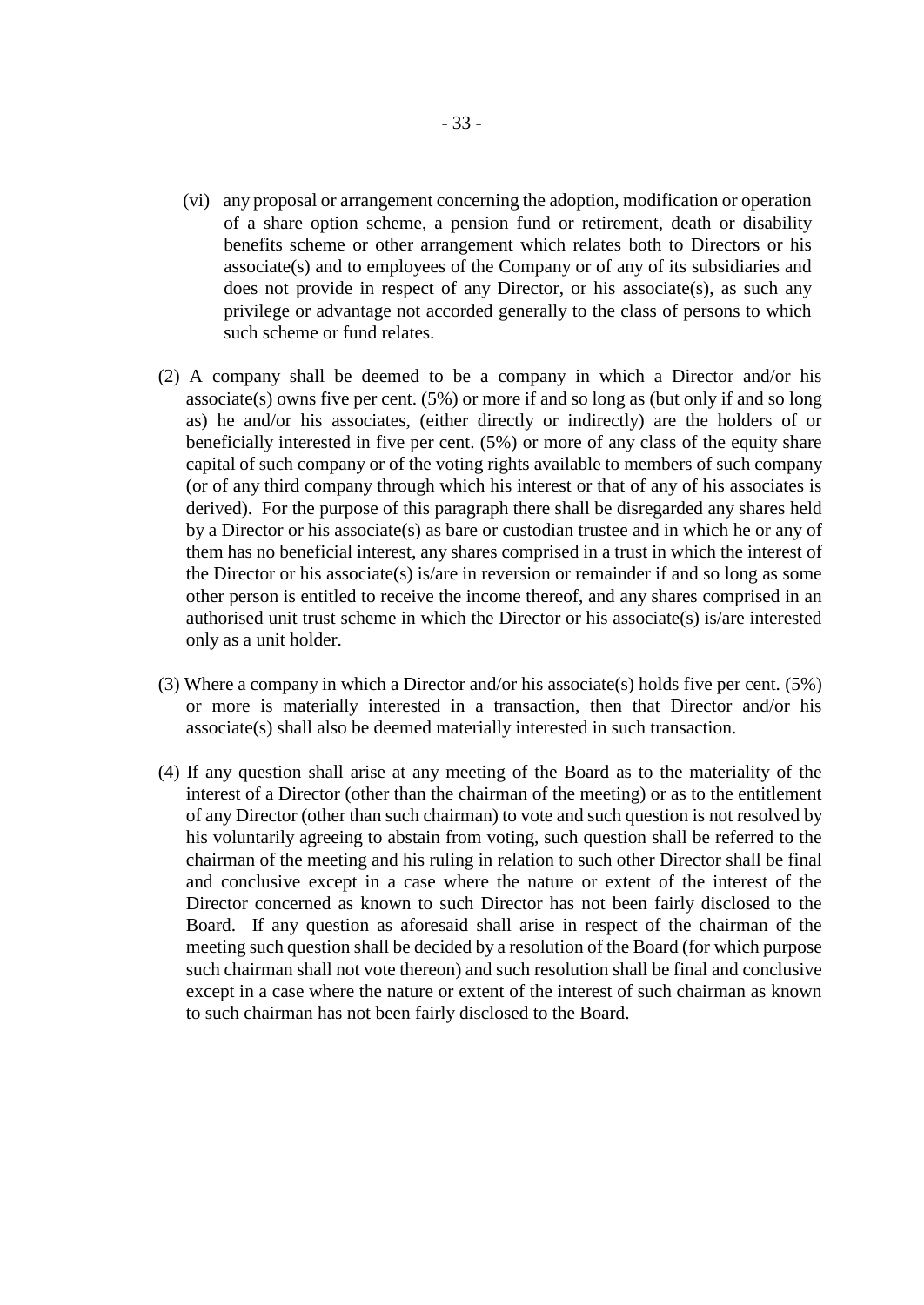#### GENERAL POWERS OF THE DIRECTORS

- 101. (1) The business of the Company shall be managed and conducted by the Board, which may pay all expenses incurred in forming and registering the Company and may exercise all powers of the Company (whether relating to the management of the business of the Company or otherwise) which are not by the Statutes or by these Articles required to be exercised by the Company in general meeting, subject nevertheless to the provisions of the Statutes and of these Articles and to such regulations being not inconsistent with such provisions, as may be prescribed by the Company in general meeting, but no regulations made by the Company in general meeting shall invalidate any prior act of the Board which would have been valid if such regulations had not been made. The general powers given by this Article shall not be limited or restricted by any special authority or power given to the Board by any other Article.
	- (2) Any person contracting or dealing with the Company in the ordinary course of business shall be entitled to rely on any written or oral contract or agreement or deed, document or instrument entered into or executed as the case may be by any two of the Directors acting jointly on behalf of the Company and the same shall be deemed to be validly entered into or executed by the Company as the case may be and shall, subject to any rule of law, be binding on the Company.
	- (3) Without prejudice to the general powers conferred by these Articles it is hereby expressly declared that the Board shall have the following powers:
		- (a) to give to any person the right or option of requiring at a future date that an allotment shall be made to him of any share at par or at such premium as may be agreed;
		- (b) to give to any Directors, officers or servants of the Company an interest in any particular business or transaction or participation in the profits thereof or in the general profits of the Company either in addition to or in substitution for a salary or other remuneration; and
		- (c) to resolve that the Company be deregistered in the Cayman Islands and continued in a named jurisdiction outside the Cayman Islands subject to the provisions of the Law.
	- (4) Except as would, if the Company were a company incorporated in Hong Kong, be permitted by Section 157H of the Companies Ordinance (Chapter 32 of the Laws of Hong Kong) as in force at the date of adoption of these Articles, and except as permitted under the Law, the Company shall not directly or indirectly:
		- (i) make a loan to a Director or a director of any holding company of the Company or to any of their respective associates (as defined by the rules, where applicable, of the Designated Stock Exchange);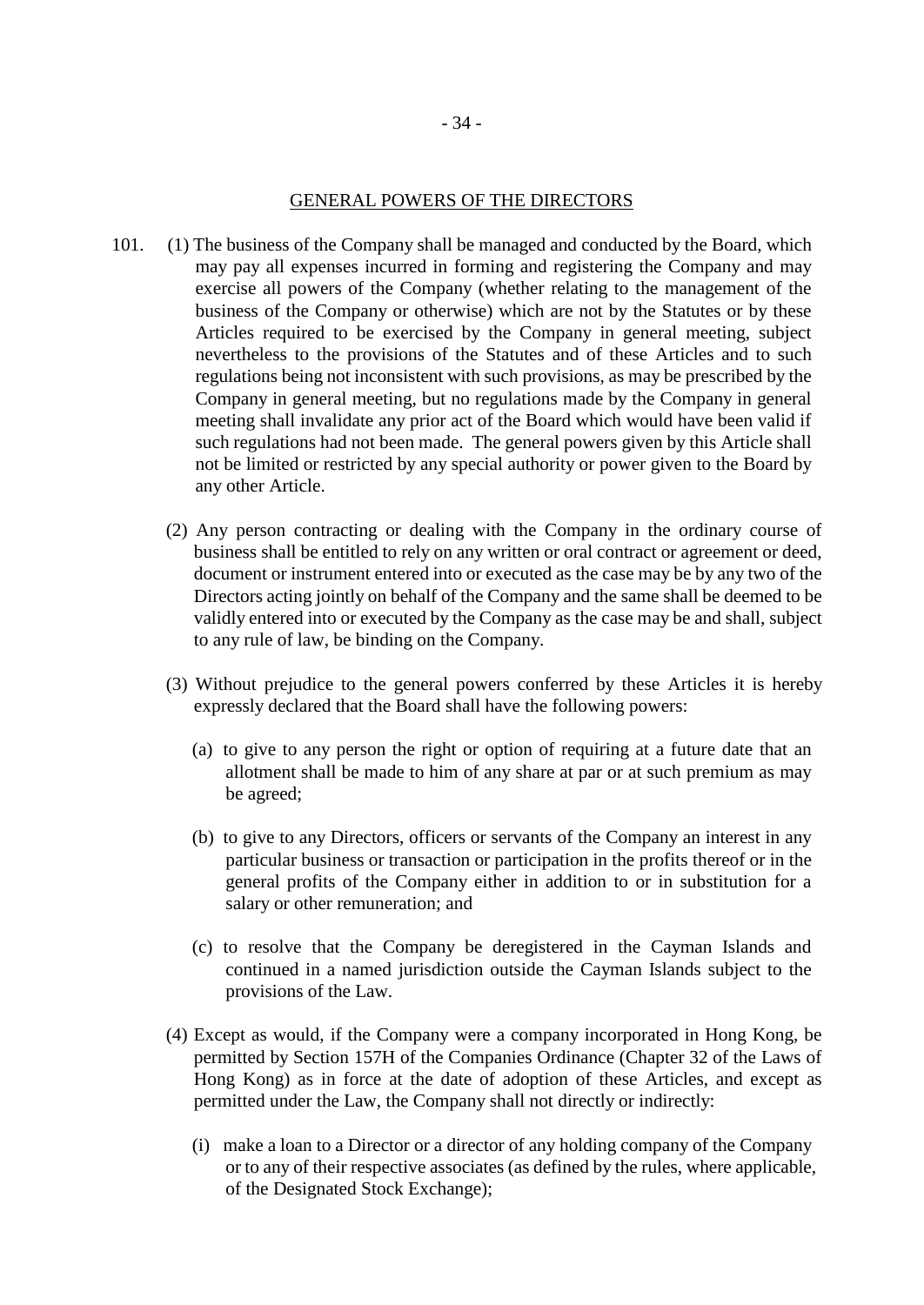- (ii) enter into any guarantee or provide any security in connection with a loan made by any person to a Director or such a director; or
- (iii) if any one or more of the Directors hold (jointly or severally or directly or indirectly) a controlling interest in another company, make a loan to that other company or enter into any guarantee or provide any security in connection with a loan made by any person to that other company.

Article 101(4) shall only have effect for so long as the shares of the Company are listed on The Stock Exchange of Hong Kong Limited.

- 102. The Board may establish any regional or local boards or agencies for managing any of the affairs of the Company in any place, and may appoint any persons to be members of such local boards, or any managers or agents, and may fix their remuneration (either by way of salary or by commission or by conferring the right to participation in the profits of the Company or by a combination of two or more of these modes) and pay the working expenses of any staff employed by them upon the business of the Company. The Board may delegate to any regional or local board, manager or agent any of the powers, authorities and discretions vested in or exercisable by the Board (other than its powers to make calls and forfeit shares), with power to sub-delegate, and may authorise the members of any of them to fill any vacancies therein and to act notwithstanding vacancies. Any such appointment or delegation may be made upon such terms and subject to such conditions as the Board may think fit, and the Board may remove any person appointed as aforesaid, and may revoke or vary such delegation, but no person dealing in good faith and without notice of any such revocation or variation shall be affected thereby.
- 103. The Board may by power of attorney appoint under the Seal any company, firm or person or any fluctuating body of persons, whether nominated directly or indirectly by the Board, to be the attorney or attorneys of the Company for such purposes and with such powers, authorities and discretions (not exceeding those vested in or exercisable by the Board under these Articles) and for such period and subject to such conditions as it may think fit, and any such power of attorney may contain such provisions for the protection and convenience of persons dealing with any such attorney as the Board may think fit, and may also authorise any such attorney to sub-delegate all or any of the powers, authorities and discretions vested in him. Such attorney or attorneys may, if so authorised under the Seal of the Company, execute any deed or instrument under their personal seal with the same effect as the affixation of the Company's Seal.
- 104. The Board may entrust to and confer upon a managing director, joint managing director, deputy managing director, an executive director or any Director any of the powers exercisable by it upon such terms and conditions and with such restrictions as it thinks fit, and either collaterally with, or to the exclusion of, its own powers, and may from time to time revoke or vary all or any of such powers but no person dealing in good faith and without notice of such revocation or variation shall be affected thereby.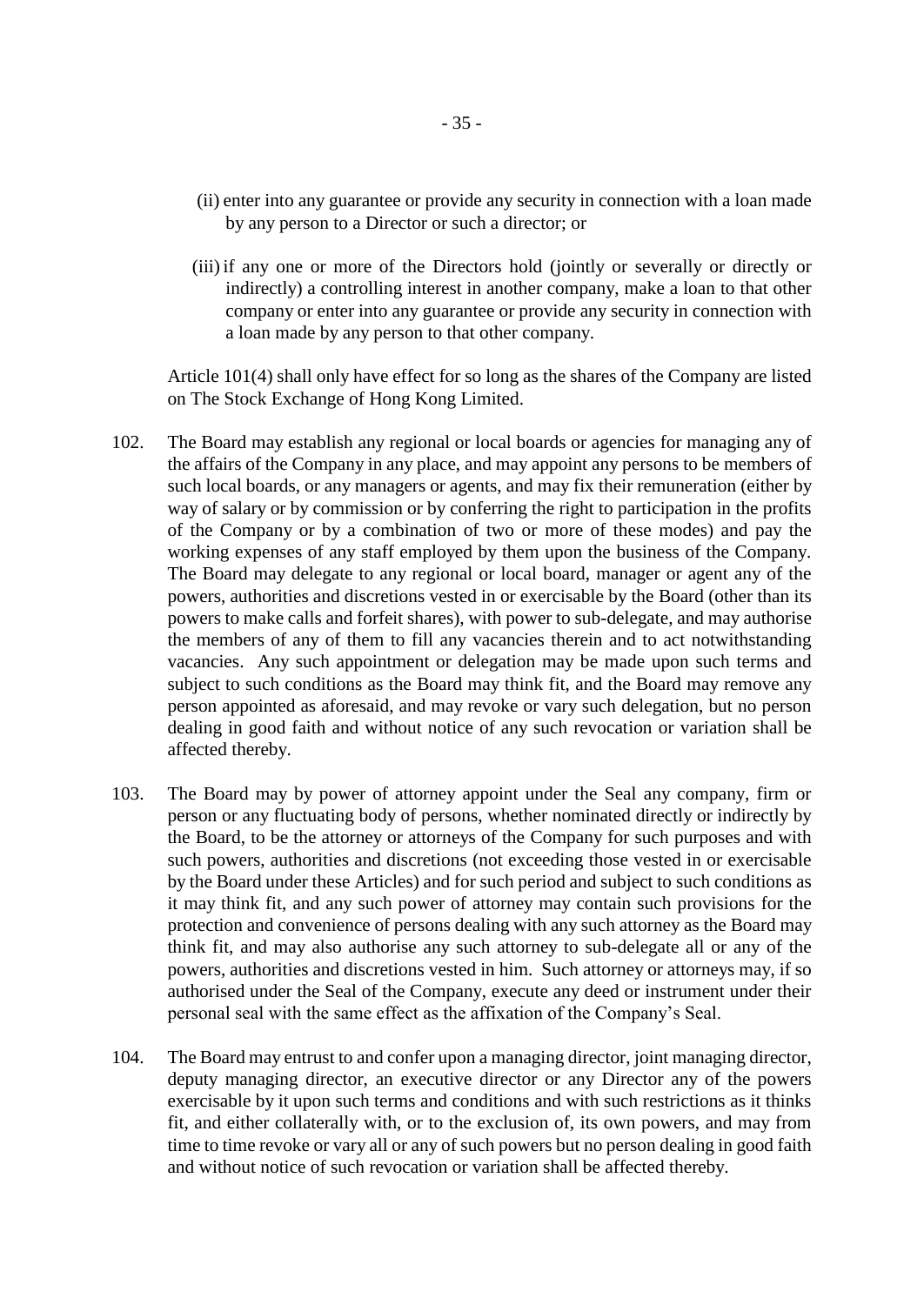- 105. All cheques, promissory notes, drafts, bills of exchange and other instruments, whether negotiable or transferable or not, and all receipts for moneys paid to the Company shall be signed, drawn, accepted, endorsed or otherwise executed, as the case may be, in such manner as the Board shall from time to time by resolution determine. The Company's banking accounts shall be kept with such banker or bankers as the Board shall from time to time determine.
- 106. (1) The Board may establish or concur or join with other companies (being subsidiary companies of the Company or companies with which it is associated in business) in establishing and making contributions out of the Company's moneys to any schemes or funds for providing pensions, sickness or compassionate allowances, life assurance or other benefits for employees (which expression as used in this and the following paragraph shall include any Director or ex-Director who may hold or have held any executive office or any office of profit under the Company or any of its subsidiary companies) and ex-employees of the Company and their dependants or any class or classes of such person.
	- (2) The Board may pay, enter into agreements to pay or make grants of revocable or irrevocable, and either subject or not subject to any terms or conditions, pensions or other benefits to employees and ex-employees and their dependants, or to any of such persons, including pensions or benefits additional to those, if any, to which such employees or ex-employees or their dependants are or may become entitled under any such scheme or fund as mentioned in the last preceding paragraph. Any such pension or benefit may, as the Board considers desirable, be granted to an employee either before and in anticipation of or upon or at any time after his actual retirement.

#### BORROWING POWERS

- 107. The Board may exercise all the powers of the Company to raise or borrow money and to mortgage or charge all or any part of the undertaking, property and assets (present and future) and uncalled capital of the Company and, subject to the Law, to issue debentures, bonds and other securities, whether outright or as collateral security for any debt, liability or obligation of the Company or of any third party.
- 108. Debentures, bonds and other securities may be made assignable free from any equities between the Company and the person to whom the same may be issued.
- 109. Any debentures, bonds or other securities may be issued at a discount (other than shares), premium or otherwise and with any special privileges as to redemption, surrender, drawings, allotment of shares, attending and voting at general meetings of the Company, appointment of Directors and otherwise.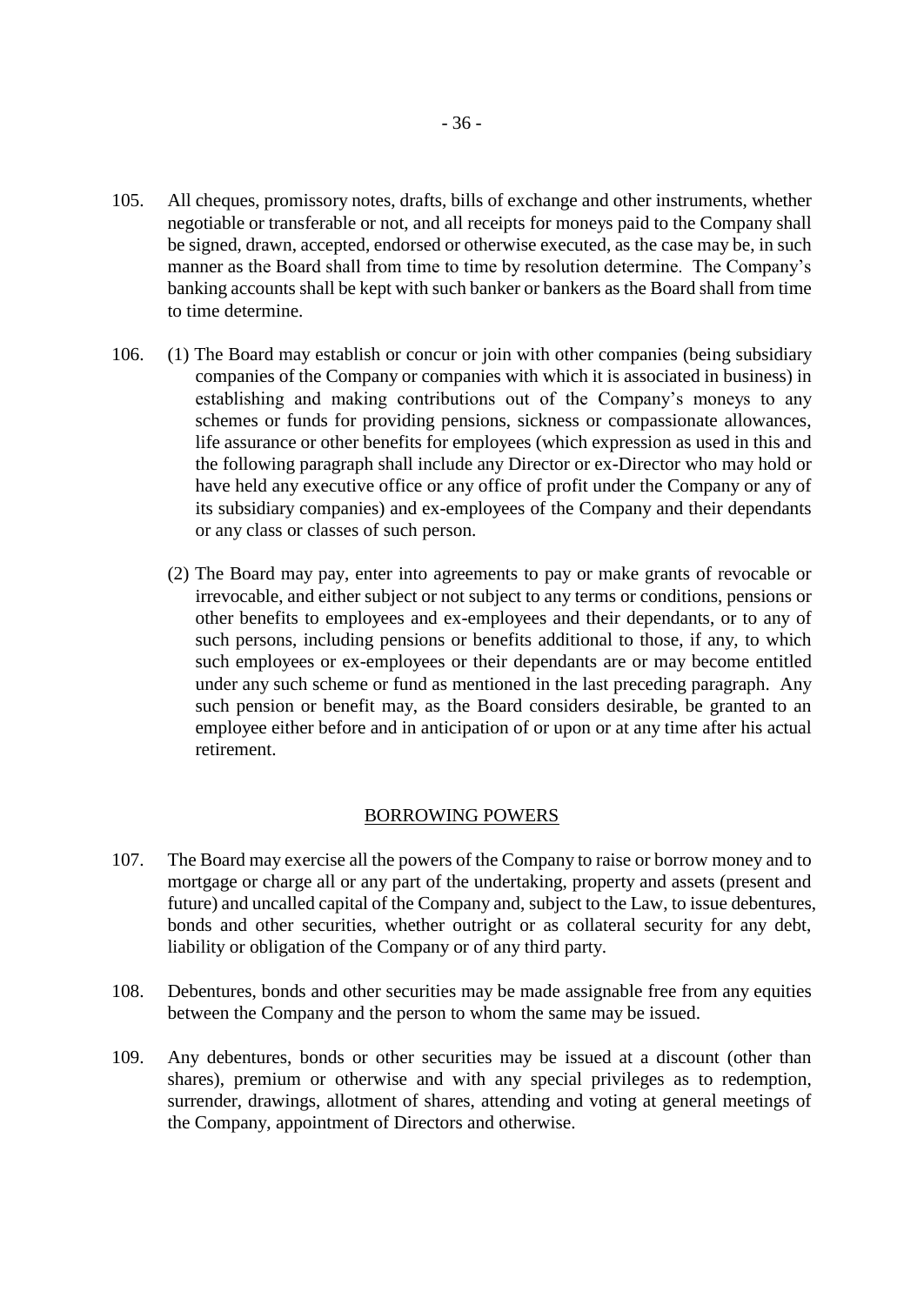- 110. (1) Where any uncalled capital of the Company is charged, all persons taking any subsequent charge thereon shall take the same subject to such prior charge, and shall not be entitled, by notice to the Members or otherwise, to obtain priority over such prior charge.
	- (2) The Board shall cause a proper register to be kept, in accordance with the provisions of the Law, of all charges specifically affecting the property of the Company and of any series of debentures issued by the Company and shall duly comply with the requirements of the Law in regard to the registration of charges and debentures therein specified and otherwise.

## PROCEEDINGS OF THE DIRECTORS

- 111. The Board may meet for the despatch of business, adjourn and otherwise regulate its meetings as it considers appropriate. Questions arising at any meeting shall be determined by a majority of votes. In the case of any equality of votes the chairman of the meeting shall have an additional or casting vote.
- 112. A meeting of the Board may be convened by the Secretary on request of a Director or by any Director. The Secretary shall convene a meeting of the Board. Notice of a meeting of the Board shall be deemed to be duly given to a Director if it is given to such Director in writing or verbally (including in person or by telephone) or via electronic mail or by telephone or in such other manner as the Board may from time to time determine whenever he shall be required so to do by any Director.
- 113. (1) The quorum necessary for the transaction of the business of the Board may be fixed by the Board and, unless so fixed at any other number, shall be two (2). An alternate Director shall be counted in a quorum in the case of the absence of a Director for whom he is the alternate provided that he shall not be counted more than once for the purpose of determining whether or not a quorum is present.
	- (2) Directors may participate in any meeting of the Board by means of a conference telephone or other communications equipment through which all persons participating in the meeting can communicate with each other simultaneously and instantaneously and, for the purpose of counting a quorum, such participation shall constitute presence at a meeting as if those participating were present in person.
	- (3) Any Director who ceases to be a Director at a Board meeting may continue to be present and to act as a Director and be counted in the quorum until the termination of such Board meeting if no other Director objects and if otherwise a quorum of Directors would not be present.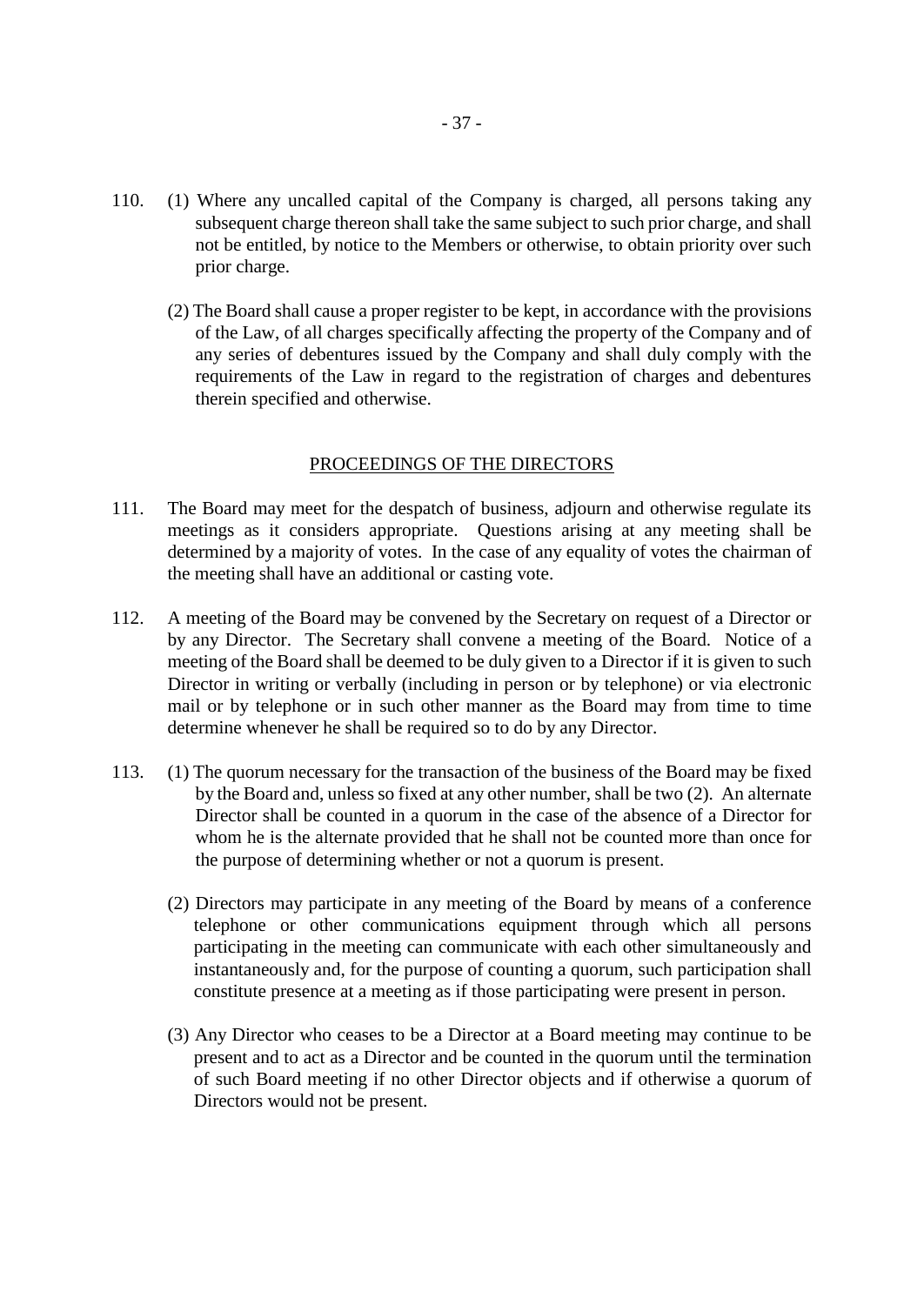- 114. The continuing Directors or a sole continuing Director may act notwithstanding any vacancy in the Board but, if and so long as the number of Directors is reduced below the minimum number fixed by or in accordance with these Articles, the continuing Directors or Director, notwithstanding that the number of Directors is below the number fixed by or in accordance with these Articles as the quorum or that there is only one continuing Director, may act for the purpose of filling vacancies in the Board or of summoning general meetings of the Company but not for any other purpose.
- 115. The Board may elect a chairman and one or more deputy chairman of its meetings and determine the period for which they are respectively to hold such office. If no chairman or deputy chairman is elected, or if at any meeting neither the chairman nor any deputy chairman is present within five (5) minutes after the time appointed for holding the same, the Directors present may choose one of their number to be chairman of the meeting.
- 116. A meeting of the Board at which a quorum is present shall be competent to exercise all the powers, authorities and discretions for the time being vested in or exercisable by the Board.
- 117. (1) The Board may delegate any of its powers, authorities and discretions to committees, consisting of such Director or Directors and other persons as it thinks fit, and they may, from time to time, revoke such delegation or revoke the appointment of and discharge any such committees either wholly or in part, and either as to persons or purposes. Any committee so formed shall, in the exercise of the powers, authorities and discretions so delegated, conform to any regulations which may be imposed on it by the Board.
	- (2) All acts done by any such committee in conformity with such regulations, and in fulfilment of the purposes for which it was appointed, but not otherwise, shall have like force and effect as if done by the Board, and the Board shall have power, with the consent of the Company in general meeting, to remunerate the members of any such committee, and charge such remuneration to the current expenses of the Company.
- 118. The meetings and proceedings of any committee consisting of two or more members shall be governed by the provisions contained in these Articles for regulating the meetings and proceedings of the Board so far as the same are applicable and are not superseded by any regulations imposed by the Board under the last preceding Article.
- 119. A resolution in writing signed by all the Directors except such as are temporarily unable to act through ill-health or disability, and all the alternate Directors, if appropriate, whose appointors are temporarily unable to act as aforesaid shall (provided that such number is sufficient to constitute a quorum and further provided that a copy of such resolution has been given or the contents thereof communicated to all the Directors for the time being entitled to receive notices of Board meetings in the same manner as notices of meetings are required to be given by these Articles) be as valid and effectual as if a resolution had been passed at a meeting of the Board duly convened and held. Such resolution may be contained in one document or in several documents in like form each signed by one or more of the Directors or alternate Directors and for this purpose a facsimile signature of a Director or an alternate Director shall be treated as valid.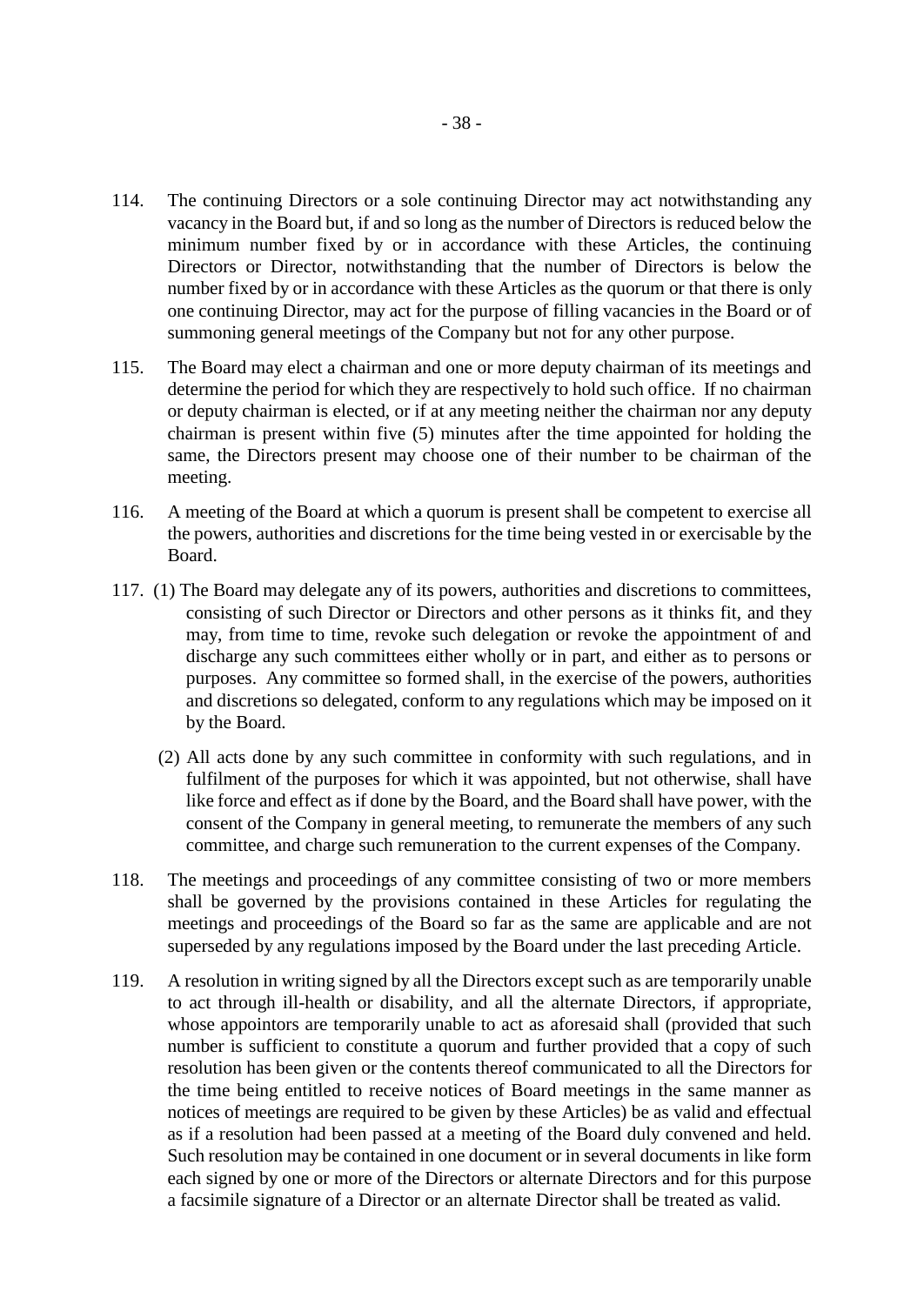120. All acts bona fide done by the Board or by any committee or by any person acting as a Director or members of a committee, shall, notwithstanding that it is afterwards discovered that there was some defect in the appointment of any member of the Board or such committee or person acting as aforesaid or that they or any of them were disqualified or had vacated office, be as valid as if every such person had been duly appointed and was qualified and had continued to be a Director or member of such committee.

# MANAGERS

- 121. The Board may from time to time appoint a general manager, a manager or managers of the Company and may fix his or their remuneration either by way of salary or commission or by conferring the right to participation in the profits of the Company or by a combination of two or more of these modes and pay the working expenses of any of the staff of the general manager, manager or managers who may be employed by him or them upon the business of the Company.
- 122. The appointment of such general manager, manager or managers may be for such period as the Board may decide, and the Board may confer upon him or them all or any of the powers of the Board as they may think fit.
- 123. The Board may enter into such agreement or agreements with any such general manager, manager or managers upon such terms and conditions in all respects as the Board may in their absolute discretion think fit, including a power for such general manager, manager or managers to appoint an assistant manager or managers or other employees whatsoever under them for the purpose of carrying on the business of the Company.

## **OFFICERS**

- 124. (1) The officers of the Company shall consist of a chairman, the Directors and Secretary and such additional officers (who may or may not be Directors) as the Board may from time to time determine, all of whom shall be deemed to be officers for the purposes of the Law and these Articles.
	- (2) The Directors shall, as soon as may be after each appointment or election of Directors, elect amongst the Directors a chairman and if more than one (1) Director is proposed for this office, the election to such office shall take place in such manner as the Directors may determine.
	- (3) The officers shall receive such remuneration as the Directors may from time to time determine.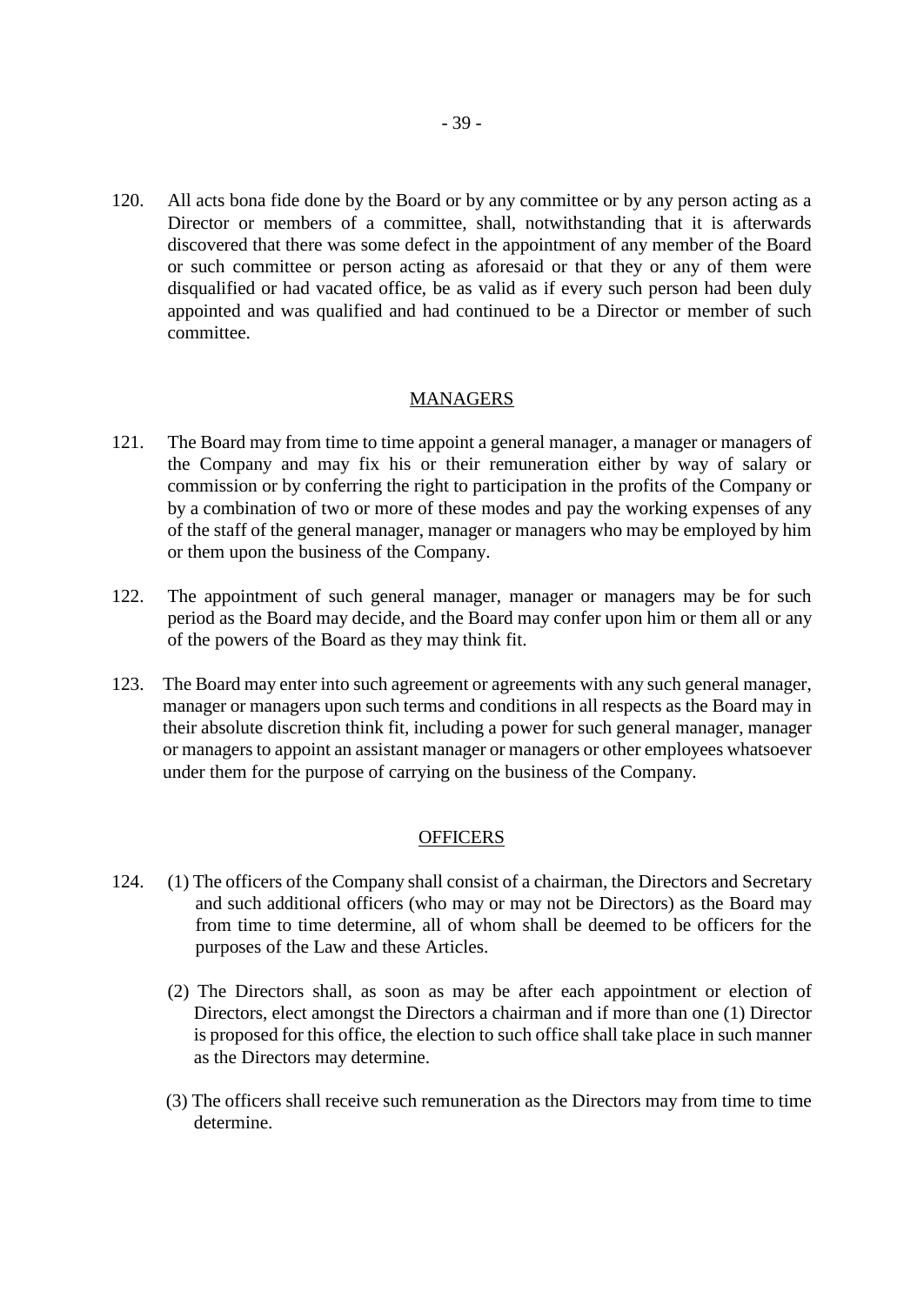- 125. (1) The Secretary and additional officers, if any, shall be appointed by the Board and shall hold office on such terms and for such period as the Board may determine. If thought fit, two (2) or more persons may be appointed as joint Secretaries. The Board may also appoint from time to time on such terms as it thinks fit one or more assistant or deputy Secretaries.
	- (2) The Secretary shall attend all meetings of the Members and shall keep correct minutes of such meetings and enter the same in the proper books provided for the purpose. He shall perform such other duties as are prescribed by the Law or these Articles or as may be prescribed by the Board.
- 126. The officers of the Company shall have such powers and perform such duties in the management, business and affairs of the Company as may be delegated to them by the Directors from time to time.
- 127. A provision of the Law or of these Articles requiring or authorising a thing to be done by or to a Director and the Secretary shall not be satisfied by its being done by or to the same person acting both as Director and as or in place of the Secretary.

#### REGISTER OF DIRECTORS AND OFFICERS

128. The Company shall cause to be kept in one or more books at its Office a Register of Directors and Officers in which there shall be entered the full names and addresses of the Directors and Officers and such other particulars as required by the Law or as the Directors may determine. The Company shall send to the Registrar of Companies in the Cayman Islands a copy of such register, and shall from time to time notify to the said Registrar of any change that takes place in relation to such Directors and Officers as required by the Law.

## **MINUTES**

- 129. (1) The Board shall cause minutes to be duly entered in books provided for the purpose:
	- (a) of all elections and appointments of officers;
	- (b) of the names of the Directors present at each meeting of the Directors and of any committee of the Directors;
	- (c) of all resolutions and proceedings of each general meeting of the Members, meetings of the Board and meetings of committees of the Board and where there are managers, of all proceedings of meetings of the managers.
	- (2) Minutes shall be kept by the Secretary at the head office.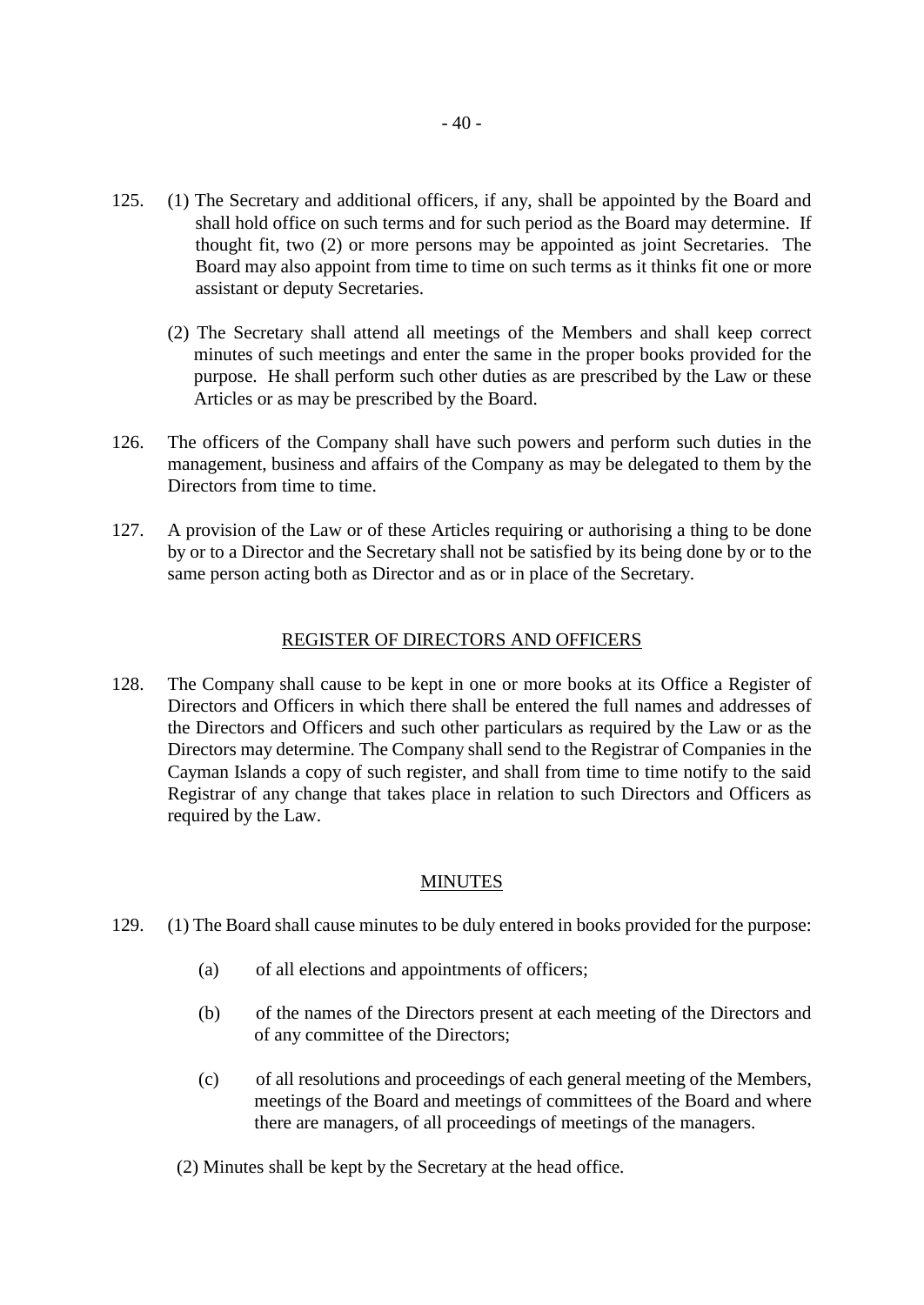#### SEAL

- 130. (1) The Company shall have one or more Seals, as the Board may determine. For the purpose of sealing documents creating or evidencing securities issued by the Company, the Company may have a securities seal which is a facsimile of the Seal of the Company with the addition of the word "Securities" on its face or in such other form as the Board may approve. The Board shall provide for the custody of each Seal and no Seal shall be used without the authority of the Board or of a committee of the Board authorised by the Board in that behalf. Subject as otherwise provided in these Articles, any instrument to which a Seal is affixed shall be signed autographically by one Director and the Secretary or by two Directors or by such other person (including a Director) or persons as the Board may appoint, either generally or in any particular case, save that as regards any certificates for shares or debentures or other securities of the Company the Board may by resolution determine that such signatures or either of them shall be dispensed with or affixed by some method or system of mechanical signature. Every instrument executed in manner provided by this Article shall be deemed to be sealed and executed with the authority of the Board previously given. App. 3 2(1)
	- (2) Where the Company has a Seal for use abroad, the Board may by writing under the Seal appoint any agent or committee abroad to be the duly authorised agent of the Company for the purpose of affixing and using such Seal and the Board may impose restrictions on the use thereof as may be thought fit. Wherever in these Articles reference is made to the Seal, the reference shall, when and so far as may be applicable, be deemed to include any such other Seal as aforesaid.

## AUTHENTICATION OF DOCUMENTS

131. Any Director or the Secretary or any person appointed by the Board for the purpose may authenticate any documents affecting the constitution of the Company and any resolution passed by the Company or the Board or any committee, and any books, records, documents and accounts relating to the business of the Company, and to certify copies thereof or extracts therefrom as true copies or extracts, and if any books, records, documents or accounts are elsewhere than at the Office or the head office the local manager or other officer of the Company having the custody thereof shall be deemed to be a person so appointed by the Board. A document purporting to be a copy of a resolution, or an extract from the minutes of a meeting, of the Company or of the Board or any committee which is so certified shall be conclusive evidence in favour of all persons dealing with the Company upon the faith thereof that such resolution has been duly passed or, as the case may be, that such minutes or extract is a true and accurate record of proceedings at a duly constituted meeting.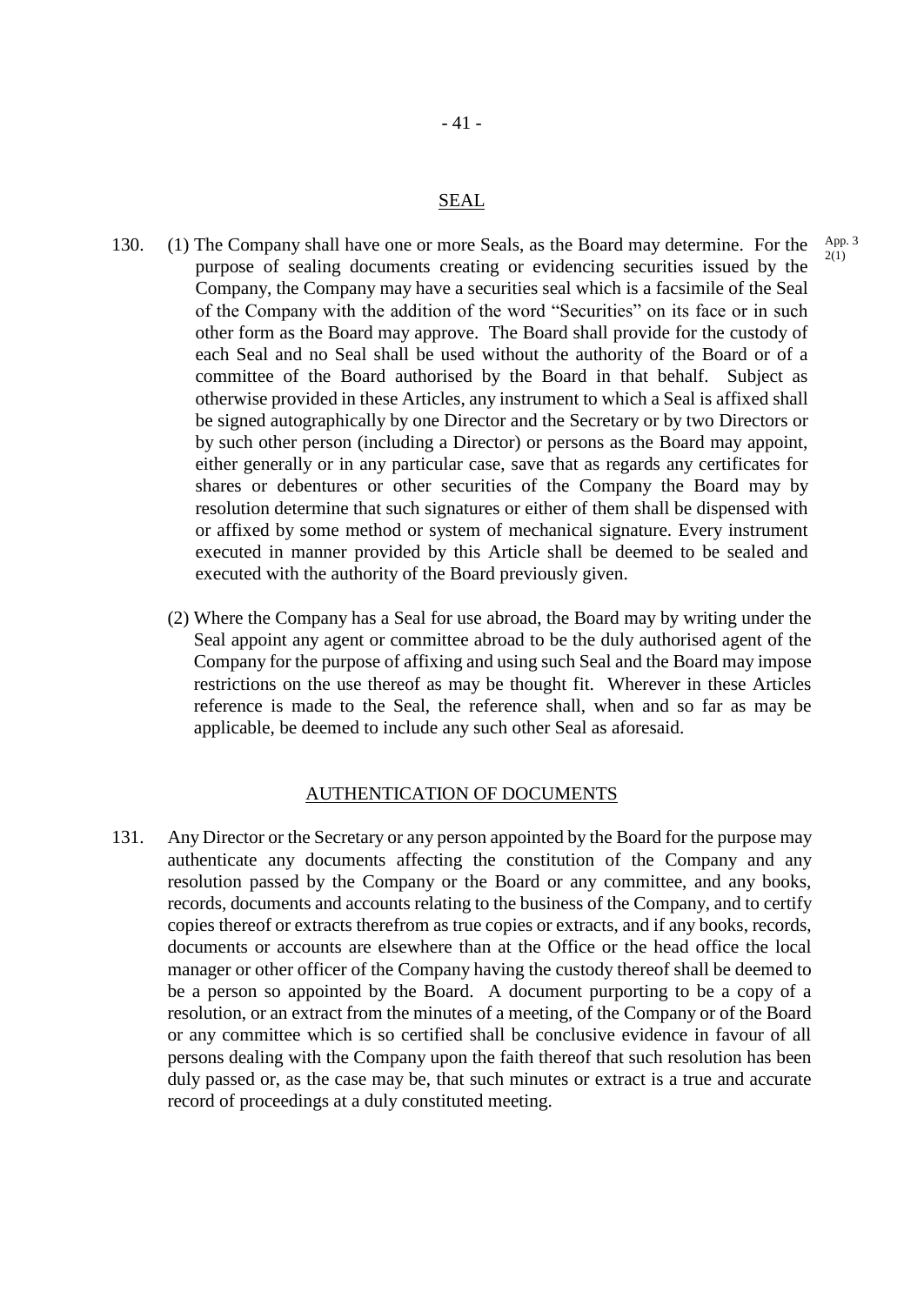#### DESTRUCTION OF DOCUMENTS

- 132. (1) The Company shall be entitled to destroy the following documents at the following times:
	- (a) any share certificate which has been cancelled at any time after the expiry of one (1) year from the date of such cancellation;
	- (b) any dividend mandate or any variation or cancellation thereof or any notification of change of name or address at any time after the expiry of two (2) years from the date such mandate variation cancellation or notification was recorded by the Company;
	- (c) any instrument of transfer of shares which has been registered at any time after the expiry of seven (7) years from the date of registration;
	- (d) any allotment letters after the expiry of seven (7) years from the date of issue thereof; and
	- (e) copies of powers of attorney, grants of probate and letters of administration at any time after the expiry of seven (7) years after the account to which the relevant power of attorney, grant of probate or letters of administration related has been closed;

and it shall conclusively be presumed in favour of the Company that every entry in the Register purporting to be made on the basis of any such documents so destroyed was duly and properly made and every share certificate so destroyed was a valid certificate duly and properly cancelled and that every instrument of transfer so destroyed was a valid and effective instrument duly and properly registered and that every other document destroyed hereunder was a valid and effective document in accordance with the recorded particulars thereof in the books or records of the Company. Provided always that: (1) the foregoing provisions of this Article shall apply only to the destruction of a document in good faith and without express notice to the Company that the preservation of such document was relevant to a claim; (2) nothing contained in this Article shall be construed as imposing upon the Company any liability in respect of the destruction of any such document earlier than as aforesaid or in any case where the conditions of proviso (1) above are not fulfilled; and (3) references in this Article to the destruction of any document include references to its disposal in any manner.

(2) Notwithstanding any provision contained in these Articles, the Directors may, if permitted by applicable law, authorise the destruction of documents set out in sub-paragraphs (a) to (e) of paragraph (1) of this Article and any other documents in relation to share registration which have been microfilmed or electronically stored by the Company or by the share registrar on its behalf provided always that this Article shall apply only to the destruction of a document in good faith and without express notice to the Company and its share registrar that the preservation of such document was relevant to a claim.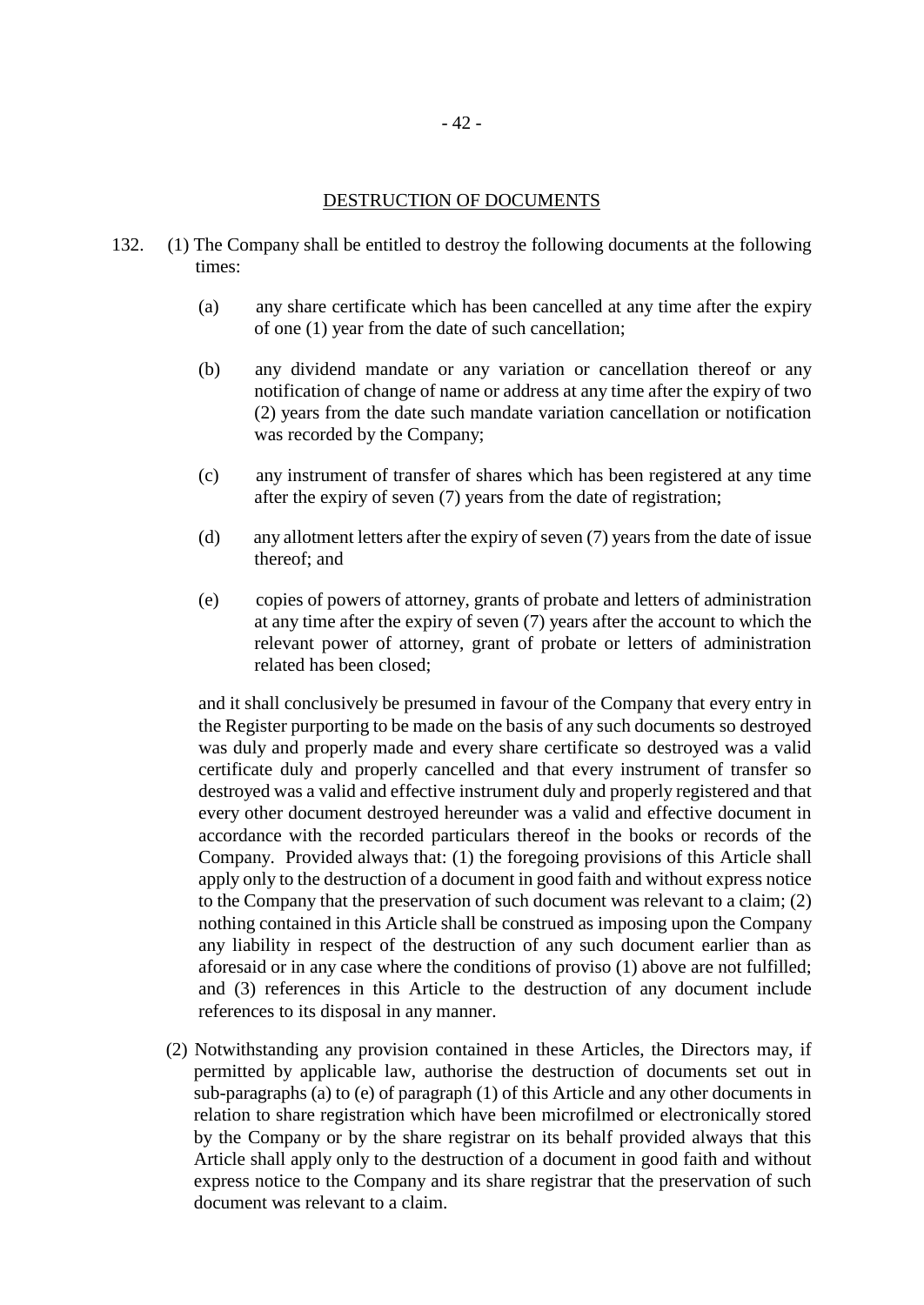- 133. Subject to the Law, the Company in general meeting may from time to time declare dividends in any currency to be paid to the Members but no dividend shall be declared in excess of the amount recommended by the Board.
- 134. Dividends may be declared and paid out of the profits of the Company, realised or unrealised, or from any reserve set aside from profits which the Directors determine is no longer needed. With the sanction of an ordinary resolution dividends may also be declared and paid out of share premium account or any other fund or account which can be authorised for this purpose in accordance with the Law.
- 135. Except in so far as the rights attaching to, or the terms of issue of, any share otherwise provide:
	- (a) all dividends shall be declared and paid according to the amounts paid up on the shares in respect of which the dividend is paid, but no amount paid up on a share in advance of calls shall be treated for the purposes of this Article as paid up on the share; and App. 3 3(1)
	- (b) all dividends shall be apportioned and paid pro rata according to the amounts paid up on the shares during any portion or portions of the period in respect of which the dividend is paid.
- 136. The Board may from time to time pay to the Members such interim dividends as appear to the Board to be justified by the profits of the Company and in particular (but without prejudice to the generality of the foregoing) if at any time the share capital of the Company is divided into different classes, the Board may pay such interim dividends in respect of those shares in the capital of the Company which confer on the holders thereof deferred or non-preferential rights as well as in respect of those shares which confer on the holders thereof preferential rights with regard to dividend and provided that the Board acts bona fide the Board shall not incur any responsibility to the holders of shares conferring any preference for any damage that they may suffer by reason of the payment of an interim dividend on any shares having deferred or non-preferential rights and may also pay any fixed dividend which is payable on any shares of the Company half-yearly or on any other dates, whenever such profits, in the opinion of the Board, justifies such payment.
- 137. The Board may deduct from any dividend or other moneys payable to a Member by the Company on or in respect of any shares all sums of money (if any) presently payable by him to the Company on account of calls or otherwise.
- 138. No dividend or other moneys payable by the Company on or in respect of any share shall bear interest against the Company.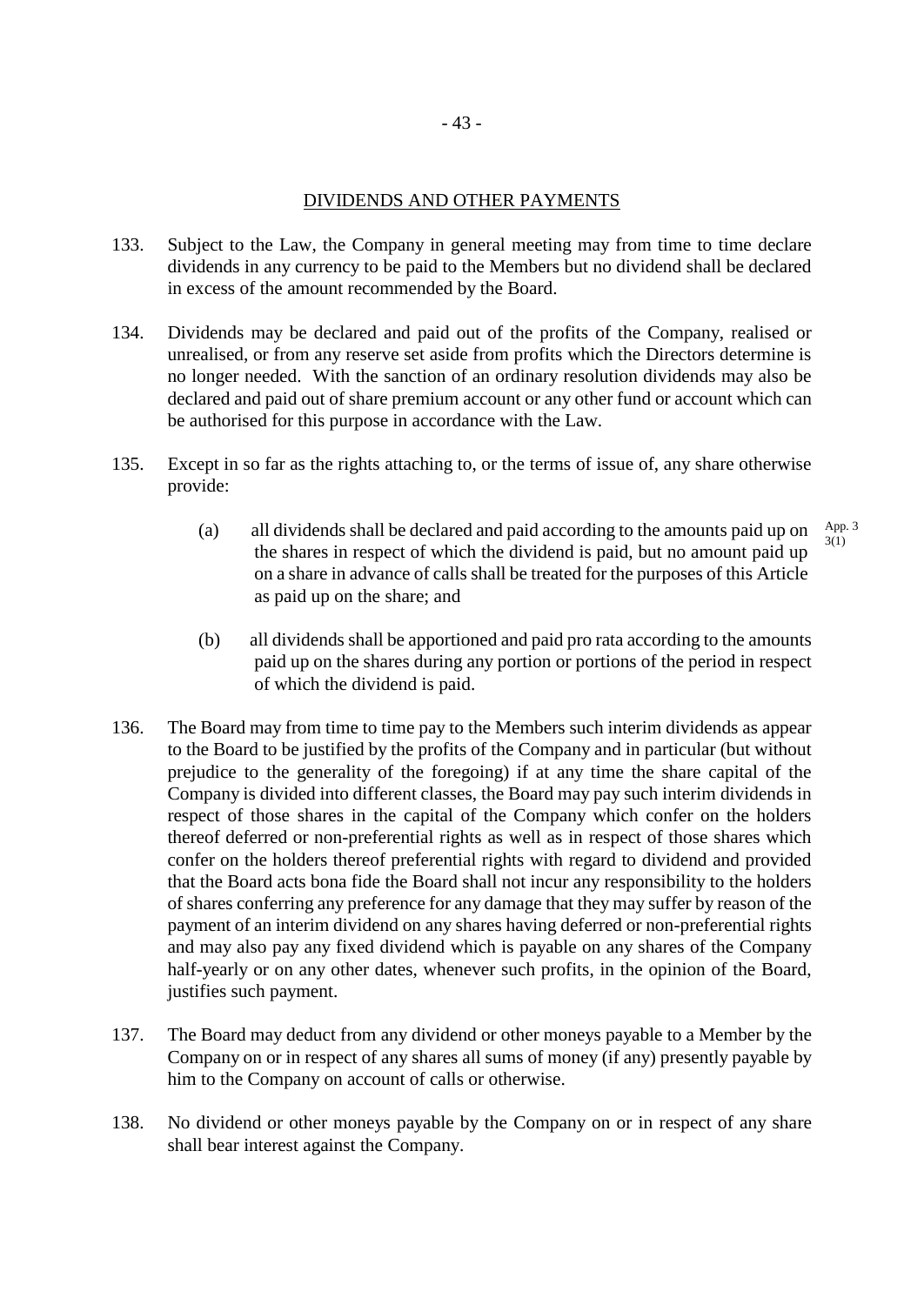- 139. Any dividend, interest or other sum payable in cash to the holder of shares may be paid by cheque or warrant sent through the post addressed to the holder at his registered address or, in the case of joint holders, addressed to the holder whose name stands first in the Register in respect of the shares at his address as appearing in the Register or addressed to such person and at such address as the holder or joint holders may in writing direct. Every such cheque or warrant shall, unless the holder or joint holders otherwise direct, be made payable to the order of the holder or, in the case of joint holders, to the order of the holder whose name stands first on the Register in respect of such shares, and shall be sent at his or their risk and payment of the cheque or warrant by the bank on which it is drawn shall constitute a good discharge to the Company notwithstanding that it may subsequently appear that the same has been stolen or that any endorsement thereon has been forged. Any one of two or more joint holders may give effectual receipts for any dividends or other moneys payable or property distributable in respect of the shares held by such joint holders.
- 140. All dividends or bonuses unclaimed for one (1) year after having been declared may be invested or otherwise made use of by the Board for the benefit of the Company until claimed. Any dividend or bonuses unclaimed after a period of six (6) years from the date of declaration shall be forfeited and shall revert to the Company. The payment by the Board of any unclaimed dividend or other sums payable on or in respect of a share into a separate account shall not constitute the Company a trustee in respect thereof. App. 3 3(2)
- 141. Whenever the Board or the Company in general meeting has resolved that a dividend be paid or declared, the Board may further resolve that such dividend be satisfied wholly or in part by the distribution of specific assets of any kind and in particular of paid up shares, debentures or warrants to subscribe securities of the Company or any other company, or in any one or more of such ways, and where any difficulty arises in regard to the distribution the Board may settle the same as it thinks expedient, and in particular may issue certificates in respect of fractions of shares, disregard fractional entitlements or round the same up or down, and may fix the value for distribution of such specific assets, or any part thereof, and may determine that cash payments shall be made to any Members upon the footing of the value so fixed in order to adjust the rights of all parties, and may vest any such specific assets in trustees as may seem expedient to the Board and may appoint any person to sign any requisite instruments of transfer and other documents on behalf of the persons entitled to the dividend, and such appointment shall be effective and binding on the Members. The Board may resolve that no such assets shall be made available to Members with registered addresses in any particular territory or territories where, in the absence of a registration statement or other special formalities, such distribution of assets would or might, in the opinion of the Board, be unlawful or impracticable and in such event the only entitlement of the Members aforesaid shall be to receive cash payments as aforesaid. Members affected as a result of the foregoing sentence shall not be or be deemed to be a separate class of Members for any purpose whatsoever.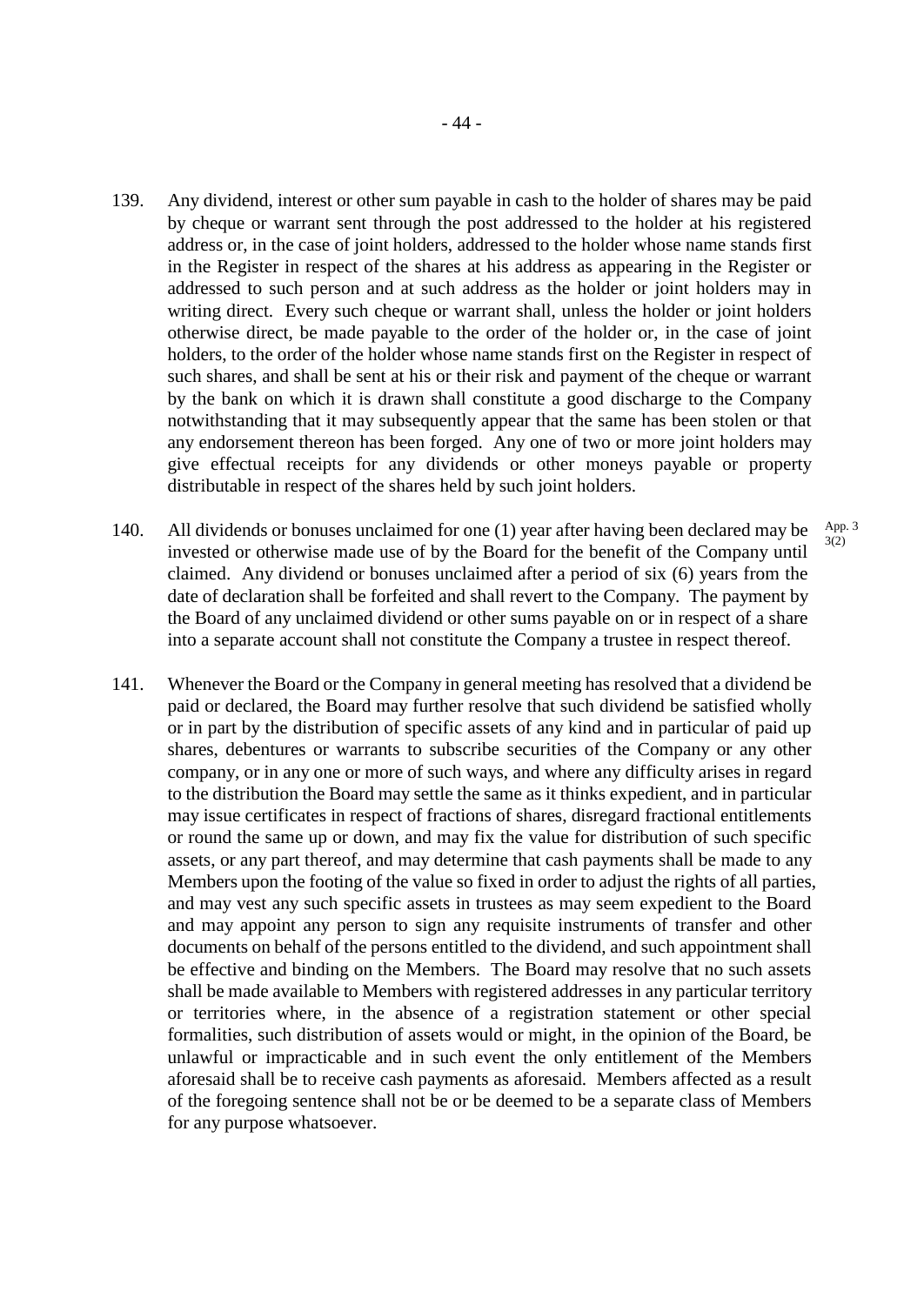- 142. (1) Whenever the Board or the Company in general meeting has resolved that a dividend be paid or declared on any class of the share capital of the Company, the Board may further resolve either:
	- (a) that such dividend be satisfied wholly or in part in the form of an allotment of shares credited as fully paid up, provided that the Members entitled thereto will be entitled to elect to receive such dividend (or part thereof if the Board so determines) in cash in lieu of such allotment. In such case, the following provisions shall apply:
		- (i) the basis of any such allotment shall be determined by the Board;
		- (ii) the Board, after determining the basis of allotment, shall give not less than two (2) weeks' Notice to the holders of the relevant shares of the right of election accorded to them and shall send with such notice forms of election and specify the procedure to be followed and the place at which and the latest date and time by which duly completed forms of election must be lodged in order to be effective;
		- (iii) the right of election may be exercised in respect of the whole or part of that portion of the dividend in respect of which the right of election has been accorded; and
		- (iv) the dividend (or that part of the dividend to be satisfied by the allotment of shares as aforesaid) shall not be payable in cash on shares in respect whereof the cash election has not been duly exercised ("the non-elected shares") and in satisfaction thereof shares of the relevant class shall be allotted credited as fully paid up to the holders of the non-elected shares on the basis of allotment determined as aforesaid and for such purpose the Board shall capitalise and apply out of any part of the undivided profits of the Company (including profits carried and standing to the credit of any reserves or other special account, share premium account, capital redemption reserve other than the Subscription Rights Reserve (as defined below)) as the Board may determine, such sum as may be required to pay up in full the appropriate number of shares of the relevant class for allotment and distribution to and amongst the holders of the non-elected shares on such basis; or
	- (b) that the Members entitled to such dividend shall be entitled to elect to receive an allotment of shares credited as fully paid up in lieu of the whole or such part of the dividend as the Board may think fit. In such case, the following provisions shall apply:
		- (i) the basis of any such allotment shall be determined by the Board;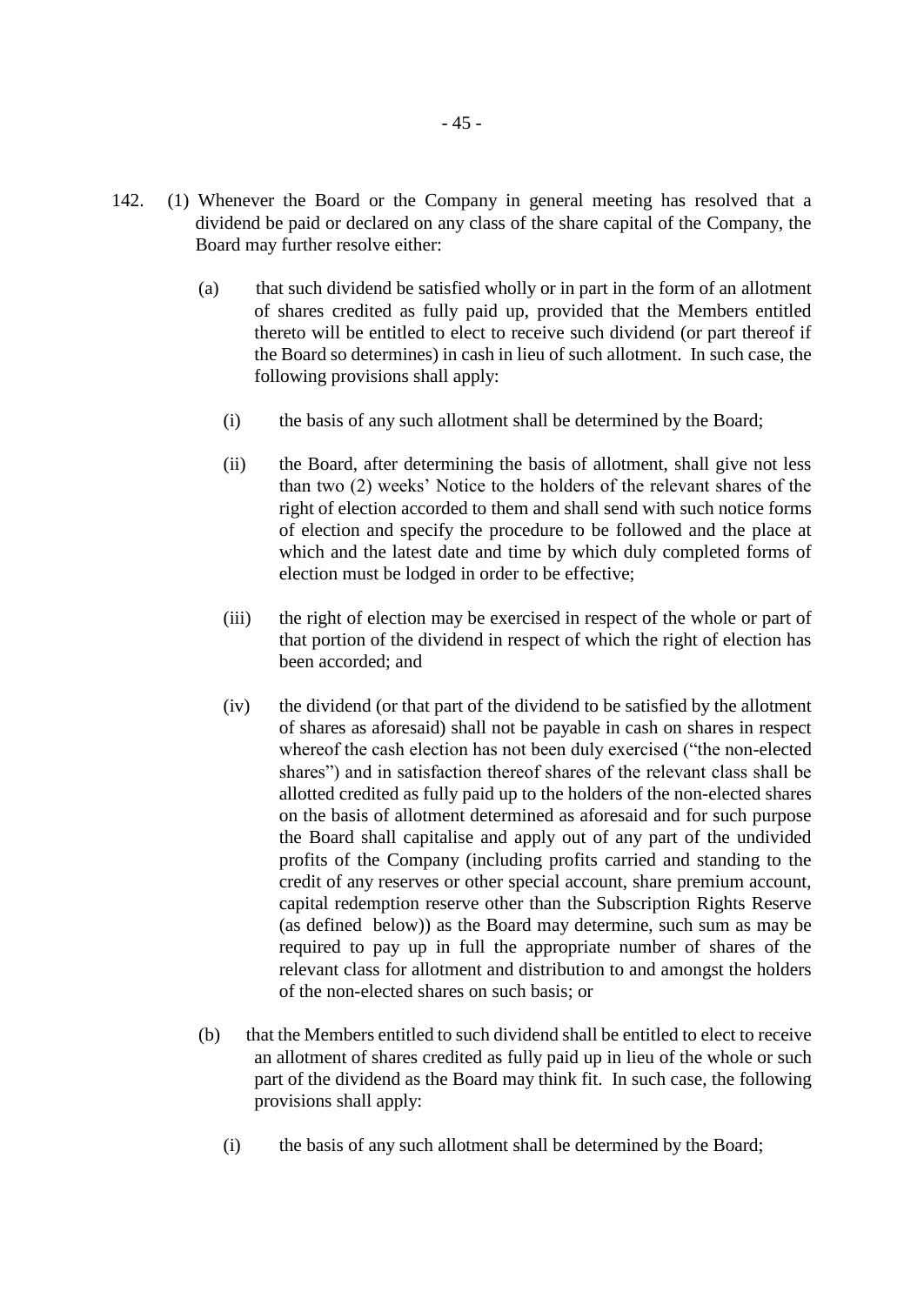- (ii) the Board, after determining the basis of allotment, shall give not less than two (2) weeks' Notice to the holders of the relevant shares of the right of election accorded to them and shall send with such notice forms of election and specify the procedure to be followed and the place at which and the latest date and time by which duly completed forms of election must be lodged in order to be effective;
- (iii) the right of election may be exercised in respect of the whole or part of that portion of the dividend in respect of which the right of election has been accorded; and
- (iv) the dividend (or that part of the dividend in respect of which a right of election has been accorded) shall not be payable in cash on shares in respect whereof the share election has been duly exercised ("the elected shares") and in lieu thereof shares of the relevant class shall be allotted credited as fully paid up to the holders of the elected shares on the basis of allotment determined as aforesaid and for such purpose the Board shall capitalise and apply out of any part of the undivided profits of the Company (including profits carried and standing to the credit of any reserves or other special account, share premium account, capital redemption reserve other than the Subscription Rights Reserve (as defined below)) as the Board may determine, such sum as may be required to pay up in full the appropriate number of shares of the relevant class for allotment and distribution to and amongst the holders of the elected shares on such basis.
- (2) (a) The shares allotted pursuant to the provisions of paragraph (1) of this Article shall rank *pari passu* in all respects with shares of the same class (if any) then in issue save only as regards participation in the relevant dividend or in any other distributions, bonuses or rights paid, made, declared or announced prior to or contemporaneously with the payment or declaration of the relevant dividend unless, contemporaneously with the announcement by the Board of their proposal to apply the provisions of sub-paragraph (a) or (b) of paragraph (2) of this Article in relation to the relevant dividend or contemporaneously with their announcement of the distribution, bonus or rights in question, the Board shall specify that the shares to be allotted pursuant to the provisions of paragraph (1) of this Article shall rank for participation in such distribution, bonus or rights.
	- (b) The Board may do all acts and things considered necessary or expedient to give effect to any capitalisation pursuant to the provisions of paragraph (1) of this Article, with full power to the Board to make such provisions as it thinks fit in the case of shares becoming distributable in fractions (including provisions whereby, in whole or in part, fractional entitlements are aggregated and sold and the net proceeds distributed to those entitled, or are disregarded or rounded up or down or whereby the benefit of fractional entitlements accrues to the Company rather than to the Members concerned).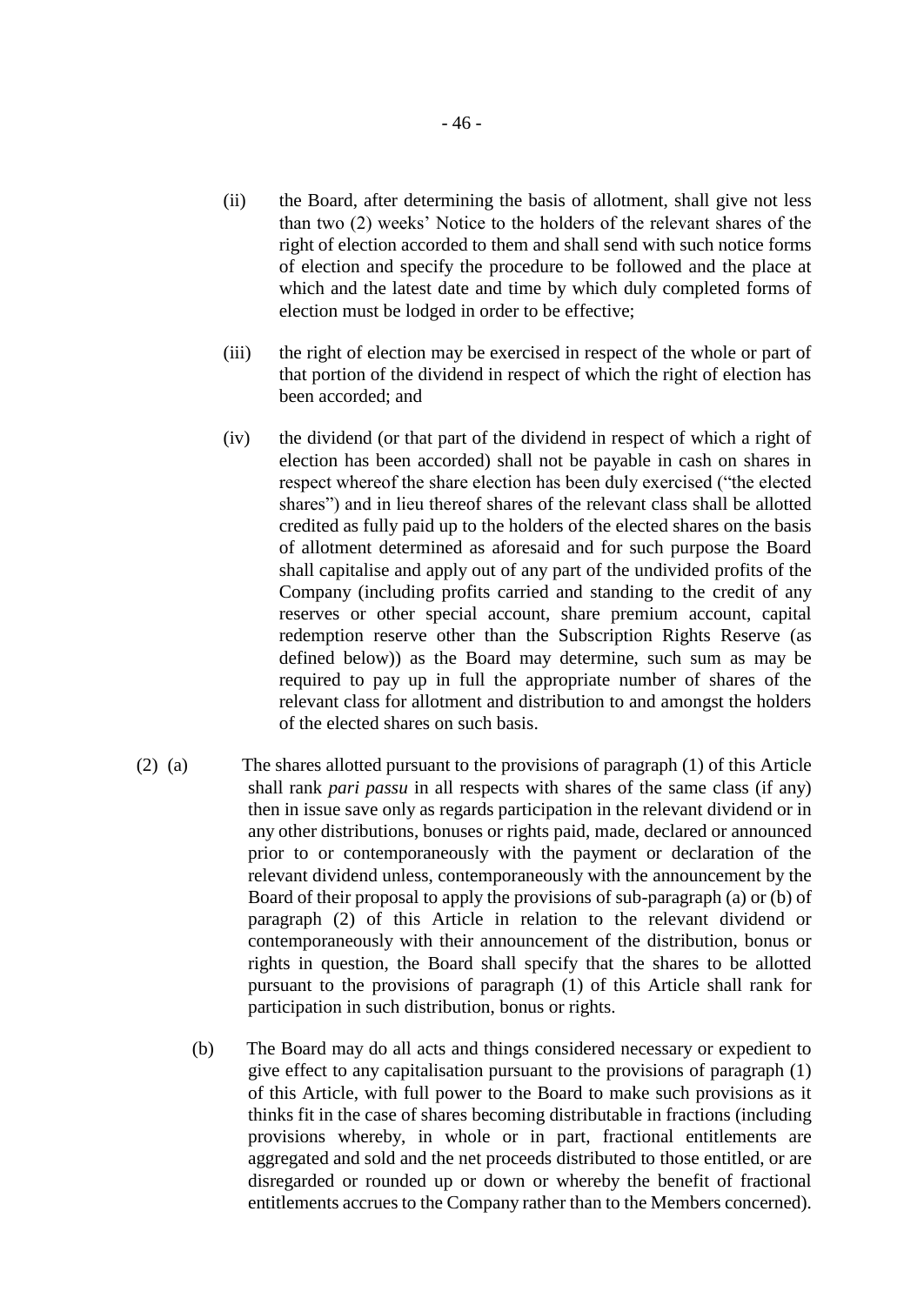The Board may authorise any person to enter into on behalf of all Members interested, an agreement with the Company providing for such capitalisation and matters incidental thereto and any agreement made pursuant to such authority shall be effective and binding on all concerned.

- (3) The Company may upon the recommendation of the Board by ordinary resolution resolve in respect of any one particular dividend of the Company that notwithstanding the provisions of paragraph (1) of this Article a dividend may be satisfied wholly in the form of an allotment of shares credited as fully paid up without offering any right to shareholders to elect to receive such dividend in cash in lieu of such allotment.
- (4) The Board may on any occasion determine that rights of election and the allotment of shares under paragraph (1) of this Article shall not be made available or made to any shareholders with registered addresses in any territory where, in the absence of a registration statement or other special formalities, the circulation of an offer of such rights of election or the allotment of shares would or might, in the opinion of the Board, be unlawful or impracticable, and in such event the provisions aforesaid shall be read and construed subject to such determination. Members affected as a result of the foregoing sentence shall not be or be deemed to be a separate class of Members for any purpose whatsoever.
- (5) Any resolution declaring a dividend on shares of any class, whether a resolution of the Company in general meeting or a resolution of the Board, may specify that the same shall be payable or distributable to the persons registered as the holders of such shares at the close of business on a particular date, notwithstanding that it may be a date prior to that on which the resolution is passed, and thereupon the dividend shall be payable or distributable to them in accordance with their respective holdings so registered, but without prejudice to the rights inter se in respect of such dividend of transferors and transferees of any such shares. The provisions of this Article shall *mutatis mutandis* apply to bonuses, capitalisation issues, distributions of realised capital profits or offers or grants made by the Company to the Members.

#### RESERVES

143. (1) The Board shall establish an account to be called the share premium account and shall carry to the credit of such account from time to time a sum equal to the amount or value of the premium paid on the issue of any share in the Company. Unless otherwise provided by the provisions of these Articles, the Board may apply the share premium account in any manner permitted by the Law. The Company shall at all times comply with the provisions of the Law in relation to the share premium account.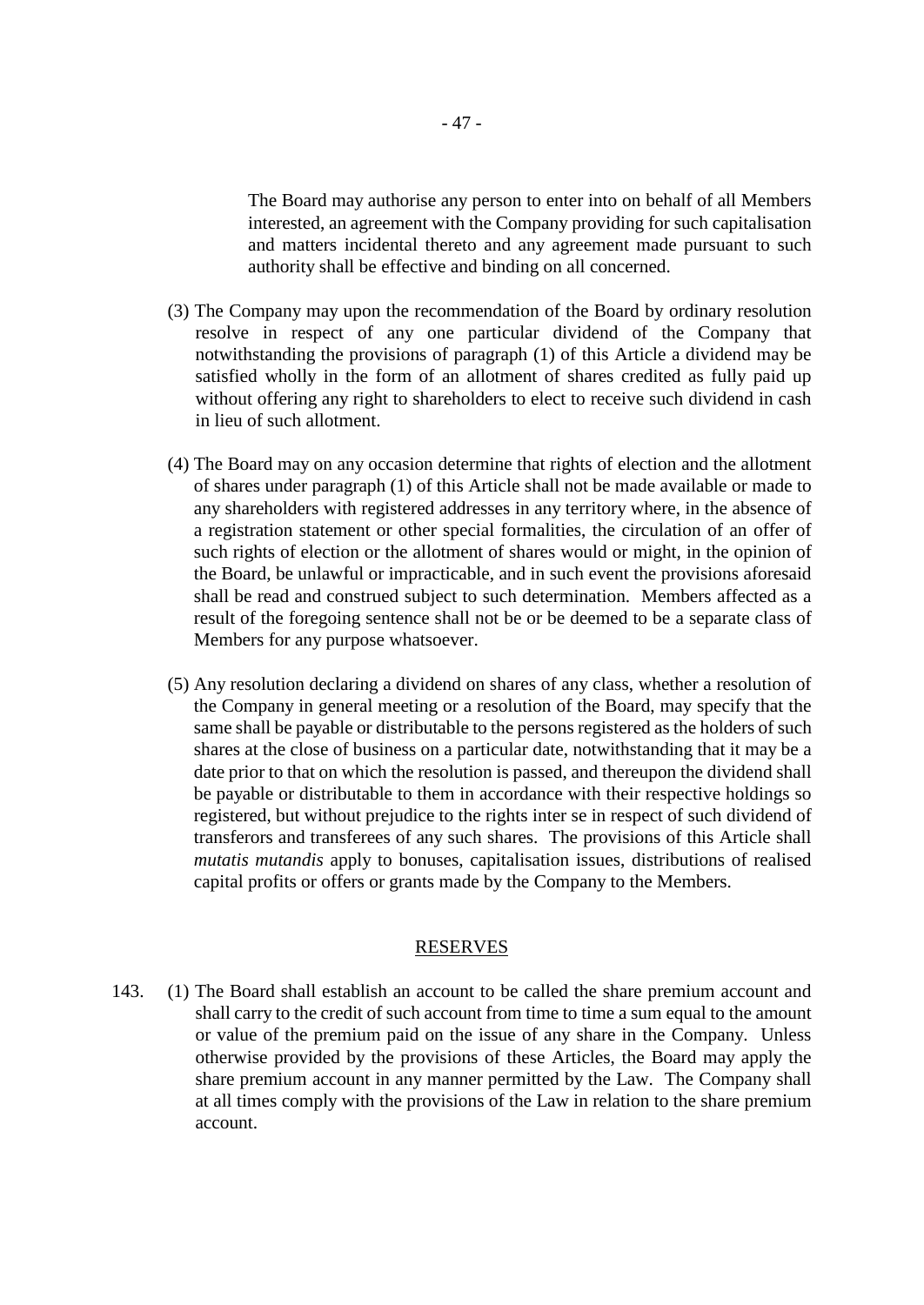(2) Before recommending any dividend, the Board may set aside out of the profits of the Company such sums as it determines as reserves which shall, at the discretion of the Board, be applicable for any purpose to which the profits of the Company may be properly applied and pending such application may, also at such discretion, either be employed in the business of the Company or be invested in such investments as the Board may from time to time think fit and so that it shall not be necessary to keep any investments constituting the reserve or reserves separate or distinct from any other investments of the Company. The Board may also without placing the same to reserve carry forward any profits which it may think prudent not to distribute.

#### CAPITALISATION

- 144. The Company may, upon the recommendation of the Board, at any time and from time to time pass an ordinary resolution to the effect that it is desirable to capitalise all or any part of any amount for the time being standing to the credit of any reserve or fund (including a share premium account and capital redemption reserve and the profit and loss account) whether or not the same is available for distribution and accordingly that such amount be set free for distribution among the Members or any class of Members who would be entitled thereto if it were distributed by way of dividend and in the same proportions or such other proportions as the Members may by ordinary resolution determine, on the footing that the same is not paid in cash but is applied either in or towards paying up the amounts for the time being unpaid on any shares in the Company held by such Members respectively or in paying up in full unissued shares, debentures or other obligations of the Company, to be allotted and distributed credited as fully paid up among such Members, or partly in one way and partly in the other, and the Board shall give effect to such resolution provided that, for the purposes of this Article, a share premium account and any capital redemption reserve or fund representing unrealised profits, may be applied only in paying up in full unissued shares of the Company to be allotted to such Members credited as fully paid.
- 145. The Board may settle, as it considers appropriate, any difficulty arising in regard to any distribution under the last preceding Article and in particular may issue certificates in respect of fractions of shares or authorise any person to sell and transfer any fractions or may resolve that the distribution should be as nearly as may be practicable in the correct proportion but not exactly so or may ignore fractions altogether, and may determine that cash payments shall be made to any Members in order to adjust the rights of all parties, as may seem expedient to the Board. The Board may appoint any person to sign on behalf of the persons entitled to participate in the distribution any contract necessary or desirable for giving effect thereto and such appointment shall be effective and binding upon the Members.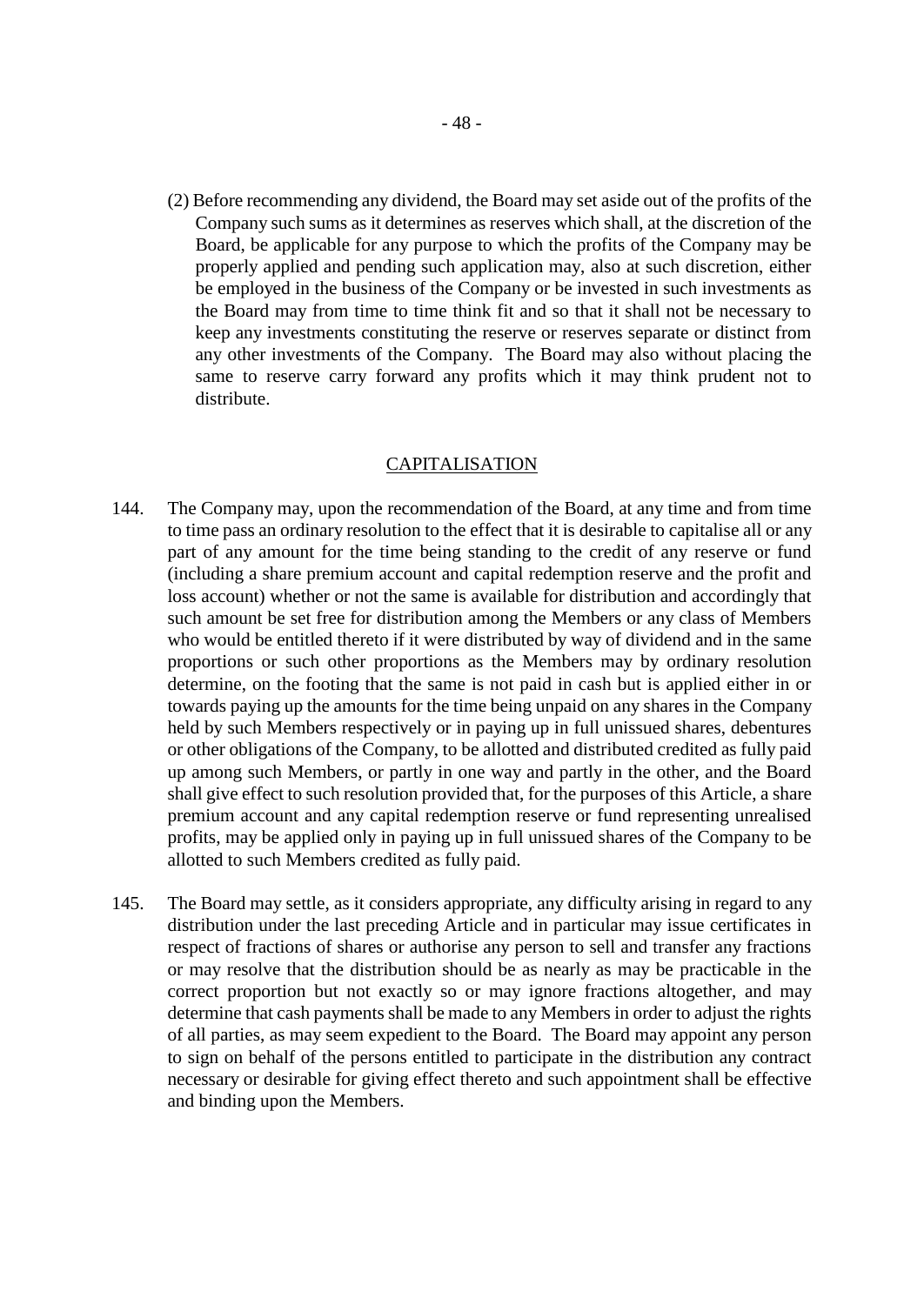## SUBSCRIPTION RIGHTS RESERVE

- 146. The following provisions shall have effect to the extent that they are not prohibited by and are in compliance with the Law:
	- (1) If, so long as any of the rights attached to any warrants issued by the Company to subscribe for shares of the Company shall remain exercisable, the Company does any act or engages in any transaction which, as a result of any adjustments to the subscription price in accordance with the provisions of the conditions of the warrants, would reduce the subscription price to below the par value of a share, then the following provisions shall apply:
		- (a) as from the date of such act or transaction the Company shall establish and thereafter (subject as provided in this Article) maintain in accordance with the provisions of this Article a reserve (the "Subscription Rights Reserve") the amount of which shall at no time be less than the sum which for the time being would be required to be capitalised and applied in paying up in full the nominal amount of the additional shares required to be issued and allotted credited as fully paid pursuant to sub- paragraph (c) below on the exercise in full of all the subscription rights outstanding and shall apply the Subscription Rights Reserve in paying up such additional shares in full as and when the same are allotted;
		- (b) the Subscription Rights Reserve shall not be used for any purpose other than that specified above unless all other reserves of the Company (other than share premium account) have been extinguished and will then only be used to make good losses of the Company if and so far as is required by law;
		- (c) upon the exercise of all or any of the subscription rights represented by any warrant, the relevant subscription rights shall be exercisable in respect of a nominal amount of shares equal to the amount in cash which the holder of such warrant is required to pay on exercise of the subscription rights represented thereby (or, as the case may be the relevant portion thereof in the event of a partial exercise of the subscription rights) and, in addition, there shall be allotted in respect of such subscription rights to the exercising warrantholder, credited as fully paid, such additional nominal amount of shares as is equal to the difference between:
			- (i) the said amount in cash which the holder of such warrant is required to pay on exercise of the subscription rights represented thereby (or, as the case may be, the relevant portion thereof in the event of a partial exercise of the subscription rights); and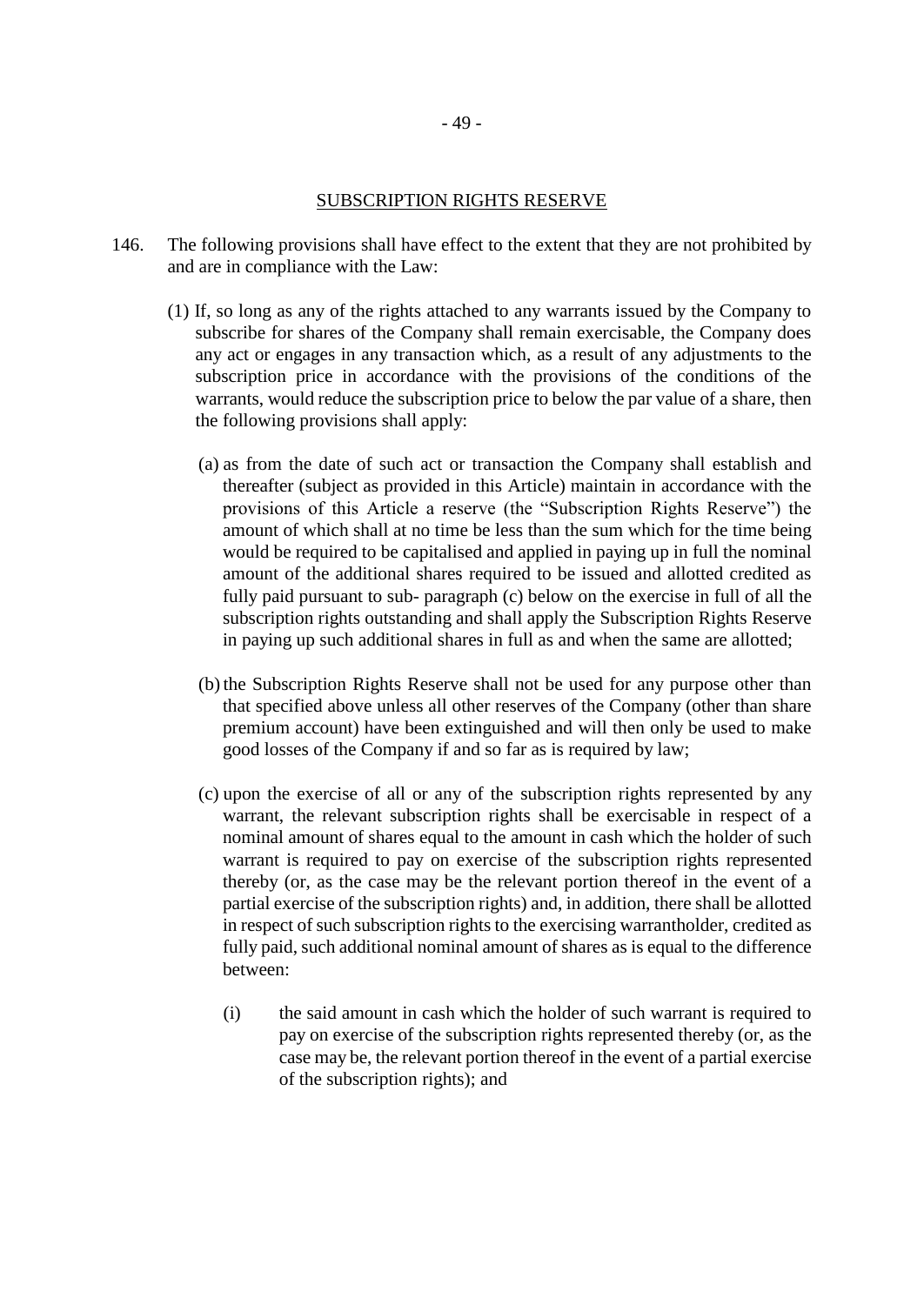- (ii) the nominal amount of shares in respect of which such subscription rights would have been exercisable having regard to the provisions of the conditions of the warrants, had it been possible for such subscription rights to represent the right to subscribe for shares at less than par and immediately upon such exercise so much of the sum standing to the credit of the Subscription Rights Reserve as is required to pay up in full such additional nominal amount of shares shall be capitalised and applied in paying up in full such additional nominal amount of shares which shall forthwith be allotted credited as fully paid to the exercising warrantholders; and
- (d) if, upon the exercise of the subscription rights represented by any warrant, the amount standing to the credit of the Subscription Rights Reserve is not sufficient to pay up in full such additional nominal amount of shares equal to such difference as aforesaid to which the exercising warrantholder is entitled, the Board shall apply any profits or reserves then or thereafter becoming available (including, to the extent permitted by law, share premium account) for such purpose until such additional nominal amount of shares is paid up and allotted as aforesaid and until then no dividend or other distribution shall be paid or made on the fully paid shares of the Company then in issue. Pending such payment and allotment, the exercising warrantholder shall be issued by the Company with a certificate evidencing his right to the allotment of such additional nominal amount of shares. The rights represented by any such certificate shall be in registered form and shall be transferable in whole or in part in units of one share in the like manner as the shares for the time being are transferable, and the Company shall make such arrangements in relation to the maintenance of a register therefor and other matters in relation thereto as the Board may think fit and adequate particulars thereof shall be made known to each relevant exercising warrantholder upon the issue of such certificate.
- (2) Shares allotted pursuant to the provisions of this Article shall rank *pari passu* in all respects with the other shares allotted on the relevant exercise of the subscription rights represented by the warrant concerned. Notwithstanding anything contained in paragraph (1) of this Article, no fraction of any share shall be allotted on exercise of the subscription rights.
- (3) The provision of this Article as to the establishment and maintenance of the Subscription Rights Reserve shall not be altered or added to in any way which would vary or abrogate, or which would have the effect of varying or abrogating the provisions for the benefit of any warrantholder or class of warrantholders under this Article without the sanction of a special resolution of such warrantholders or class of warrantholders.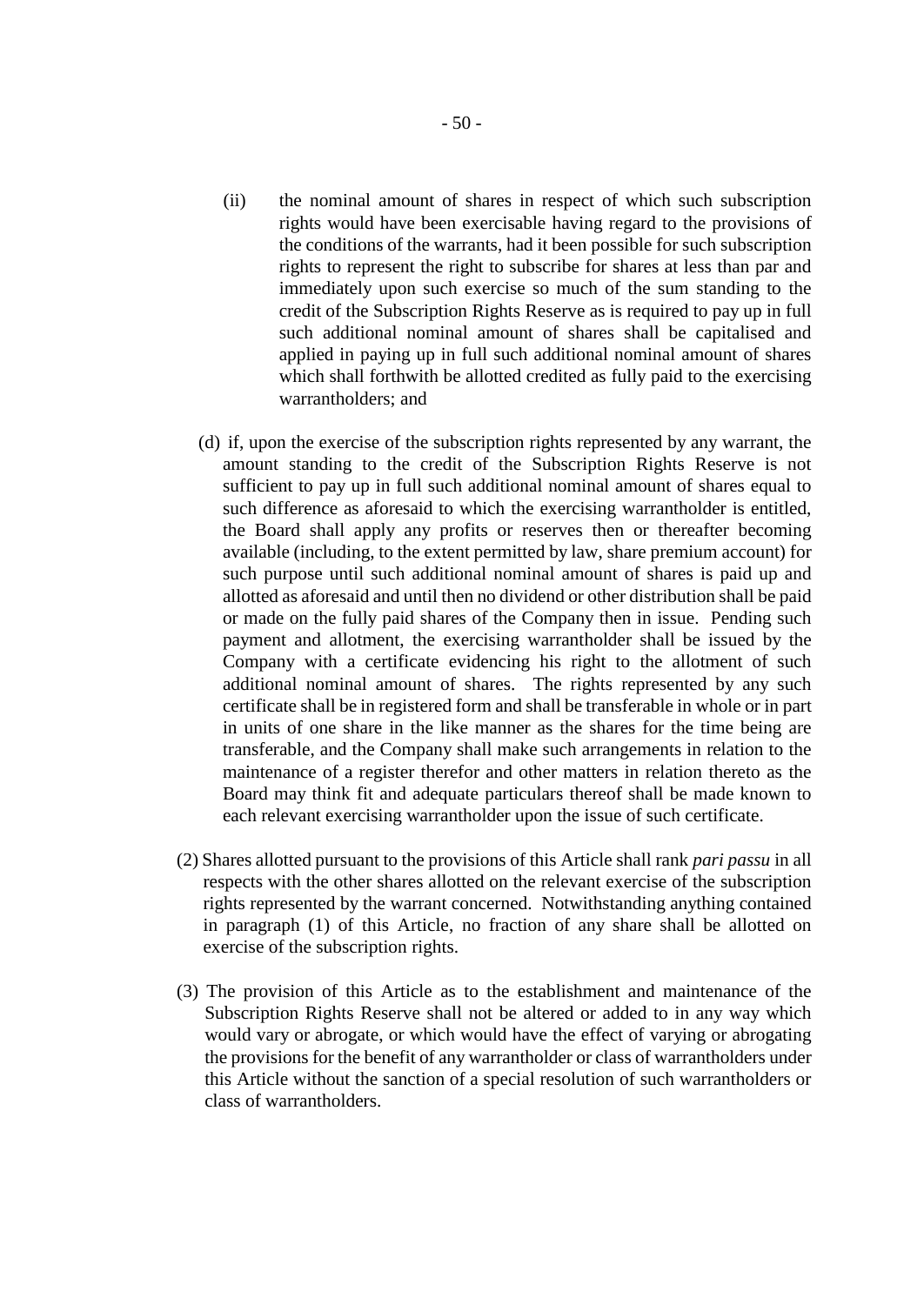(4) A certificate or report by the auditors for the time being of the Company as to whether or not the Subscription Rights Reserve is required to be established and maintained and if so the amount thereof so required to be established and maintained, as to the purposes for which the Subscription Rights Reserve has been used, as to the extent to which it has been used to make good losses of the Company, as to the additional nominal amount of shares required to be allotted to exercising warrantholders credited as fully paid, and as to any other matter concerning the Subscription Rights Reserve shall (in the absence of manifest error) be conclusive and binding upon the Company and all warrantholders and shareholders.

#### ACCOUNTING RECORDS

- 147. The Board shall cause true accounts to be kept of the sums of money received and expended by the Company, and the matters in respect of which such receipt and expenditure take place, and of the property, assets, credits and liabilities of the Company and of all other matters required by the Law or necessary to give a true and fair view of the Company's affairs and to explain its transactions. App. 13B 4(1)
- 148. The accounting records shall be kept at the Office or, at such other place or places as the Board decides and shall always be open to inspection by the Directors. No Member (other than a Director) shall have any right of inspecting any accounting record or book or document of the Company except as conferred by law or authorised by the Board or the Company in general meeting.
- 149. Subject to Article 150, a printed copy of the Directors' report, accompanied by the balance sheet and profit and loss account, including every document required by law to be annexed thereto, made up to the end of the applicable financial year and containing a summary of the assets and liabilities of the Company under convenient heads and a statement of income and expenditure, together with a copy of the Auditors' report, shall be sent to each person entitled thereto at least twenty-one (21) days before the date of the general meeting and at the same time as the notice of annual general meeting and laid before the Company at the annual general meeting held in accordance with Article 56 provided that this Article shall not require a copy of those documents to be sent to any person whose address the Company is not aware or to more than one of the joint holders of any shares or debentures. 4(2)
- 150. Subject to due compliance with all applicable Statutes, rules and regulations, including, without limitation, the rules of the Designated Stock Exchange, and to obtaining all necessary consents, if any, required thereunder, the requirements of Article 149 shall be deemed satisfied in relation to any person by sending to the person in any manner not prohibited by the Statutes, summarised financial statements derived from the Company's annual accounts and the directors' report which shall be in the form and containing the information required by applicable laws and regulations, provided that any person who is otherwise entitled to the annual financial statements of the Company and the directors' report thereon may, if he so requires by notice in writing served on the Company, demand that the Company sends to him, in addition to summarised financial statements, a complete printed copy of the Company's annual financial statement and the directors' report thereon.

5 App. 13B 3(3)

App. 3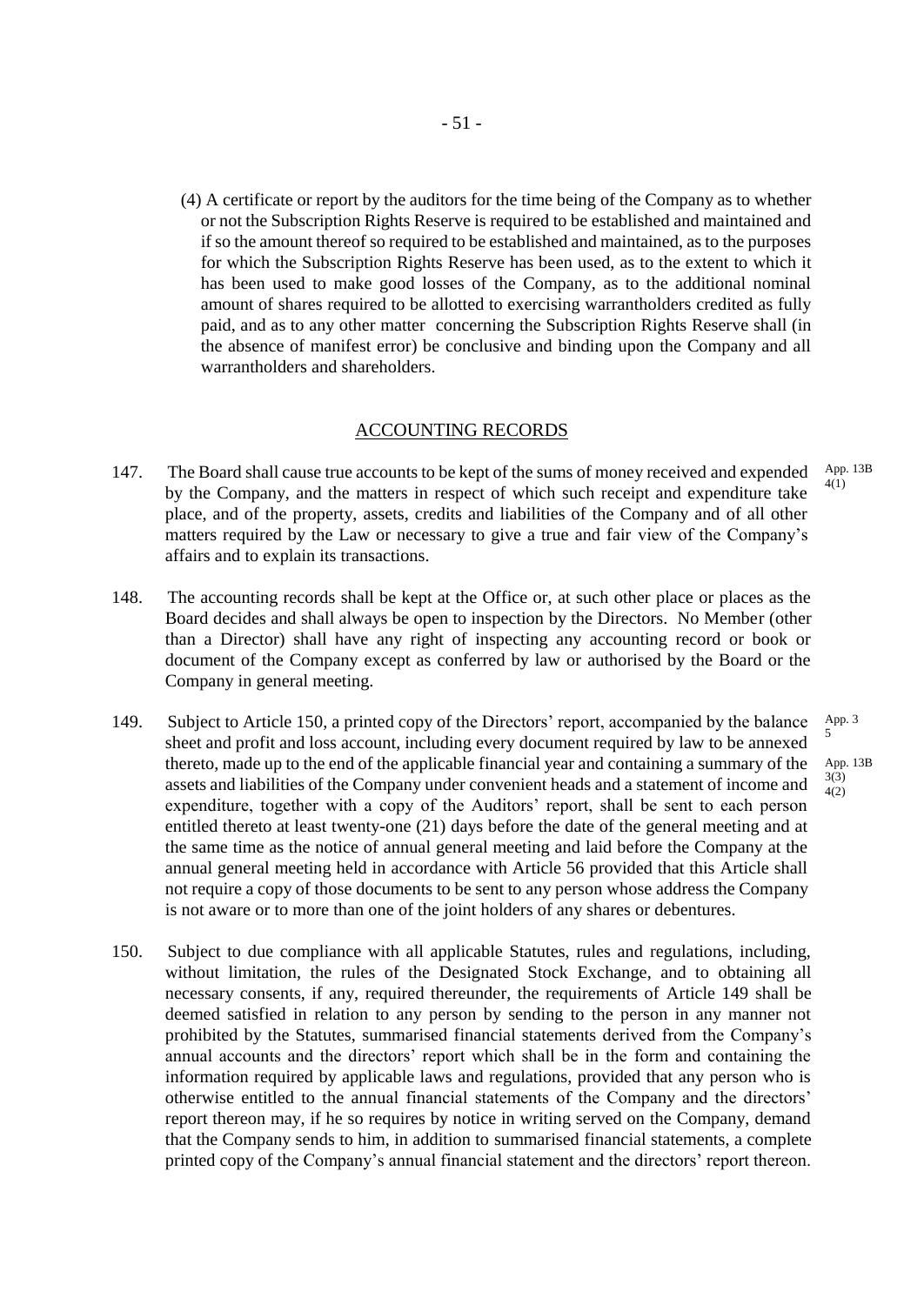151. The requirement to send to a person referred to in Article 149 the documents referred to in that article or a summary financial report in accordance with Article 150 shall be deemed satisfied where, in accordance with all applicable Statutes, rules and regulations, including, without limitation, the rules of the Designated Stock Exchange, the Company publishes copies of the documents referred to in Article 149 and, if applicable, a summary financial report complying with Article 150, on the Company's computer network or in any other permitted manner (including by sending any form of electronic communication), and that person has agreed or is deemed to have agreed to treat the publication or receipt of such documents in such manner as discharging the Company's obligation to send to him a copy of such documents.

#### AUDIT

- 152. (1) At the annual general meeting or at a subsequent extraordinary general meeting in each year, the Members shall appoint an auditor to audit the accounts of the Company and such auditor shall hold office until the next annual general meeting. Such auditor may be a Member but no Director or officer or employee of the Company shall, during his continuance in office, be eligible to act as an auditor of the Company.
	- (2) The Members may, at any general meeting convened and held in accordance with these Articles, by special resolution remove the Auditor at any time before the expiration of his term of office and shall by ordinary resolution at that meeting appoint another Auditor in his stead for the remainder of his term.
- 153. Subject to the Law the accounts of the Company shall be audited at least once in every year. App. 13B 4(2)

- 154. The remuneration of the Auditor shall be fixed by the Company in general meeting or in such manner as the Members may determine.
- 155. If the office of auditor becomes vacant by the resignation or death of the Auditor, or by his becoming incapable of acting by reason of illness or other disability at a time when his services are required, the Directors shall fill the vacancy and fix the remuneration of the Auditor so appointed.
- 156. The Auditor shall at all reasonable times have access to all books kept by the Company and to all accounts and vouchers relating thereto; and he may call on the Directors or officers of the Company for any information in their possession relating to the books or affairs of the Company.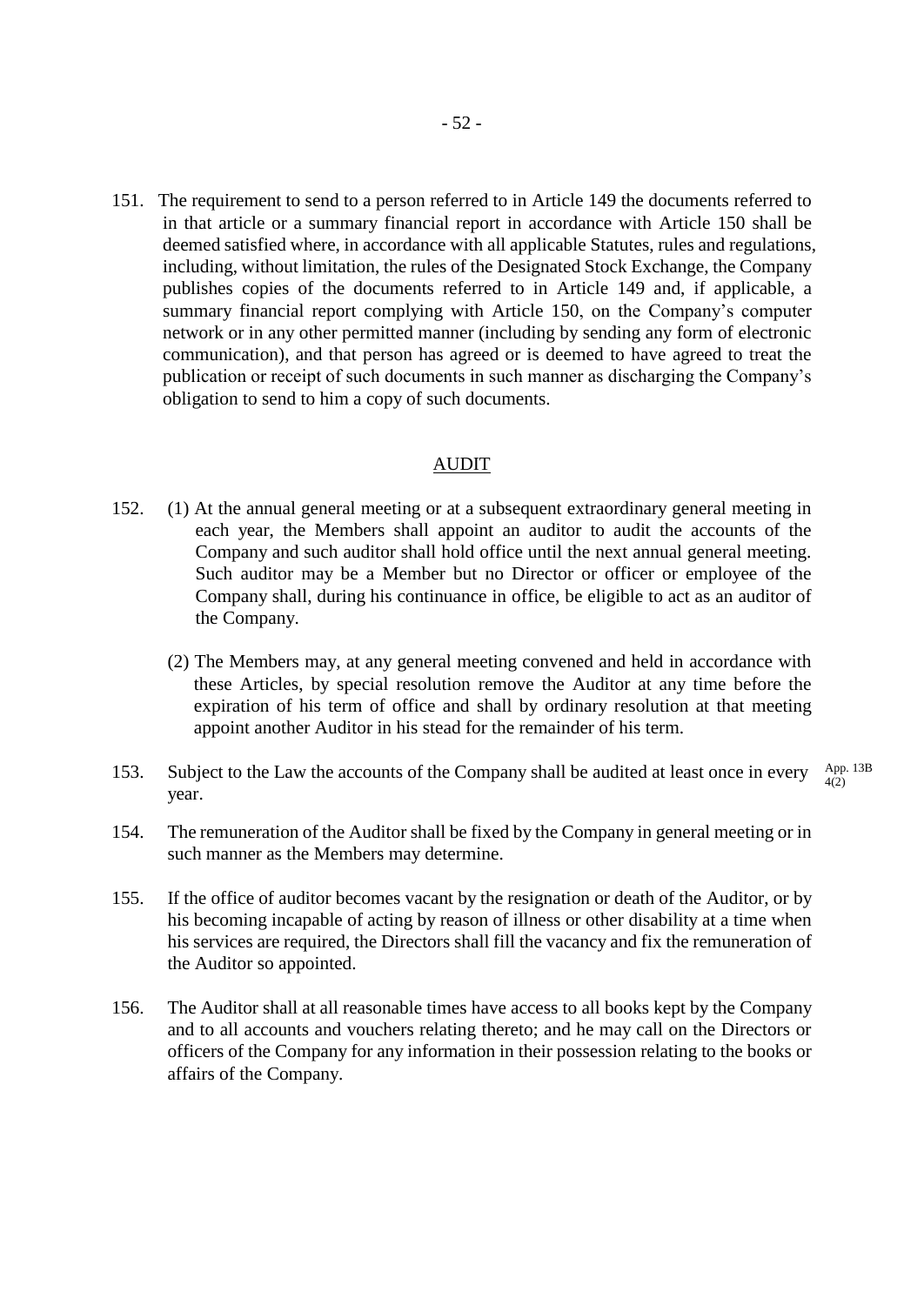157. The statement of income and expenditure and the balance sheet provided for by these Articles shall be examined by the Auditor and compared by him with the books, accounts and vouchers relating thereto; and he shall make a written report thereon stating whether such statement and balance sheet are drawn up so as to present fairly the financial position of the Company and the results of its operations for the period under review and, in case information shall have been called for from Directors or officers of the Company, whether the same has been furnished and has been satisfactory. The financial statements of the Company shall be audited by the Auditor in accordance with generally accepted auditing standards. The Auditor shall make a written report thereon in accordance with generally accepted auditing standards and the report of the Auditor shall be submitted to the Members in general meeting. The generally accepted auditing standards referred to herein may be those of a country or jurisdiction other than the Cayman Islands. If so, the financial statements and the report of the Auditor should disclose this fact and name such country or jurisdiction.

#### **NOTICES**

158. Any Notice or document (including any "corporate communication" within the meaning ascribed thereto under the rules of the Designated Stock Exchange), whether or not, to be given or issued under these Articles from the Company to a Member shall be in writing or by cable, telex or facsimile transmission message or other form of electronic transmission or communication and any such Notice and document may be served or delivered by the Company on or to any Member either personally or by sending it through the post in a prepaid envelope addressed to such Member at his registered address as appearing in the Register or at any other address supplied by him to the Company for the purpose or, as the case may be, by transmitting it to any such address or transmitting it to any telex or facsimile transmission number or electronic number or address or website supplied by him to the Company for the giving of Notice to him or which the person transmitting the notice reasonably and bona fide believes at the relevant time will result in the Notice being duly received by the Member or may also be served by advertisement in appropriate newspapers in accordance with the requirements of the Designated Stock Exchange or, to the extent permitted by the applicable laws, by placing it on the Company's website or the website of the Designated Stock Exchange, and giving to the member a notice stating that the notice or other document is available there (a "notice of availability"). The notice of availability may be given to the Member by any of the means set out above. In the case of joint holders of a share all notices shall be given to that one of the joint holders whose name stands first in the Register and notice so given shall be deemed a sufficient service on or delivery to all the joint holders.

App. 3 7(1) 7(2) 7(3)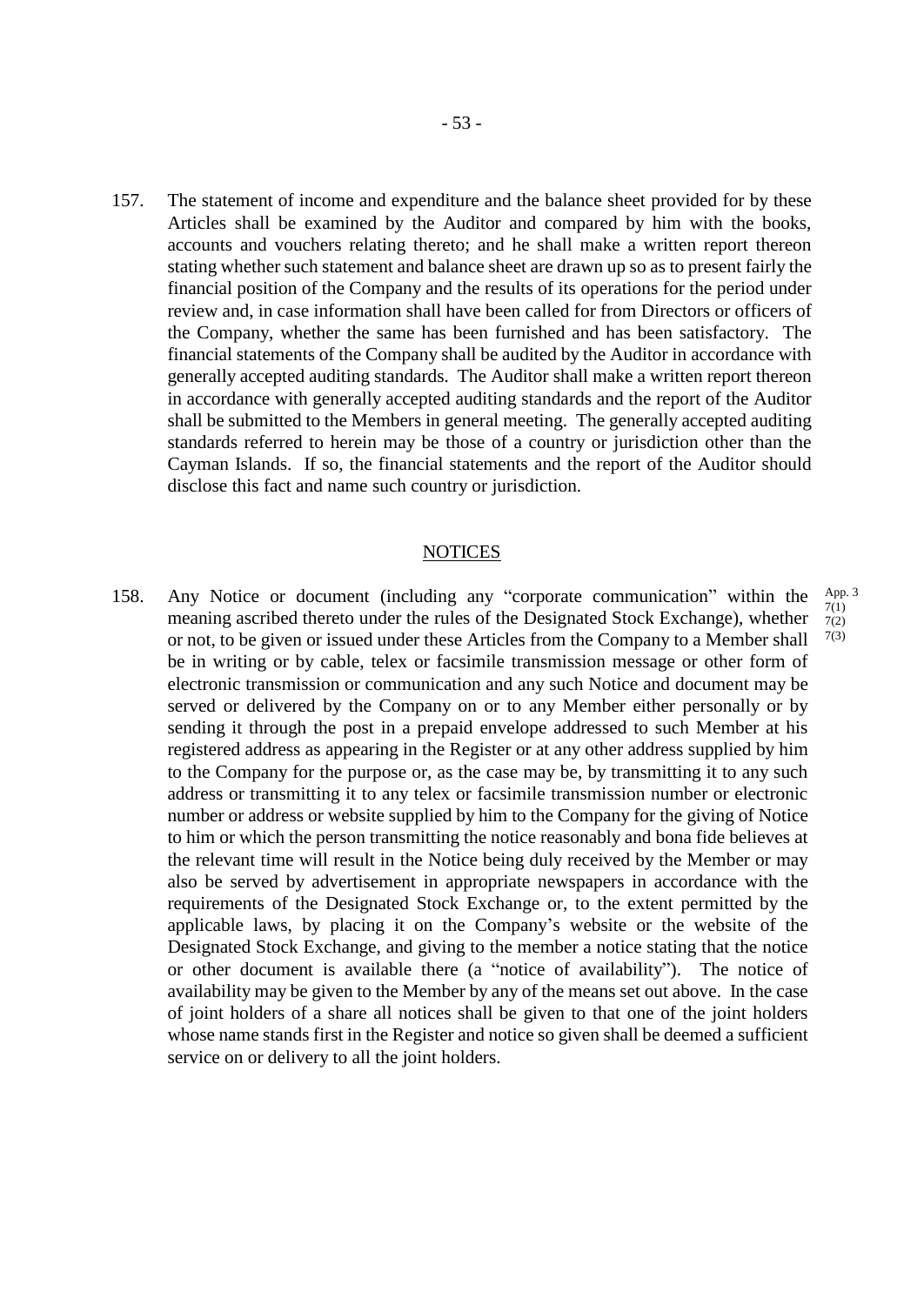- 159. Any Notice or other document:
	- (a) if served or delivered by post, shall where appropriate be sent by airmail and shall be deemed to have been served or delivered on the day following that on which the envelope containing the same, properly prepaid and addressed, is put into the post; in proving such service or delivery it shall be sufficient to prove that the envelope or wrapper containing the notice or document was properly addressed and put into the post and a certificate in writing signed by the Secretary or other officer of the Company or other person appointed by the Board that the envelope or wrapper containing the Notice or other document was so addressed and put into the post shall be conclusive evidence thereof;
	- (b) if sent by electronic communication, shall be deemed to be given on the day on which it is transmitted from the server of the Company or its agent. A Notice placed on the Company's website or the website of the Designated Stock Exchange, is deemed given by the Company to a Member on the day following that on which a notice of availability is deemed served on the Member;
	- (c) if served or delivered in any other manner contemplated by these Articles, shall be deemed to have been served or delivered at the time of personal service or delivery or, as the case may be, at the time of the relevant despatch or transmission; and in proving such service or delivery a certificate in writing signed by the Secretary or other officer of the Company or other person appointed by the Board as to the act and time of such service, delivery, despatch or transmission shall be conclusive evidence thereof; and
	- (d) may be given to a Member either in the English language or the Chinese language, subject to due compliance with all applicable Statutes, rules and regulations.
- 160. (1) Any Notice or other document delivered or sent by post to or left at the registered address of any Member in pursuance of these Articles shall, notwithstanding that such Member is then dead or bankrupt or that any other event has occurred, and whether or not the Company has notice of the death or bankruptcy or other event, be deemed to have been duly served or delivered in respect of any share registered in the name of such Member as sole or joint holder unless his name shall, at the time of the service or delivery of the Notice or document, have been removed from the Register as the holder of the share, and such service or delivery shall for all purposes be deemed a sufficient service or delivery of such Notice or document on all persons interested (whether jointly with or as claiming through or under him) in the share.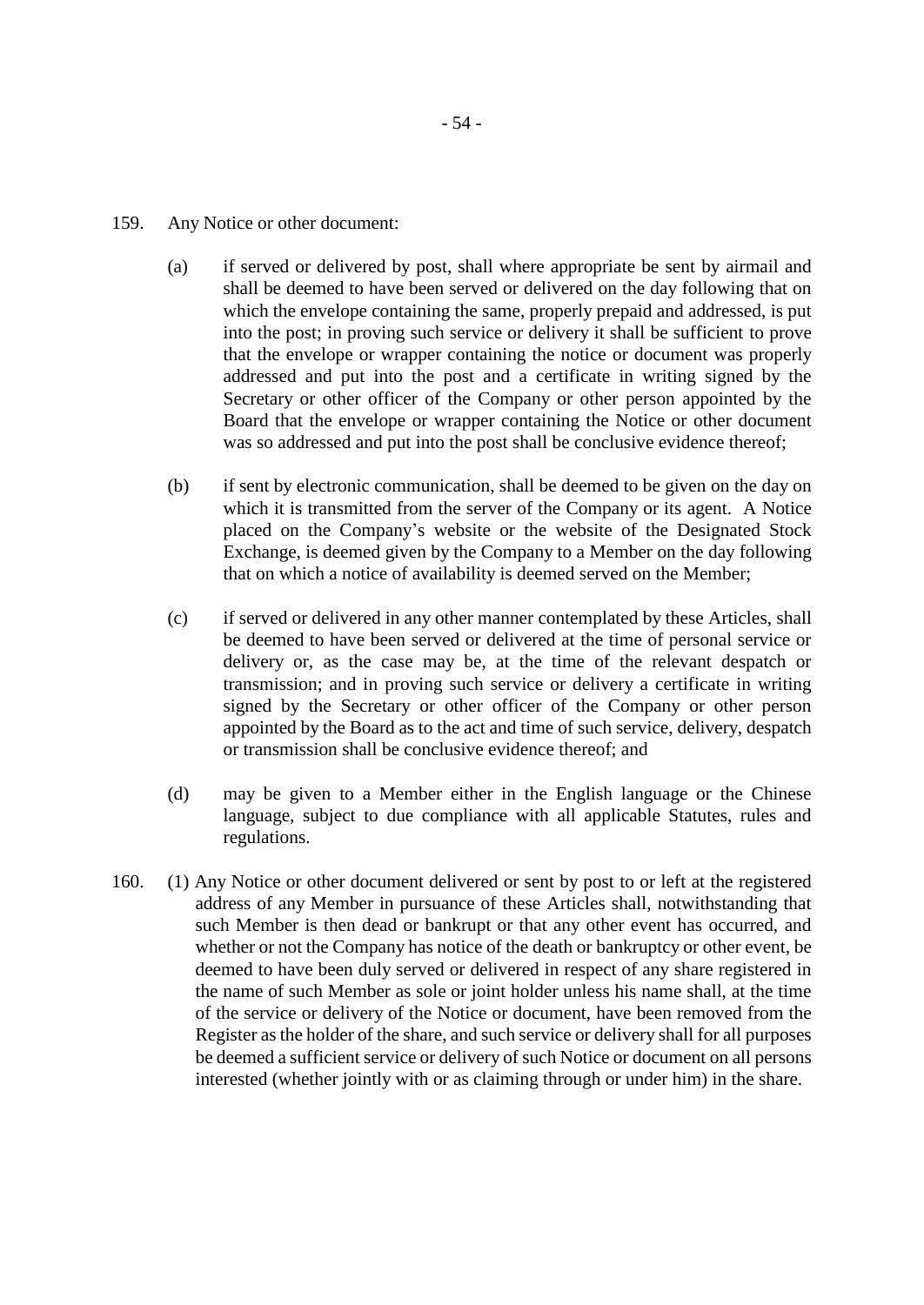- (2) A Notice may be given by the Company to the person entitled to a share in consequence of the death, mental disorder or bankruptcy of a Member by sending it through the post in a prepaid letter, envelope or wrapper addressed to him by name, or by the title of representative of the deceased, or trustee of the bankrupt, or by any like description, at the address, if any, supplied for the purpose by the person claiming to be so entitled, or (until such an address has been so supplied) by giving the notice in any manner in which the same might have been given if the death, mental disorder or bankruptcy had not occurred.
- (3) Any person who by operation of law, transfer or other means whatsoever shall become entitled to any share shall be bound by every Notice in respect of such share which prior to his name and address being entered on the Register shall have been duly given to the person from whom he derives his title to such share.

#### SIGNATURES

161. For the purposes of these Articles, a facsimile or electronic transmission message purporting to come from a holder of shares or, as the case may be, a Director or alternate Director, or, in the case of a corporation which is a holder of shares from a director or the secretary thereof or a duly appointed attorney or duly authorised representative thereof for it and on its behalf, shall in the absence of express evidence to the contrary available to the person relying thereon at the relevant time be deemed to be a document or instrument in writing signed by such holder or Director or alternate Director in the terms in which it is received.

#### WINDING UP

- 162. (1) The Board shall have power in the name and on behalf of the Company to present a petition to the court for the Company to be wound up.
	- (2) A resolution that the Company be wound up by the court or be wound up voluntarily shall be a special resolution.
- 163. (1) Subject to any special rights, privileges or restrictions as to the distribution of available surplus assets on liquidation for the time being attached to any class or classes of shares (i) (if the Company shall be wound up and the assets available for distribution amongst the Members shall be more than sufficient to repay the whole of the capital paid up at the commencement of the winding up, the excess shall be distributed *pari passu* amongst such members in proportion to the amount paid up on the shares held by them respectively and (ii) if the Company shall be wound up and the assets available for distribution amongst the Members as such shall be insufficient to repay the whole of the paid-up capital such assets shall be distributed so that, as nearly as may be, the losses shall be borne by the Members in proportion to the capital paid up, or which ought to have been paid up, at the commencement of the winding up on the shares held by them respectively.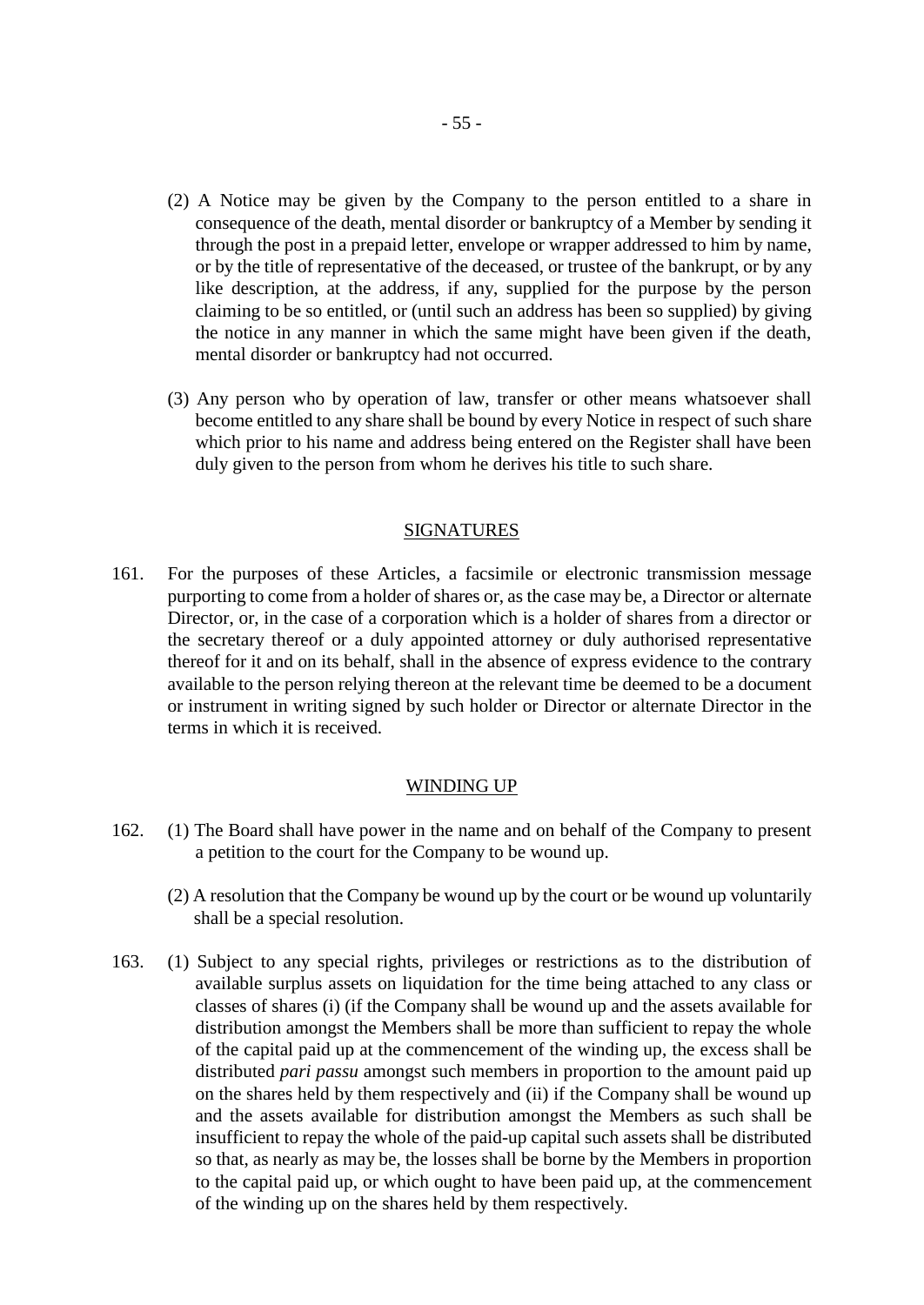- (2) If the Company shall be wound up (whether the liquidation is voluntary or by the court) the liquidator may, with the authority of a special resolution and any other sanction required by the Law, divide among the Members in specie or kind the whole or any part of the assets of the Company and whether or not the assets shall consist of properties of one kind or shall consist of properties to be divided as aforesaid of different kinds, and may for such purpose set such value as he deems fair upon any one or more class or classes of property and may determine how such division shall be carried out as between the Members or different classes of Members. The liquidator may, with the like authority, vest any part of the assets in trustees upon such trusts for the benefit of the Members as the liquidator with the like authority shall think fit, and the liquidation of the Company may be closed and the Company dissolved, but so that no contributory shall be compelled to accept any shares or other property in respect of which there is a liability.
- (3) In the event of winding-up of the Company in Hong Kong, every Member who is not for the time being in Hong Kong shall be bound, within fourteen (14) days after the passing of an effective resolution to wind up the Company voluntarily, or the making of an order for the winding-up of the Company, to serve notice in writing on the Company appointing some person resident in Hong Kong and stating that person's full name, address and occupation upon whom all summonses, notices, process, orders and judgements in relation to or under the winding-up of the Company may be served, and in default of such nomination the liquidator of the Company shall be at liberty on behalf of such Member to appoint some such person, and service upon any such appointee, whether appointed by the Member or the liquidator, shall be deemed to be good personal service on such Member for all purposes, and, where the liquidator makes any such appointment, he shall with all convenient speed give notice thereof to such Member by advertisement as he shall deem appropriate or by a registered letter sent through the post and addressed to such Member at his address as appearing in the register, and such notice shall be deemed to be service on the day following that on which the advertisement first appears or the letter is posted.